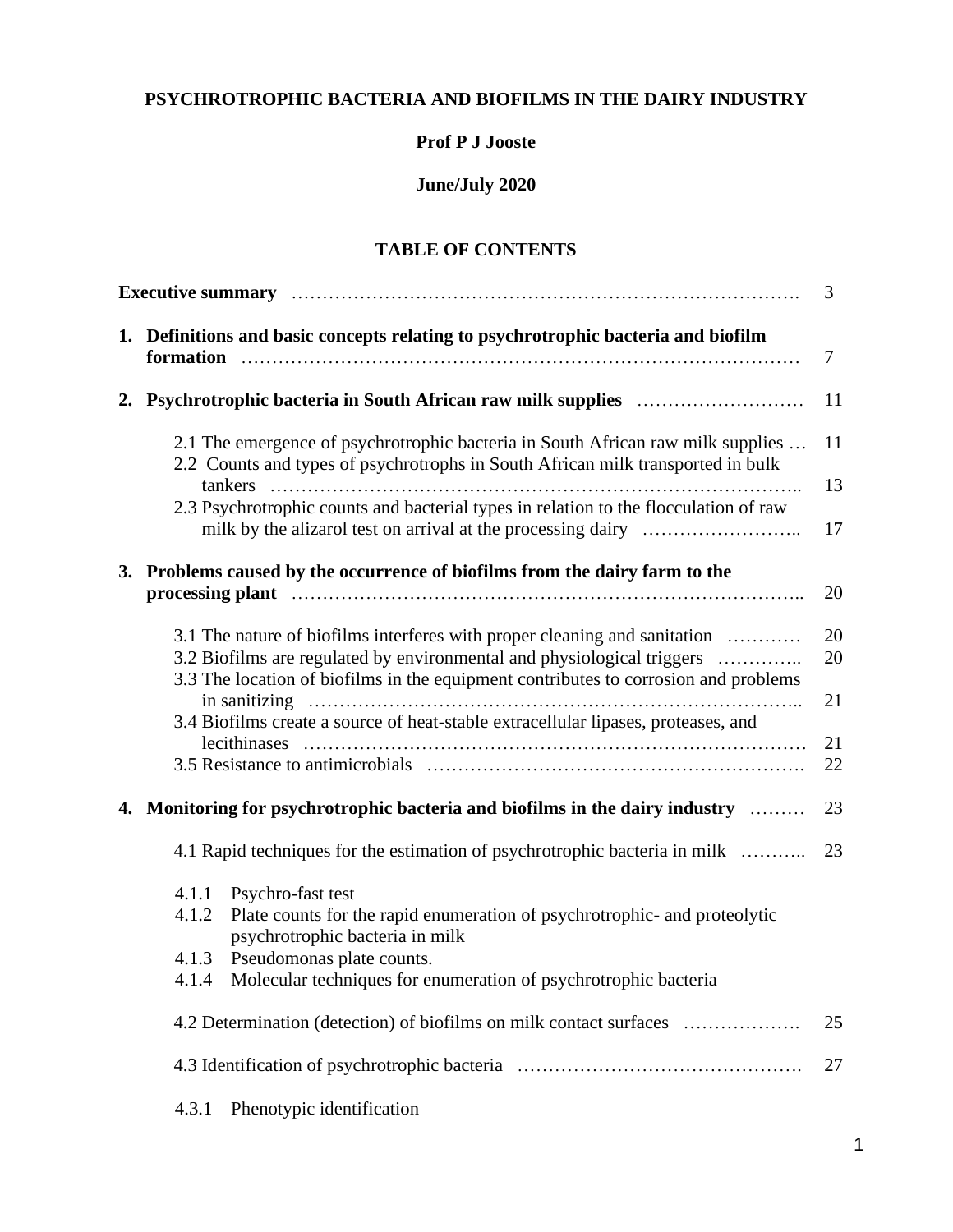|    | 4.3.2                                     | Matrix assisted laser desorption/ionization time-of-flight mass spectrometry<br>(MALDI-TOF-MS) for rapid identification and characterization of bacterial<br>isolates.                                                                                                                      |    |
|----|-------------------------------------------|---------------------------------------------------------------------------------------------------------------------------------------------------------------------------------------------------------------------------------------------------------------------------------------------|----|
|    | 4.3.3<br>4.3.4                            | Analytical laboratory of the Dairy Standard Agency<br>Molecular methods for rapid identification of psychrotrophic bacteria                                                                                                                                                                 |    |
|    |                                           | 4.3.4.1 Fluorescent oligonucleotide probe hybridization<br>4.3.4.2 PCR amplification of the 16S DNA region, amplification of the 16S rRNA<br>fragment and rpoB sequencing<br>4.3.4.3 Sequencing of 16S rDNA in combination with restriction fragment length<br>polymorphism (RFLP) analyses |    |
|    |                                           |                                                                                                                                                                                                                                                                                             | 30 |
|    | 4.4.1<br>4.4.2<br>4.4.3<br>4.4.4<br>4.3.5 | Azocasein method<br>Trinitrobenzenesulfonic acid (TNBS) test<br>Calbiochem Protease Assay kit (Sigma-Aldrich)<br>Presence of the <i>aprX</i> gene<br>Proteolytic assays on agar plates<br>4.3.5.1 Milk and caseinate agar<br>4.3.5.2 Proteolytic pseudomonads                               |    |
|    |                                           | 5. Reducing contamination throughout the dairy manufacturing chain: potential                                                                                                                                                                                                               | 33 |
|    |                                           |                                                                                                                                                                                                                                                                                             | 33 |
|    |                                           |                                                                                                                                                                                                                                                                                             | 33 |
|    |                                           |                                                                                                                                                                                                                                                                                             | 35 |
|    |                                           |                                                                                                                                                                                                                                                                                             | 36 |
| 6. |                                           |                                                                                                                                                                                                                                                                                             | 37 |
| 7. | <b>References</b>                         |                                                                                                                                                                                                                                                                                             | 43 |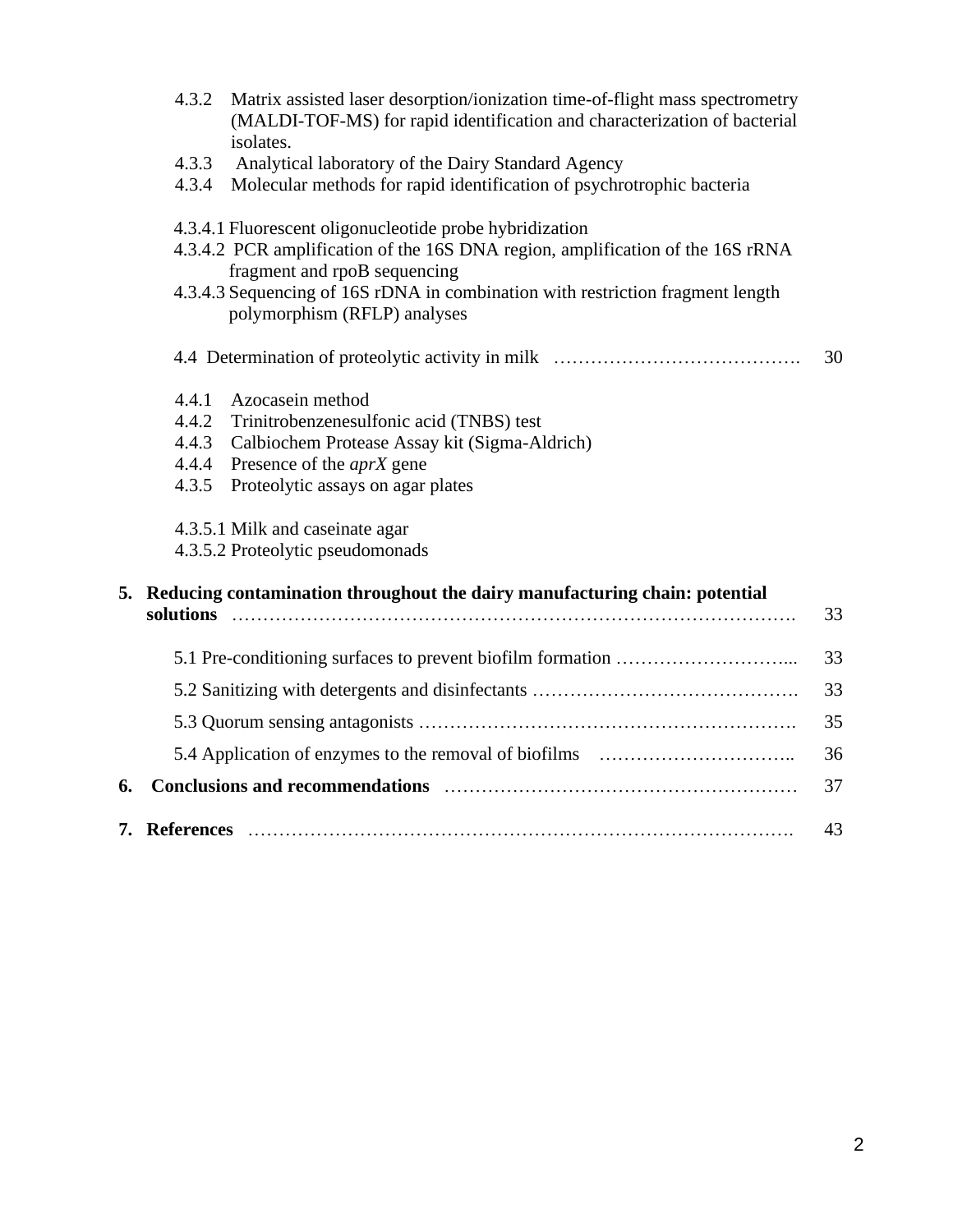#### **Executive summary**

At a MilkSA DRDC committee meeting on 11 May 2020, Prof. Jooste, in conjunction with Dr Meissner and Mr. Du Plessis, were requested to compose a document about psychrotrophic bacteria and biofilms. This would include the effect of the psychrotrophs and their biofilms on milk quality and the methods to combat the contamination. The following information is submitted in accordance with this request.

Microbial contamination generally can occur from three main sources i) from within the udder, ii) from the exterior of the udder and iii) from the surface of milk handling and storage equipment. Psychrotrophic bacteria are not part of the normal udder microflora, so the numbers present in raw milk are related to sanitary conditions during production and to the length and temperature of storage before pasteurization. Psychrotrophic bacteria are those bacteria, which can grow at 7ºC or less regardless of their optimal growth temperature. The presence of psychrotrophs, have an economic impact on the global dairy industry, causing significantly negative effects on milk yield and limiting the shelf-life of dairy products. They are also notorious for being able to form biofilms on milk contact surfaces.

Biofilms are surface-associated bacterial communities embedded in a matrix of self-produced or extracellular polymeric substances. Biofilms develop in three critical stages namely, adherence to a food contact surface, proliferation, and eventual dispersion of surface cells. Owing to their resistance to heat treatments and to various cleaning agents, biofilms formed on dairy processing lines are difficult to remove. In nature biofilms can be composed of a single species, but more commonly they are comprised of a consortium of species. Bacteria in biofilms communicate with each other using chemical signalling molecules when specific cell densities are reached via a process termed quorum sensing. The complex and multi-layered structures of biofilms allow the bacterial communities to live in a sessile and protected environment.

In a historical perspective, it has been interesting to witness the transition of delivery of milk to processing dairies from cans in the mid 1960's to bulk transport of refrigerated milk in insulated tankers two decades later. This transition had a dramatic effect on the emergence of psychrotrophic bacteria in South African milk supplies. This effect was not only evident in the bacterial count of these organisms in the milk, but also on the bacterial types and of the increase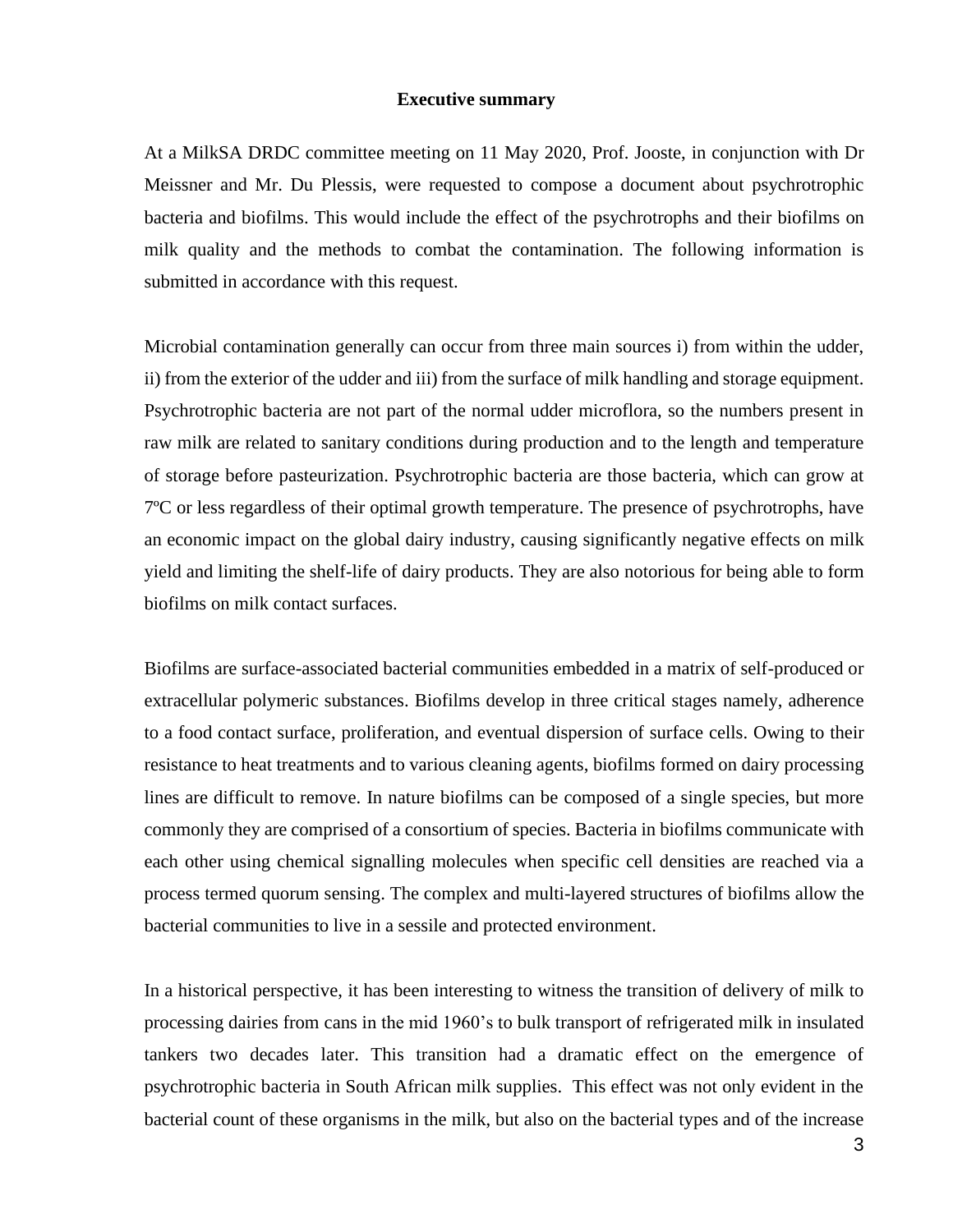of psychrotrophic bacteria percentagewise in relation to the so-called total bacterial count. What was even more surprising was the fact that a seasonal effect became evident, especially regarding the prevalence of bacterial types despite refrigeration on the farm and transport in insulated milk tankers. A transition took place in Bloemfontein milk from a relatively inert group of bacteria (*Acinetobacter*) dominating in the summer milk to domination by a psychrotroph (*Pseudomonas*) in the winter milk This pointed to contamination of, and growth in, the pipelines that were exposed to environmental temperatures and the possible presence of biofilms.

In a more recent study of South African refrigerated milk transported in bulk road tankers in 2006, additional evidence was found to strengthen the theory that the milk is contaminated by biofilms growing in the pipelines and equipment and that high counts in the refrigerated milk are not necessarily as a result of the growth and multiplication of the psychrotrophs in the milk during transport and storage. In this study 55% (11 out of 20) of the tanker milk samples analysed, had psychrotrophic counts exceeding the EU standard of  $log_{10} 3.7 \text{ cfu/mL}$  (5000 cfu/mL) on arrival at the processing dairy. Conversely however, the finding that 45% of the milk samples were within the EU standard, showed that a psychrotrophic count standard of 5000 cfu/mL in bulktransported refrigerated milk on arrival at the processing plant is not only feasible, but possible. No significant statistical relationship was found between transportation time or temperature of the milk and the microbial load in the raw tanker milk samples on arrival at the processing plant. Once again, the assumption can be made that contamination of equipment and pipelines and growth, most probably, in biofilms, but not in the milk during transportation, was the cause of the high counts encountered. Identification of Gram-negative isolates from the milk samples showed 65% of the isolates to be *Pseudomonas fluorescens* that is generally regarded to be the most harmful psychrotroph in terms of milk spoilage.

A recent study by Prof Celia Hugo at Free State University in 2017, supported by MilkSA, was aimed at the effect of psychrotrophic counts and bacterial types in milk on the flocculation of raw milk after refrigerated storage. Milk was sampled on 10 farms in the Free State over a four-week period. A range of standard and accelerated psychrotrophic tests were performed on the fresh milk. The milk was then incubated at  $7^{\circ}$ C until the milk flocculated with the alizarol test. The range of counts were then repeated to determine the counts at the time of flocculation. Bacterial isolates were identified to determine which bacteria were prevalent at flocculation. The findings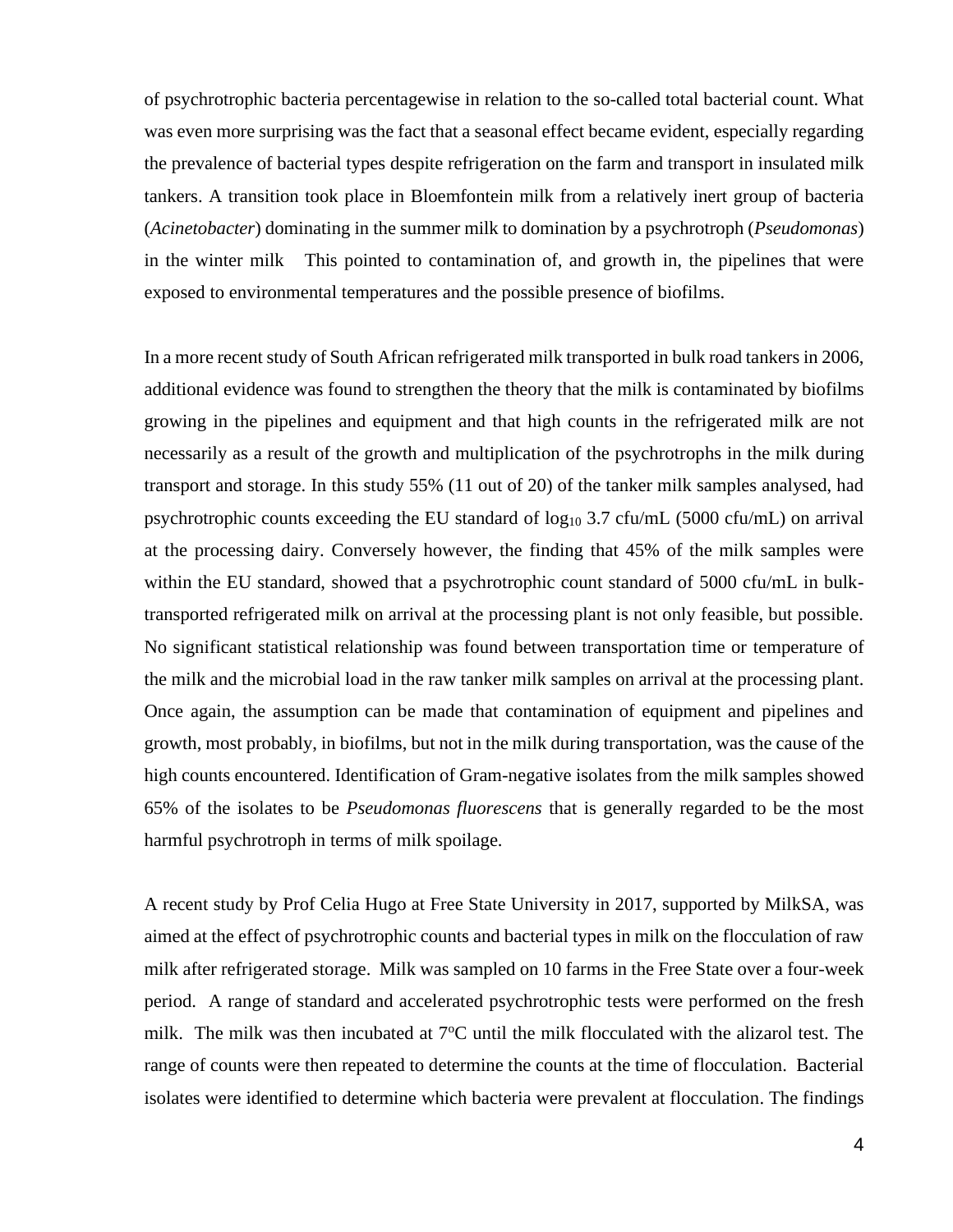in this study showed that the accelerated psychrotrophic count, the proteolytic psychrotrophic count and the *Pseudomonas* count had a significant influence on the time of the raw milk to flocculation after incubation at 7<sup>o</sup>C. With the *Pseudomonas* plate count of milk samples from the ten farms as reference, it clearly showed how the other parameters correlate with the mean *Pseudomonas* count. As the *Pseudomonas* count decreased, the other two counts decreased accordingly and the time that the milk could be stored at 7°C before flocculation increased. Tentative standards for the three bacterial counts were proposed. *Pseudomonas* spp. and particularly *Ps. fluorescens*, were found to be the prevalent organisms at the time of flocculation.

With reference to problems caused by biofilms on milk contact surfaces, the following can be kept in mind: i) Bacteria within biofilms are protected from sanitizers due to multispecies cooperation and the presence of extracellular polymeric substances, by which their survival and subsequent contamination of processed milk products is promoted; ii) Biofilms are large, complex, and organized bacterial ecosystems that are regulated by a variety of environmental and physiological triggers, such as quorum sensing, nutrient availability, and cellular stress; iii) Once established on milk contact surfaces, biofilms accelerate corrosion and material deterioration of the equipment; iv) Many biofilms produce heat-stable extracellular lipases, proteases, and lecithinases that contribute to milk spoilage; v) Bacteria in biofilms have intrinsic mechanisms that protect them from even the most aggressive environmental conditions, including the exposure to antimicrobials/sanitisers.

Effective monitoring for psychrotrophic bacteria and biofilms in the dairy industry remains an ongoing challenge. Regarding monitoring of psychrotrophic bacteria, the standard procedure for bacterial counting of psychrotrophs entails an incubation time of the agar plates for 10 days at 7°C. This long period is just not practical for routine monitoring purposes. For this reason, accelerated tests have been proposed and evaluated. These tests include the Psychro-fast test; plate counts for the rapid enumeration of psychrotrophic bacteria and proteolytic psychrotrophs in milk and the *Pseudomonas* plate count. The potential also exists to detect and enumerate bacteria in real time using flow cytometry in conjunction with the fluorescence *in situ* hybridization (FISH) technique.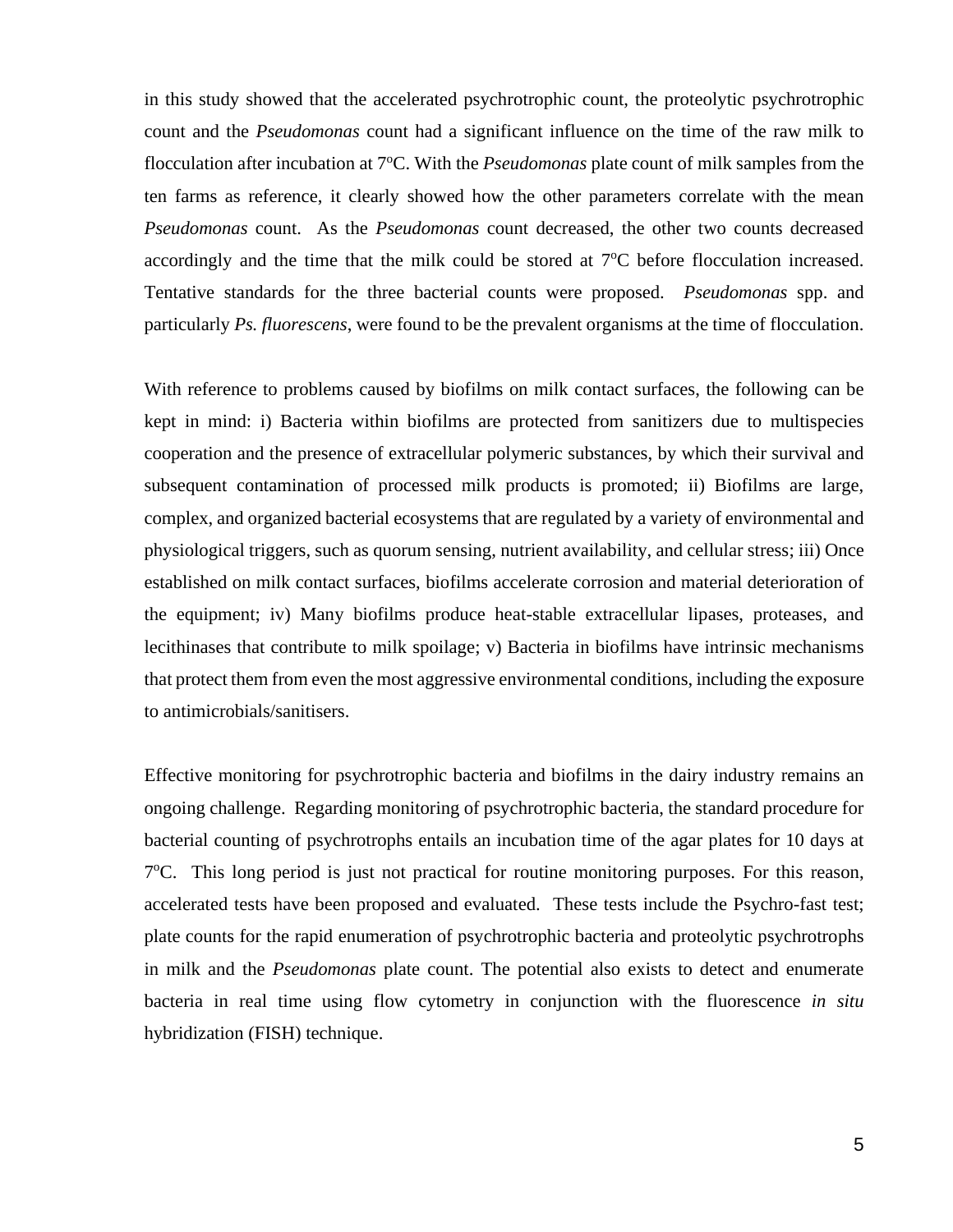Regarding the monitoring for, or detection of, biofilms on milk contact surfaces, techniques are available for exposed surfaces. Examining pipelines and equipment without dismantling remains a challenge. The different methods employed for sampling and enumeration of bacteria in biofilms in a dairy plant are swabbing, rinsing and agar contact methods. Visually inspecting surfaces under good lighting, smelling for offensive odours and feeling for greasy or encrusted surfaces is always recommended to detect and rectify obvious shortfalls in sanitation.

Microbiological assessments, that follow on such an examination, are typically used to ensure compliance with microbial standards and to optimize sanitation procedures. Traditional microbiological culture methods are however time consuming and not always consistent. For immediate results, a spray-on technique such as Biofinder (INNOGIENE, Tania Garcia-Warner, [tania@innogiene.co.za](mailto:tania@innogiene.co.za)) could be useful. Advanced physical techniques that are available for examining biofilms on equipment surfaces include the application of Confocal laser scanning microscopy (CLSM) combined with several fluorescent stains. *In situ* techniques that have been developed for examining the intact equipment for the presence of biofilms are also described. Discussions held with factory managers and other professionals at South African UHT factories by Du Plessis (2016) imparted information that fluorescent techniques were used in some factories to detect biofilms in the equipment.

More specific approaches to monitoring contaminants and biofilms on milk contact surfaces, entail the identification of the bacteria involved. Identification involves the use of phenotypic systems such as API-20NE, BIOLOG Gen lll, MALDI-TOF-MS and BIOMERIEUX VITEK 2 identification systems. Molecular tools have an added advantage in that they could reveal the presence of psychrotrophic bacteria that are undetected using traditional culture-based approaches. Several DNA based molecular techniques for rapid, and possibly more accurate, bacterial identification are also reported on.

Due to the damage inflicted on milk constituents, especially the casein in milk, by enzymes produced by psychrotrophic bacterial contaminants and -biofilms, it would be advantageous to be able to monitor the proteolytic activity in the milk. Quantitative activity tests that could be evaluated include the Azocasein method, the Trinitrobenzenesulfonic acid (TNBS) method and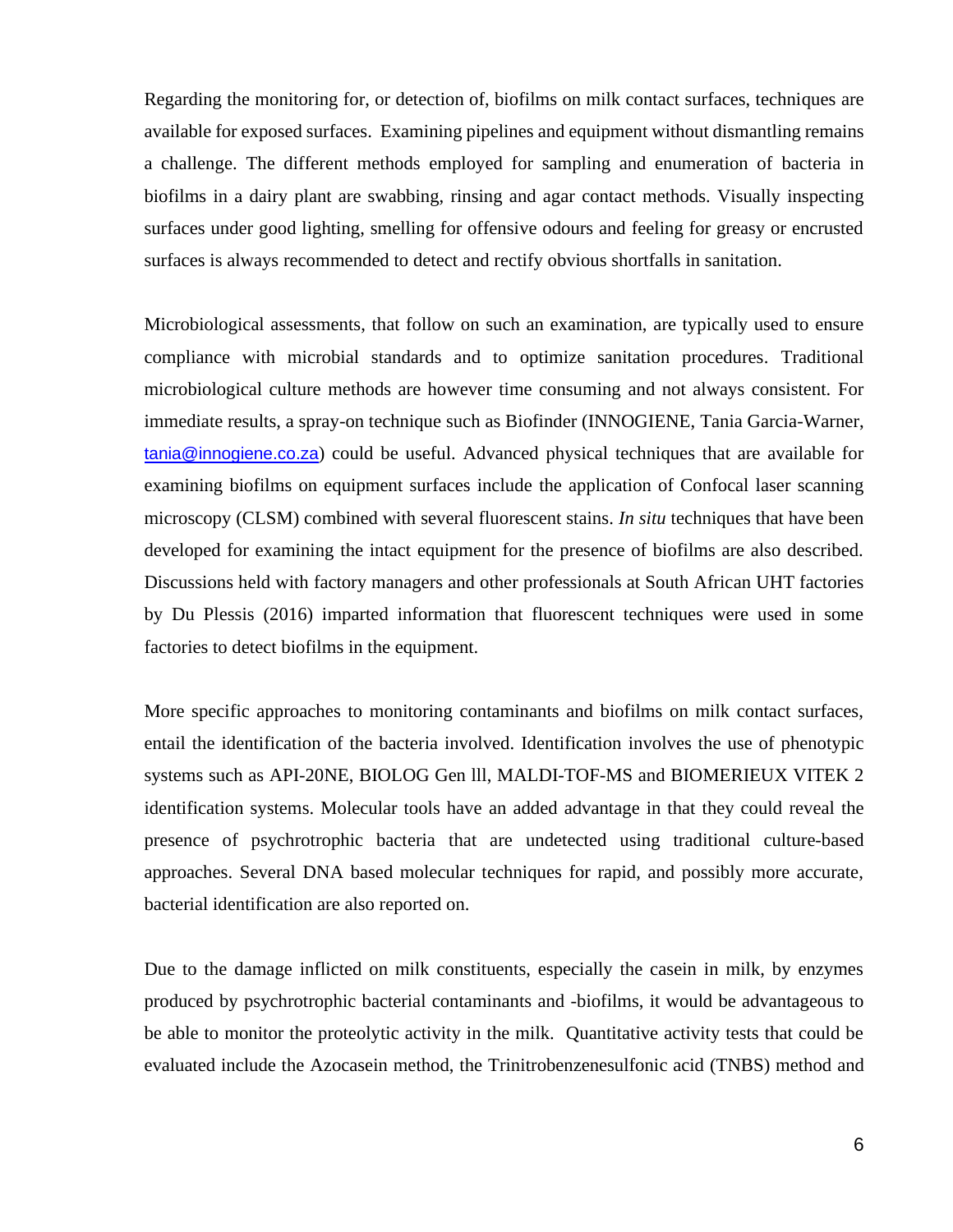the Calbiochem Protease assay kit. Proteolytic assays on agar plates can also be considered, but these are more of a qualitative nature.

Finally, it is essential to reduce or prevent contamination and biofilm formation in milkassociated equipment. Procedures in this regard include i) Pre-conditioning surfaces to prevent biofilm formation; ii) Sanitizing with detergents and disinfectants; iii) Identification and application of quorum sensing antagonists and iv) Application of enzymes for the removal of biofilms. Much work is needed in this field and suggestions are made in the conclusions and recommendations section of this document to address challenges in this regard.

#### **1. Definitions and basic concepts relating to psychrotrophic bacteria and biofilm formation**

Milk is synthesized in specialized cells of the mammary gland and is virtually sterile when secreted into the udder (Tolle, 1980). Beyond this stage of milk production, the numbers and types of microorganisms in the raw milk reflect microbial contamination that generally can occur from three main sources (Bramley and McKinnon, 1990); i) from within the udder, ii) from the exterior of the udder and iii) from the surface of milk handling and storage equipment. The health and hygiene of the cow, the environment in which the cow is housed and milked, and the procedures used in cleaning and sanitizing the milking and storage equipment are all key factors in influencing the level of microbial contamination of raw milk.

Equally important is the temperature and length of storage time of the milk, which allows microbial contaminants to multiply and increase in numbers. All these factors will influence the bacterial count or load as well as the types of bacteria present in bulk raw milk. Psychrotrophic bacteria are not part of the normal udder microflora, so the numbers present in raw milk are related to sanitary conditions during production and to the length and temperature of storage before pasteurization. In South Africa, there are no standards regulating the numbers of psychrotrophic bacteria in raw milk intended for UHT processing or heat processing. The European Union (EU) standard for high quality raw milk requires a psychrotrophic count of less than 5,000 cfu/mL (3.7 log cfu/ml) (Samaržija et al., 2012).

Psychrotrophic bacteria are those bacteria, which can grow at 7ºC or less regardless of their optimal growth temperature (Frank *et al.,* 1993; Hassen & Frank, 2011 as quoted by Hugo *et al.,*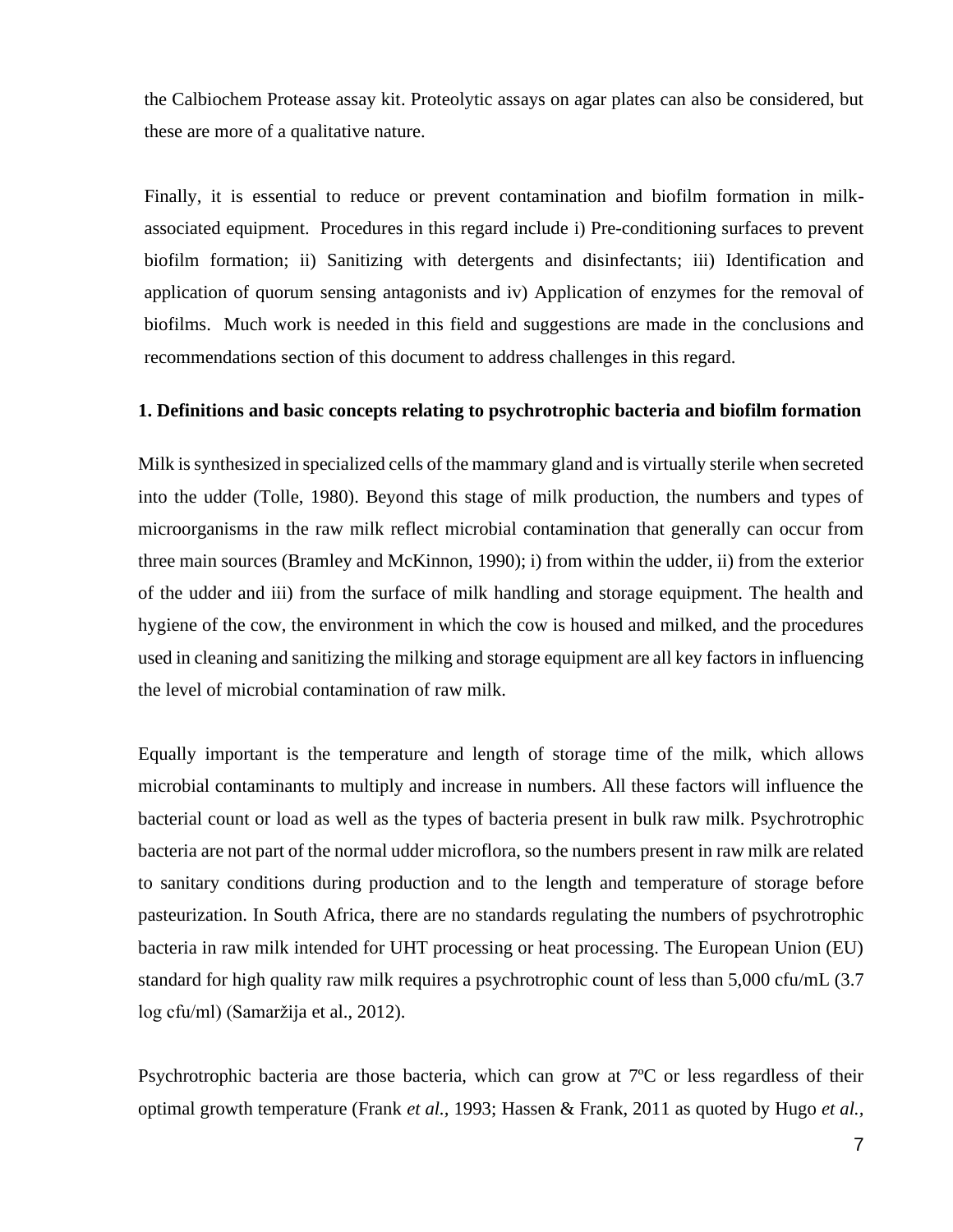2017a). Some psychrotrophic bacteria are capable of growth at sub-zero temperatures whereas others can grow at temperatures as high as 30ºC. Psychrotrophic bacteria commonly isolated from raw milk and dairy products belong to a variety of Gram negative and Gram positive genera and they are important because these organisms cause spoilage by altering the constituents of milk (Abdou, 2003) The presence of psychrotrophs in particular, have an economic impact on the global dairy industry, causing significant negative effects on milk yield and also limiting the shelf-life of dairy products (Samaržija, et al, 2013)

Heat stable enzymes that are not inactivated by Ultra High Temperature (UHT) heat processing and negatively affect processed product quality are produced by several Gram-negative bacteria that are common in raw milk (Robinson, 2002). *Pseudomonas* species are the most detrimental of the oxidative Gram-negative rods and typically have the most impact on quality (Frank et al., 1993). The most damaging *Pseudomonas* species is usually *Pseudomonas fluorescens* (Cousin, 1982), During growth at low temperature, many strains produce lipases and proteases that, when produced in the raw milk, can survive heat treatment and cause sensory and textural defects in the processed dairy products (Frank et al., 1993) such as fruity and rancid tastes and bitter off-flavours in cheese, butter and UHT milk. as well as defects relating to casein degradation such as coagulation, thickening, and reduced cheese yield. This may adversely influence the quality and shelf life of most dairy products (Griffiths *et al.,* 1981, Hassen & Frank, 2011 as quoted by Hugo et al (2017b).

According to de Oliveira *et al*., 2013 as quoted by Hugo *et al.,* (2017b), two main steps should be taken to minimize the contamination of raw milk. The first step of control is to make sure that milk is obtained under sanitary conditions, and to ensure adequately cleaned and disinfected equipment used for the collection, transport, and storage of refrigerated raw milk. The second step is to prevent fouling of milk contact surfaces with milk film, which can support the growth of bacteria as multi-species biofilms that represent a source of contamination for any subsequent batch of milk.

Biofilms are surface-associated bacterial communities embedded in a matrix of self-produced or extracellular polymeric substances (EPSs). These EPSs consist of nucleic acids, polysaccharides, lipids, and proteins resulting from the successful attachment and growth of micro-organisms on a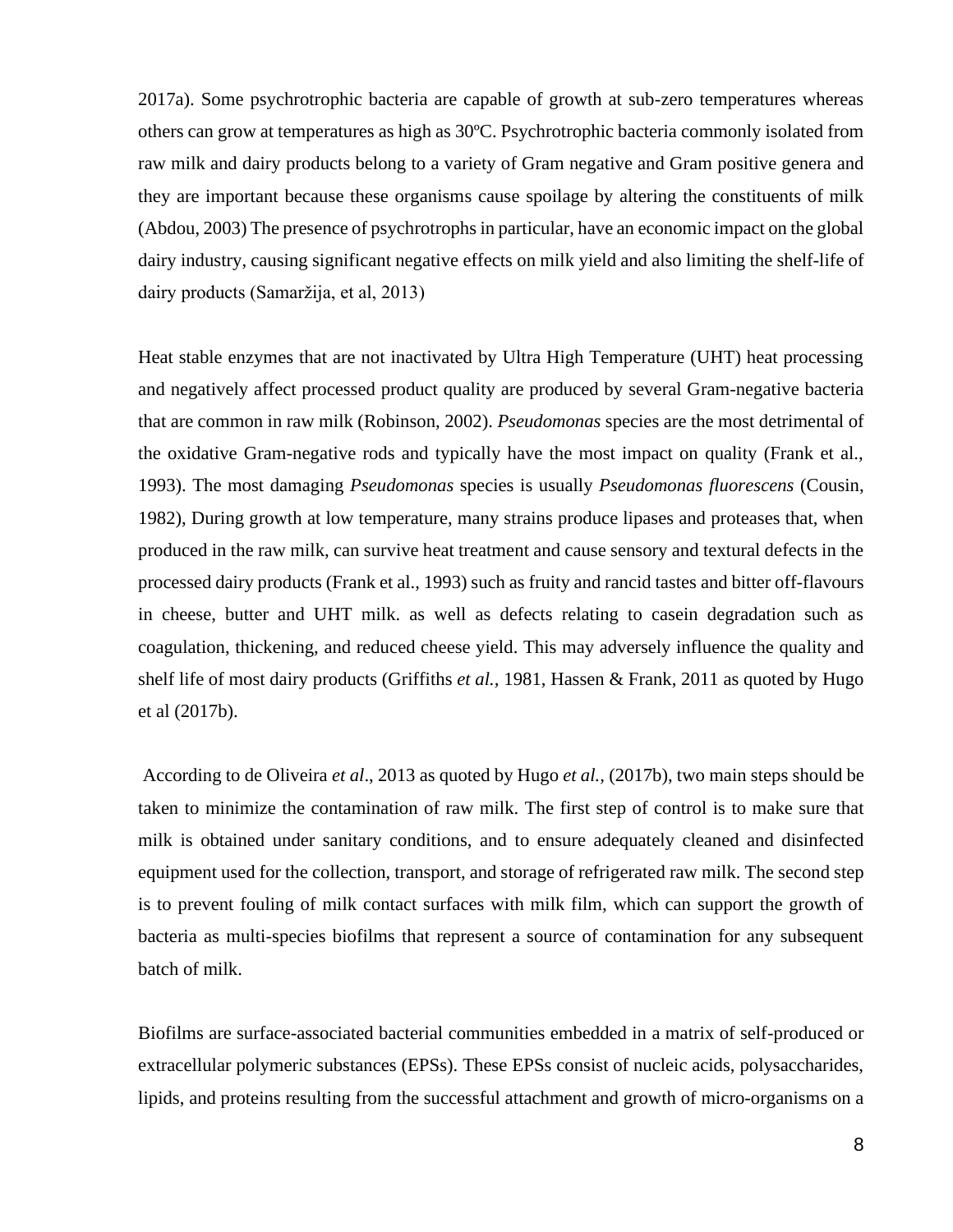surface. Biofilms develop in three critical stages, including adherence, proliferation, and the dispersion. The functionality of biofilms are dependent on their ability to take part in the complex web of symbiotic interactions and other factors, including pH, nutrient availability and the presence of organic and inorganic compounds and temperature (de Oliveira *et al.,* 2013 as quoted by Hugo *et al.,* 2017b).

Biofilms present problems in the dairy production and processing chain because more often than not, when contamination of dairy products takes place, the source of the problem is usually biofilm-related (Simões *et al.,* 2010 as quoted by Zachara and Myburgh, 2014). On top of that, biofilms may act as a source of recurrent contaminations, which cause spoilage and are a threat to the public's health. Owing to their resistance to heat treatments and to various cleaning agents, biofilms formed on dairy processing lines are difficult to remove. Moreover, re-contamination of milk processing lines can occur during cleaning-in-place procedures (CIP), because of what is known as a 're-adhesion phenomenon' (Malek *et al.,* 2012 as quoted by Zachara and Myburgh, 2014).

Various steps in the formation of a biofilm on a food contact surface is illustrated in Fig 1 (Simões et al., 2010 as quoted by Zachara and Myburgh, 2014) These steps include the preconditioning of the food contact surface by organic or inorganic molecules that may include milk proteins, or calcium phosphate precipitates etc. In a next step bacterial cells are deposited on the surface and, may adhere to the surface (described in Fig 1 as adsorption). If the cells are not able to adhere due to milk flow in pipelines or regular sanitation practices, they "desorp" into the surrounding fluid/matrix. Once the cells can adhere to the surface and can produce extracellular polymeric substances (ESPs), they start forming a biofilm (see also Fig 2).

In nature biofilms can be composed of a single species, but more commonly they are comprised of a consortium of species (Skandamis and Nychas, 2012 as quoted by de Oliveira *et al.,* 2015). The latter authors state that many *Pseudomonas* species utilise biofilm formation during plant colonisation to enhance persistence, resulting in the production of a variety of biofilm matrix molecules (Mann and Wozniak, 2012 as quoted by de Oliveira *et al.,* 2015). An intriguing feature of milk-spoiling *Pseudomonas* recovered from biofilms, according to de Oliveira *et al.,* (2015), is their ability to alter phenotypes via the process of phase variation (Marchand *et al.*, 2012). Through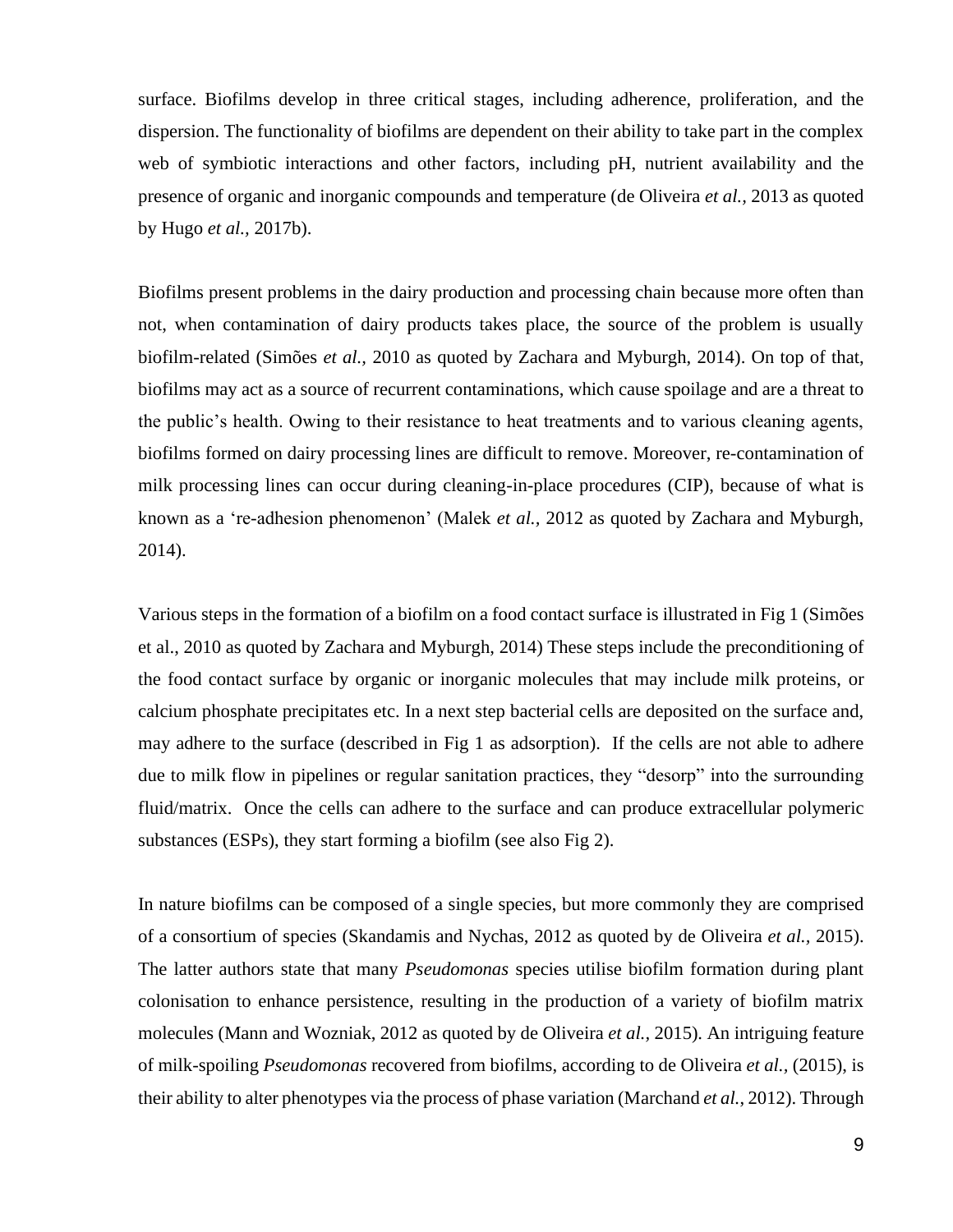this process, high-frequency phenotypic switching is mediated by mutation, reorganisation, or modification of the genome (Van Den Broek *et al.*, 2005 as quoted by Marchand *et al.*, 2012), contributing to the survival of the biofilm population during environmental stresses such as temperature fluctuations and frequent exposure to sanitizers during the cleaning of dairy processing and storage equipment (Marchand *et al.*, 2012).

As shown in Fig 1, bacteria in biofilms communicate with each other using chemical signalling molecules when specific cell densities are reached via a process termed quorum sensing (Fuqua *et al.*,1994; Liu *et al.*, 2007 as quoted by de Oliveira *et al.,* 2015). As a consequence of this process, gene expression can either be activated or repressed, and the behaviour of populations of single cells are synchronised in a manner similar to multi-cellular organisms (Bai and Rai, 2011; Smith *et al.*, 2004 as quoted by de Oliveira *et al.,* 2015).



Figure 1. Mechanism of biofilm formation (Simões et al., 2010 as quoted by Zachara and Myburgh, 2014)

The cells in the biofilm feed by convective and diffusive transport of oxygen and nutrients (Fig 1) and in this way continue to replicate and grow, causing the biofilm to thicken due to secretion of the polysaccharide matrix and other polymers by the cells. The ability of the pseudomonads to resist cleaning is linked to the fact that many species are effective biofilm producers (Bai and Rai, 2011; Simões *et al.*, 2008 quoted by de Oliveira *et al.,* 2015). The complex and multi-layered structures of biofilms allow the bacterial communities to live in a sessile and protected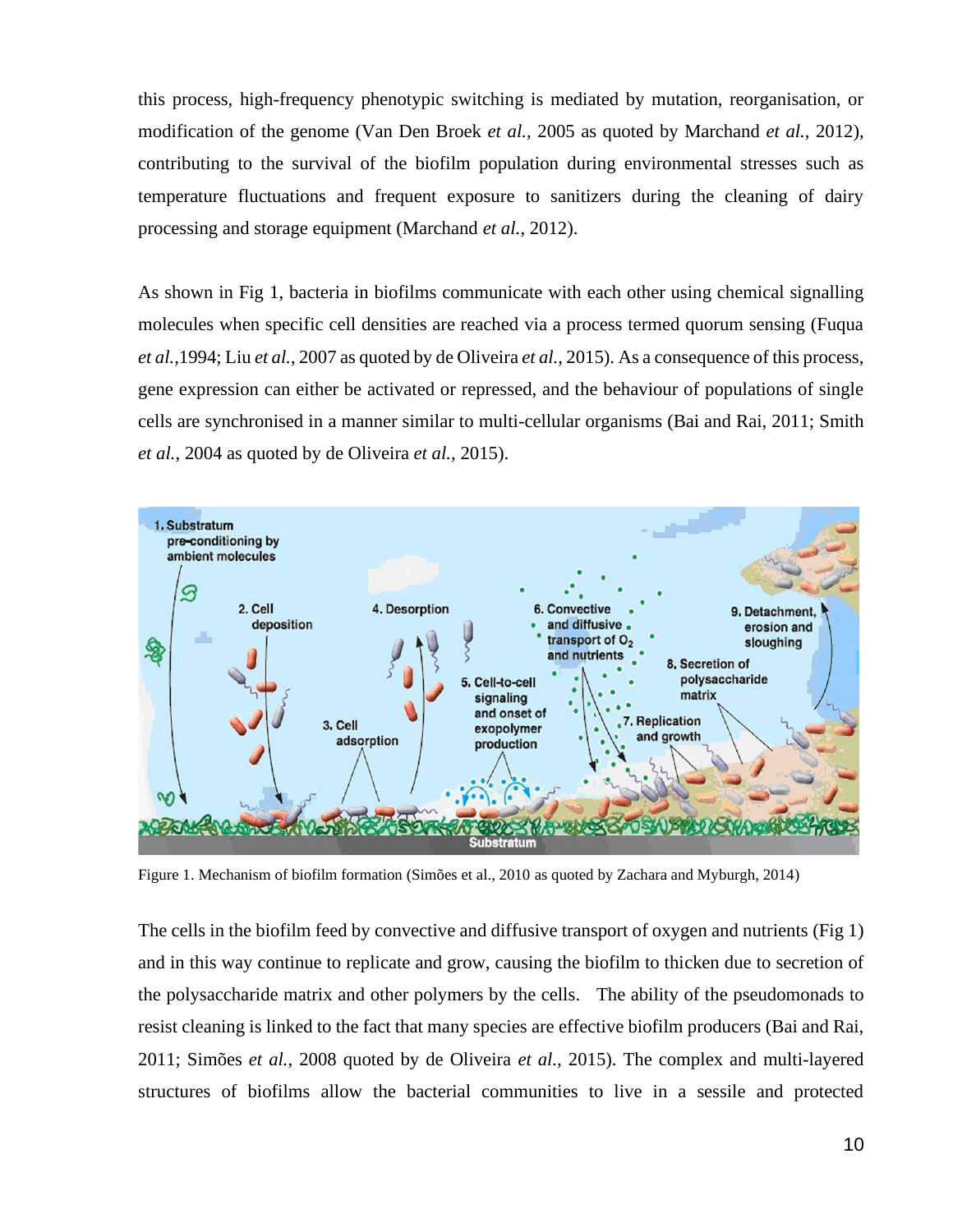environment. While extracellular enzymes can be produced by the consortium of cells in the biofilm, cell-containing surface layers of the biofilms may slough off and enter the milk being pumped through pipelines and in this way contribute to the contamination and bacterial load of the milk.

#### **2. Psychrotrophic bacteria in South African raw milk supplies**

#### *2.1 The emergence of psychrotrophic bacteria in South African raw milk supplies*

In the mid 1960's milk was still delivered to dairies in cans. Even though Bloemfontein municipal regulations at that time required that milk immediately after production be cooled to a temperature not exceeding 7.2 °C, the actual temperature of milk upon arrival at the city dairies (Jooste  $\&$ Lategan 1967) was directly influenced by the prevailing atmospheric temperature especially in the summer months. Only 3.5% of the milk (on a mass basis) delivered to processing dairies between September and January of that year (1964 - 1965) had a temperature of less than  $7^{\circ}$ C. Altogether 63.6% of the milk supplies monitored arrived at temperatures of between 13  $^{\circ}$ C and 22  $^{\circ}$ C temperatures allowing rapid growth of bacteria in the milk. Of the samples taken during winter, 40% exceeded a Total Bacterial Count of 200 000 colony forming units per ml (Legal limit specified by the Bloemfontein Municipal Milk and Dairy Regulations, 1961). Of the samples taken during summer, 84.8% exceeded the specified standard. This illustrated the dramatic effect that prevailing atmospheric temperatures had on the bacteriological quality of the milk upon delivery to the dairies.

The influence on the numbers of psychrotrophic or cold tolerant bacteria was less dramatic, possibly due at that stage to competition by mesophilic, possibly lactic acid producing, species. During the winter sampling period the mean counts were 74 000 cfu/ml compared to a mean summer count of 88 000 cfu/ml. It is important at this stage to take note of the fact that the mean psychrotrophic counts made up only 14.2 % of the so called total aerobic (mesophilic) count of the milk in the raw can-transported milk.

In the decade following this study, transport of milk in cans was replaced by bulk transport of milk in insulated tankers with refrigerated bulk tanks on the farm (Cousin 1982). This change was accompanied by dramatic changes in the microbial ecology of the milk. In a study done in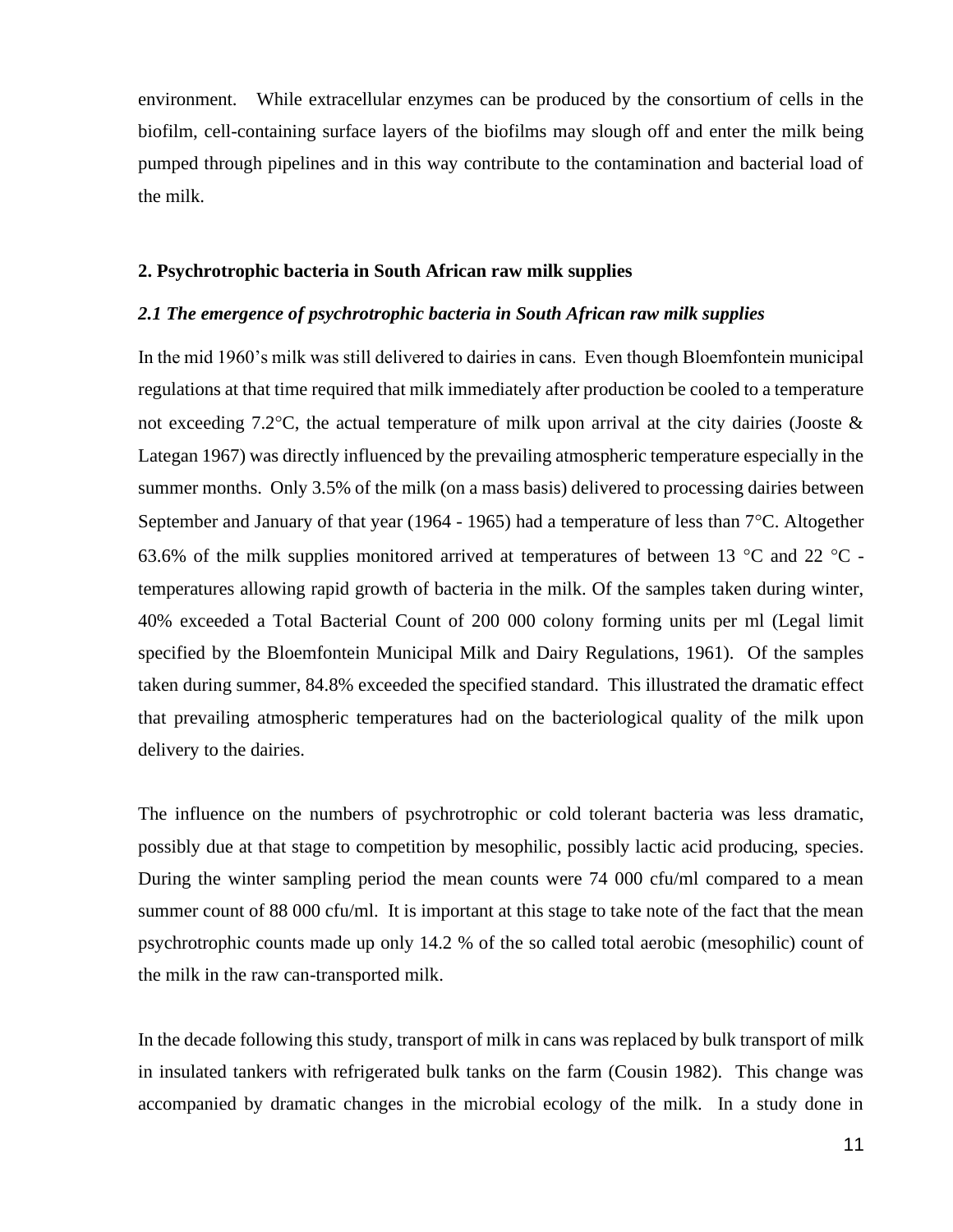Bloemfontein in 1986 (Fischer et al 1987), the mean psychrotrophic count of the milk upon arrival at the processing plant instead of being lower, than the previously tested milk in cans, was up to 113 000 cfu/ml (in the winter) and 228 000 cfu/ml in summer. In the Pretoria milk supply similar counts were observed (Swart et al 1989) with winter samples having mean psychrotrophic counts of  $\pm$  70 000 cfu/ml and summer samples > 200 000 cfu/ml. These counts graphically illustrate the fact that the newer technology of bulk cooled, and bulk transportation of the refrigerated milk had introduced new problems. Not only had the actual numbers of the psychrotrophs increased, but also the percentage in relation to the total bacterial count. Psychrotrophic counts at this stage accounted for between 63.3 and 69.7% of the bacterial content of the milk (Swart *et al.,* 1989). This dramatic change in psychrotrophic bacterial content of bulk cooled milk versus milk transported in cans was, at that stage, ascribed to the selective pressure on the bacterial population exerted by the extended cold chain from farm to factory and growth of psychrotolerant bacteria in the milk. This theory however was possibly disproved to a large extent in later research and it was more recently postulated that the results rather had a bearing on contamination and growth in the pipelines and equipment on the farm and the emergence of psychrotrophic biofilms.

To more accurately rate the impact of the psychrotrophic population on the quality of the products, it was decided to examine the bacterial types themselves since the different bacterial genera have different physiological characteristics that can affect the quality of milk and milk products. (Fischer et al 1987). The Gram-negative bacterial population during the summer months was



Fig 2. Electron micrograph of a psychrotrophic biofilm on a steel surface (Koutzayioutis *et al*, 1993)

dominated by *Acinetobacter* (34%), a relatively inert genus, followed by the more enzymatically active *Flavobacterium* (10.4%) and *Pseudomonas* (6.6%). This position changed dramatically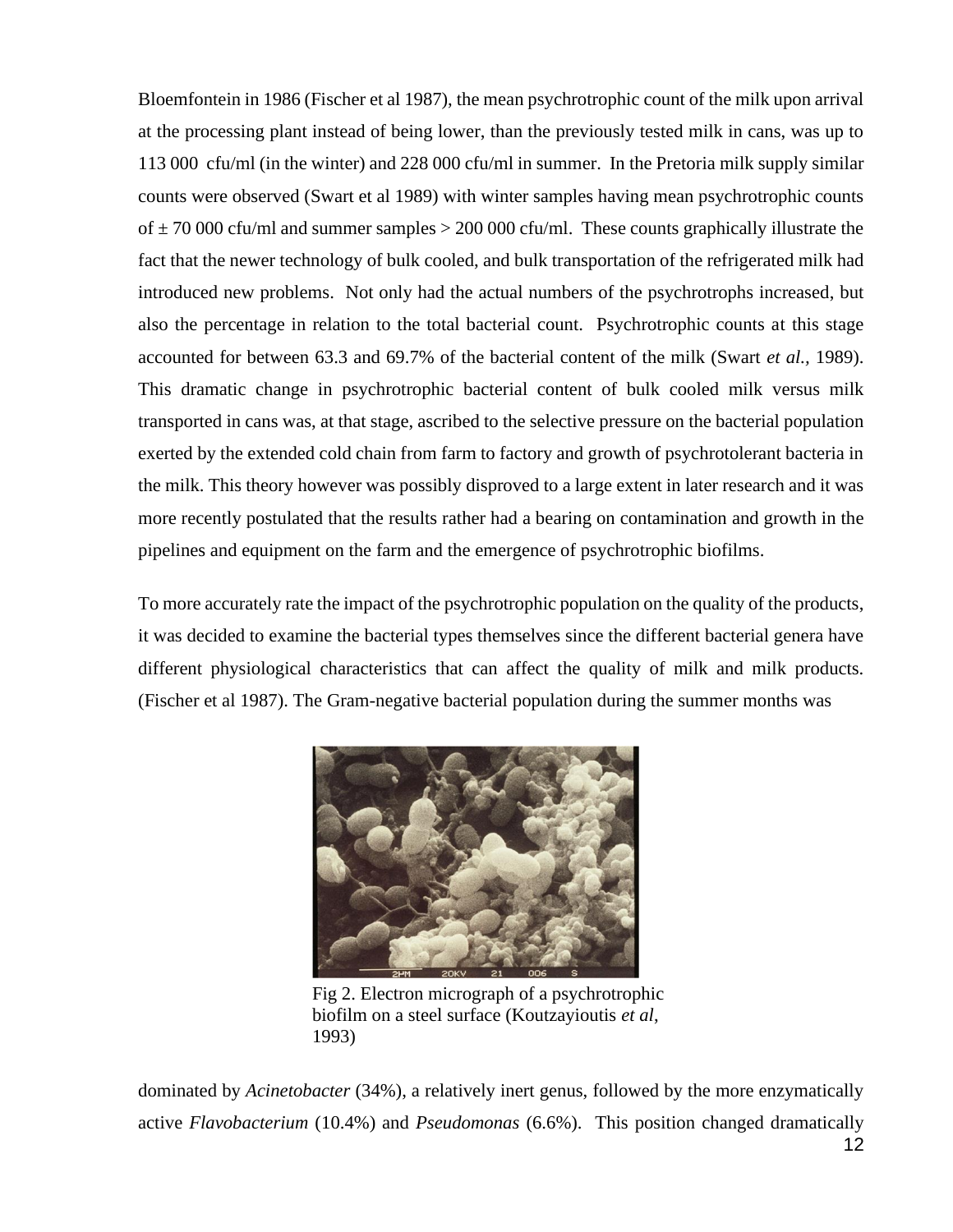during the winter months with *Pseudomonas* (30.8%) assuming the dominant position followed by *Acinetobacter* (13.0%) and *Flavobacterium* (10.9%).

A puzzling fact was that this strong seasonal tendency existed even though the milk was bulkcooled and transported. It was discovered in a later study (Koutzayioutis *et al.,* 1993) that psychrotrophic organisms (see Fig. 2) could adhere to steel milk contact surfaces such as pipelines. The conclusion consequently was that the main source of milk contamination by these organisms were the milk pipelines themselves. These pipelines are not cooled, and poorly sanitized pipelines inhabited by layers (biofilms) of the contaminating organisms are directly exposed to environmental temperatures, so explaining the seasonal tendency. It should be kept in mind that the psychrotrophic group of organisms are psychrotolerant (able to grow at refrigeration temperatures), but not necessarily psychrophilic (cold loving) and may have optimum growth temperatures in the order of 20 to  $25^{\circ}$ C.

#### *2.2 Counts and types of psychrotrophs in South African milk transported in bulk tankers*

In a later study of refrigerated milk transported in bulk in road tankers (Mabunda and Jooste, 2007) additional evidence was found to strengthen the above theory that the milk is contaminated by biofilms growing in the pipelines and equipment and that high counts in the refrigerated milk are not necessarily as a result of the growth and multiplication of the psychrotrophs during transport and storage, as will be demonstrated below. Samples of bulk transported raw milk were obtained at a Clayville dairy factory, and four routes namely Escourt, Ixopo, Nestle, and Alexandria were targeted. The collection of the raw milk samples took place during June to November 2006. Samples were transported in bulk road tankers from the mentioned routes to Clayvillle and on route they were cooled at depots to keep the temperature in the tankers as low as possible. Using sterile bottles, the samples were then collected from the tankers immediately after arrival and then transported to the laboratory at TUT on ice and immediately analysed for microbiological load on arrival. One sample from each route was collected on each week of sampling, making a total of four samples per week. A total of 16 samples of bulk milk were analysed and subjected to psychrotrophic bacterial counts (Frank *et al*., 1993). After incubation, 6–10 representative colonies were picked from each countable agar plate. Bacterial isolates were then characterised and identified. Screening tests were performed to determine the type, morphology, and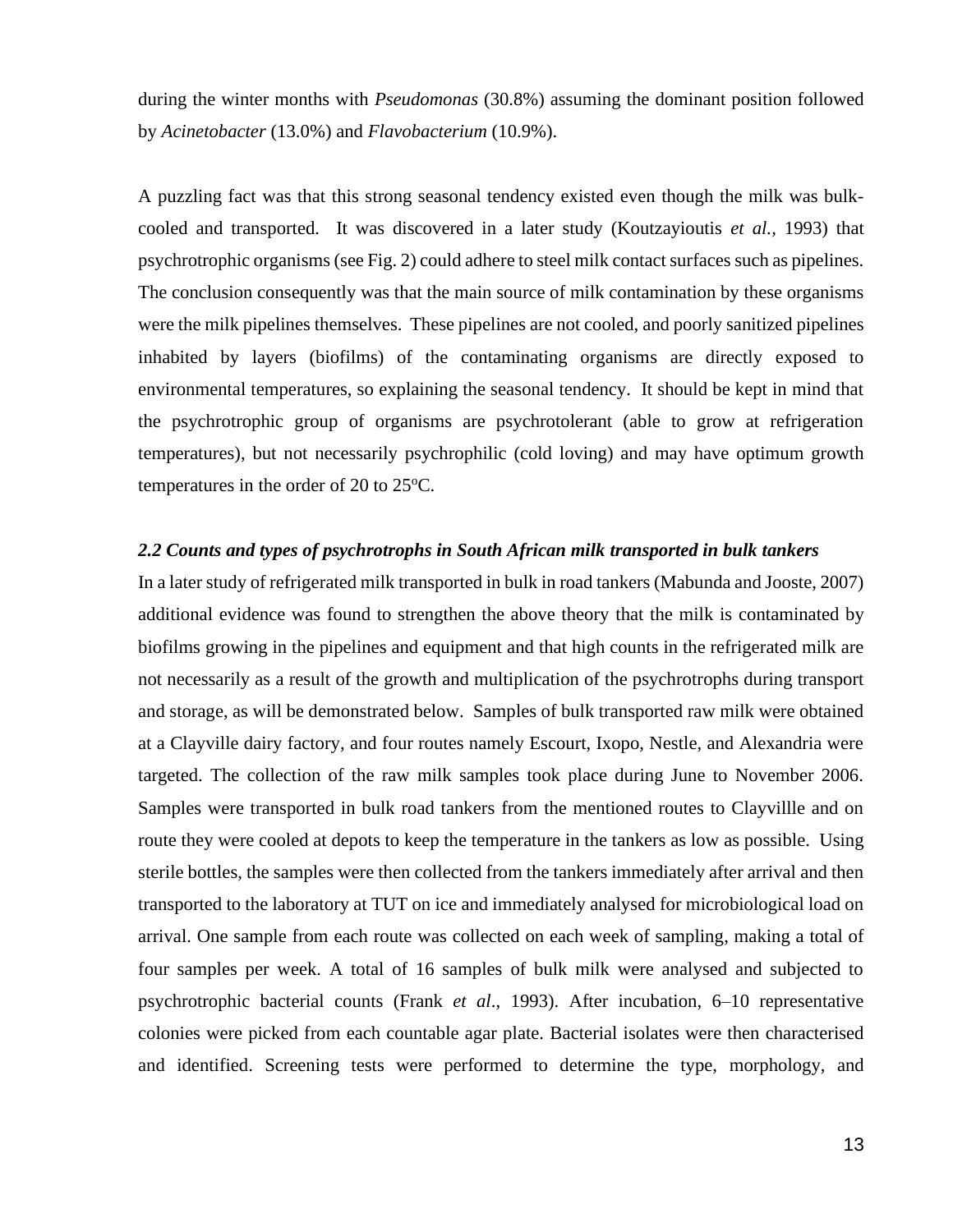biochemical properties of isolates before subjecting the isolates to identification in API 20NE galleries.

Fig. 3 shows that 55 % (11 out of 20) of the tanker milk samples analysed, had psychrotrophic counts exceeding the EU standard of  $Log_{10} 3.7$  cfu/mL (5000 cfu/mL). The average count in these samples was  $Log_{10} 5.1613$  cfu/mL (150 000 cfu/mL) with counts varying from 9600 to 800 000 cfu/mL. The average count of the 45 % of samples with counts less than 5000 cfu/mL was 2000 cfu/mL with counts varying from 230 to 4800 cfu/mL which showed that a psychrotrophic count standard of 5000 cfu/mL in bulk-transported refrigerated milk on arrival at the processing plant is not only feasible, but possible.



Figure 3: Distribution of psychrotrophic bacterial counts in log10 cfu/mL (7°C for 10 days) in raw tanker milk samples upon arrival at the processing dairy plant.

To determine whether the high bacterial counts in the raw tanker milk were due to contamination or growth, the effect of route, transportation time and temperature on arrival on bacterial counts were considered. Fig 4 shows the mean psychrotropic counts of the samples from each of the four transport routes. Samples from the Estcourt route had the highest mean count of 73 000 cfu/mL This was followed by samples from the Nestle route with a mean count of 70 000 cfu/mL, followed by Ixopo samples (47 000 cfu/mL) and samples from the Alexandria route with the lowest mean count (29 000 cfu/mL) Statistically there was no significant difference between the counts, but all the mean counts were nevertheless much higher than the EU standard of 5000 cfu/mL.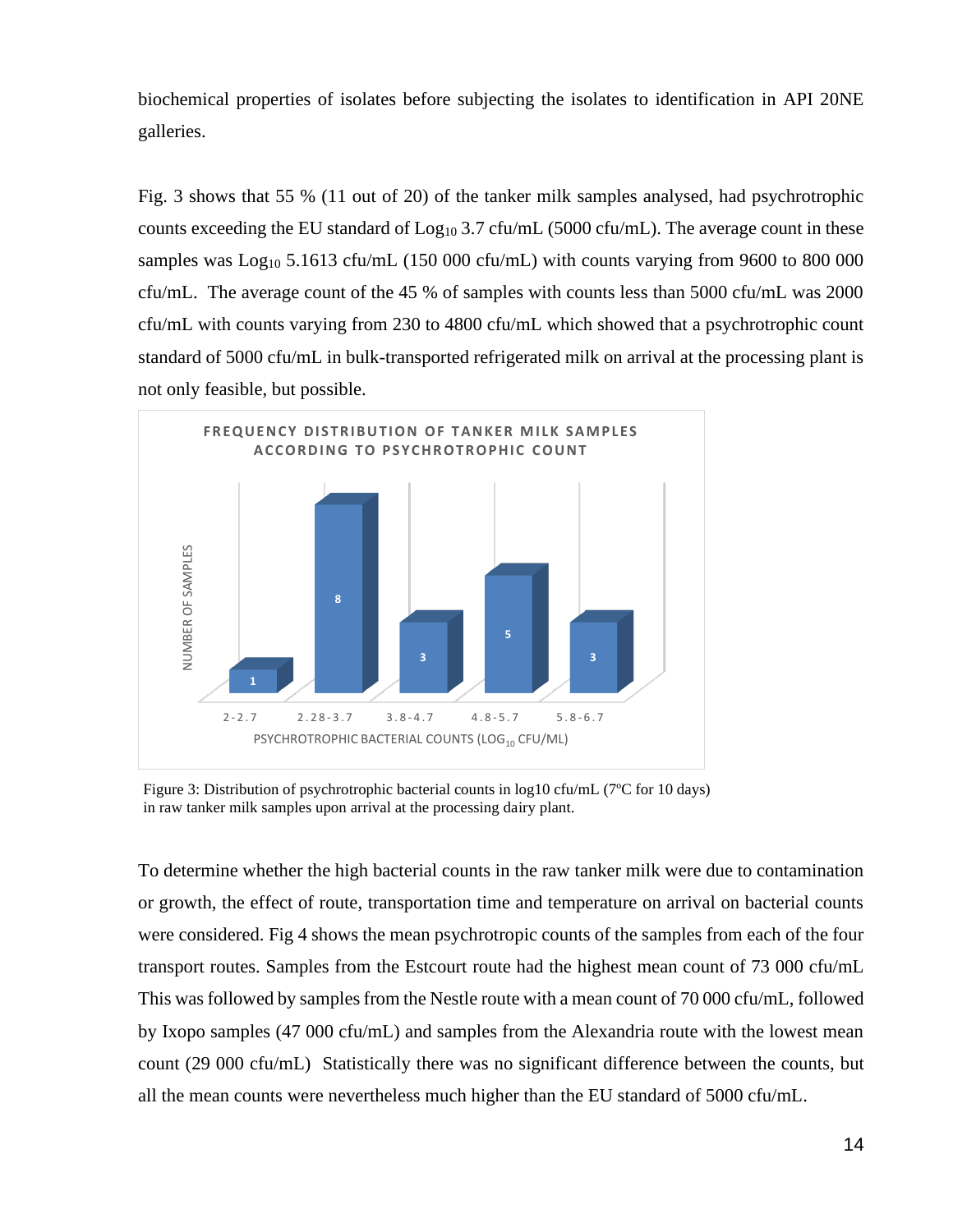No significant statistical relationship was found between transportation time and the microbial load in the raw tanker milk samples. The average time of transport was 14,2 h for Estcourt samples, 13.7 for Ixopo samples, 14 h for Nestle samples and 19,5 h for Alexandria samples. These findings show that high counts could not have been due to growth in the milk during transportation, but should rather be ascribed to contamination, since Alexandria samples that had the longest transport time had the lowest average counts. The transportation times for the other three routes were, more or less, the same.



Figure 4: Psychrotrophic bacterial counts of all samples of raw tanker milk from different collection routes.

In Fig 5 the mean counts of samples from the four transport routes exceeding a count of 5000 cfu/mL are illustrated. A single Nestle route had the highest mean count of  $log_{10} 5.6628$  cfu/mL (460 000 cfu/mL), followed by Ixopo with  $\log_{10} 5.5085$  (320 000 cfu/mL), Estcourt with  $\log_{10}$ 5.0488 (110 000 cfu/mL) and Alexandria with the lowest mean count of  $\log_{10}$  4.9009 (80 000 cfu/mL). All these counts were much higher that the EU standard of 5000 cfu/mL.

No significant relationship between the temperature on arrival and microbial load of the raw tanker milk samples could be found either. The bacterial counts in the raw tanker milk samples consequently could not be ascribed to the temperature on arrival at the processing dairy plant and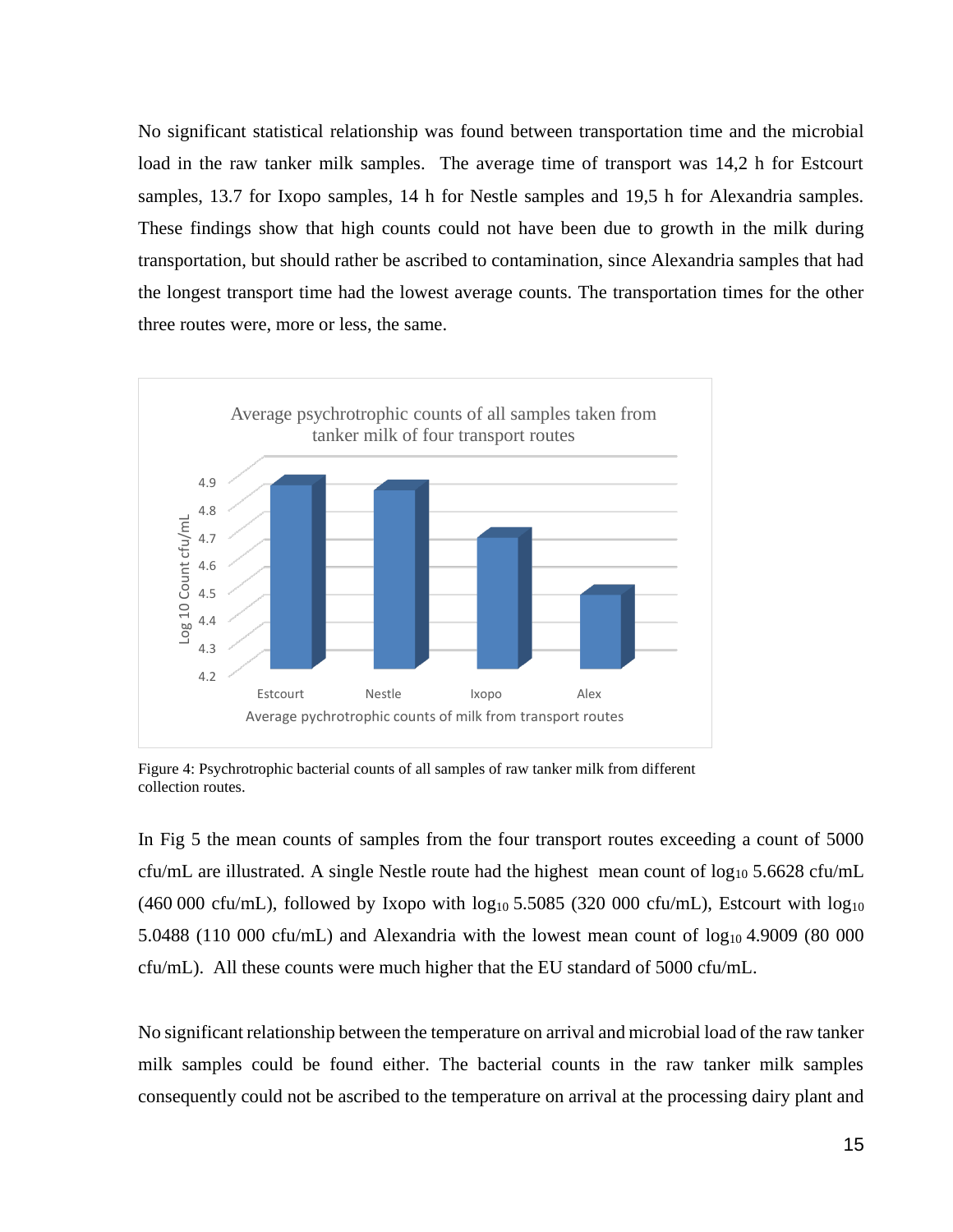consequent bacterial growth. The average temperature on arrival was 2.9 ºC for Estcourt samples, 3.3 ºC for Ixopo samples, 5.5 ºC for Nestle samples and 4.4 ºC for Alexandria samples. Once again, the assumption can be made that contamination of equipment and pipelines and growth in probable biofilms, but not in the milk during transportation, was the cause of the high count



Figure 4: Psychrotrophic bacterial counts of raw tanker milk samples from different collection routes exceeding a count of 5000 cfu/mL

Altogether 34 Gram negative, non-fermentative bacterial types (regarded to be most important from a milk spoilage point of view) were isolated from the milk samples The organisms were identified as the following genera and species: 65% of the isolates were *Pseudomonas fluorescens*; 15 % were *Pasteurella* spp; 9% were *Pseudomonas putida*; 8% were *Sphingomonas paucimobilis* and 3% were *Chryseobacterium indologenes*. As referred to previously, *Pseudomonas fluorescens* is regarded as the most important psychrotroph in raw milk from a spoilage point of view. If *Pseudomonas putida* (9%) and *Sphingomonas paucimobilis* (8%), that both reside in the pseudomonad group, are added to the prevalence of *Ps fluorescens*, the pseudomonads would have constituted 82 % of the psychrotrophic isolates from the milk samples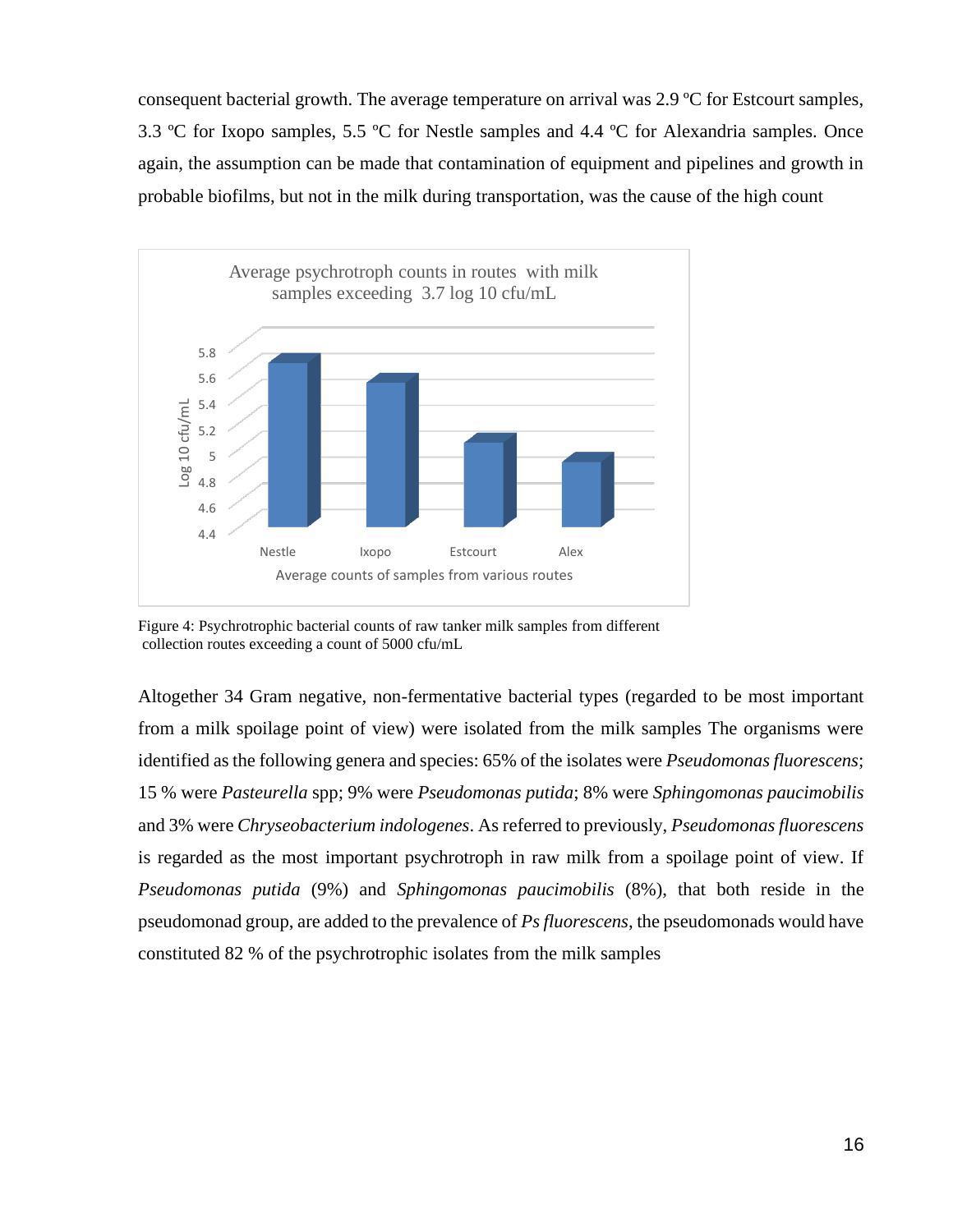# *2.3 Psychrotrophic counts and bacterial types in relation to the flocculation of raw milk by the Alizarol test on arrival at the processing dairy*

Flocculation of raw milk on arrival at processing dairies due to a positive alizarol (% ?) platform test (The Dairy Mail, 2013), leads to rejection of such milk destined for UHT milk treatment. This has in the recent past caused problems in the South African dairy industry and continues to do so (MilkSA, 2016 as quoted by Hugo *et al.,* 2017b). In a recent study by Hugo *et al.,* (2017b), a 250 ml raw milk sample was collected aseptically, during the month of July, 2016 once a week for four weeks, from 10 different raw milk producers in the Bloemfontein area, Free State, South Africa. A total of 40 raw milk samples were obtained over the four week period. The samples were kept on ice and laboratory analysis followed within 24 h. After analysis, all milk samples were kept at 7<sup>o</sup>C until flocculation occurred, as indicated by a positive alizarol test.

In evaluating the effect of psychrotrophic bacteria on the time to flocculation, a three-pronged approach was followed. In the first place an accelerated psychrotrophic plate count of the freshly sampled milk was conducted. Psychrotrophic bacteria commonly isolated from raw milk are important because these organisms cause spoilage by altering the constituents of milk (Abdou, 2003) The second approach was to employ a plate count of proteolytic psychrotrophs, the rationale being that flocculation of milk is allegedly associated with protease production by psychrotrophic bacteria; The third approach was to subject the samples to a plate count on *Pseudomonas* selective agar. The rationale here was due to the long-accepted belief that *Pseudomonas* species are the most detrimental of the oxidative Gram-negative rods and typically have the most impact on milk quality (Frank *et al.,* 1993). The techniques used to evaluate these psychrotrophic groupings will be discussed in greater detail in a following section.

The findings in the study of Hugo *et al.,* (2017b) showed that all three bacterial count groups, referred to above, had a significant bearing on the time of the raw milk to flocculation when the samples were incubated at  $7^{\circ}$ C until they flocculated when subjected to the alizarol test. On the basis of the *Pseudomonas* plate count of milk samples from the ten farms, the farms could be grouped into four separate groups that differed significantly from each other on the basis of the average *Pseudomonas* count of samples taken over the four week period.. Group 1 included farms 3, 8 and 10 with the lowest count; Group 2 included farms 4 ,6 and 9 with significantly higher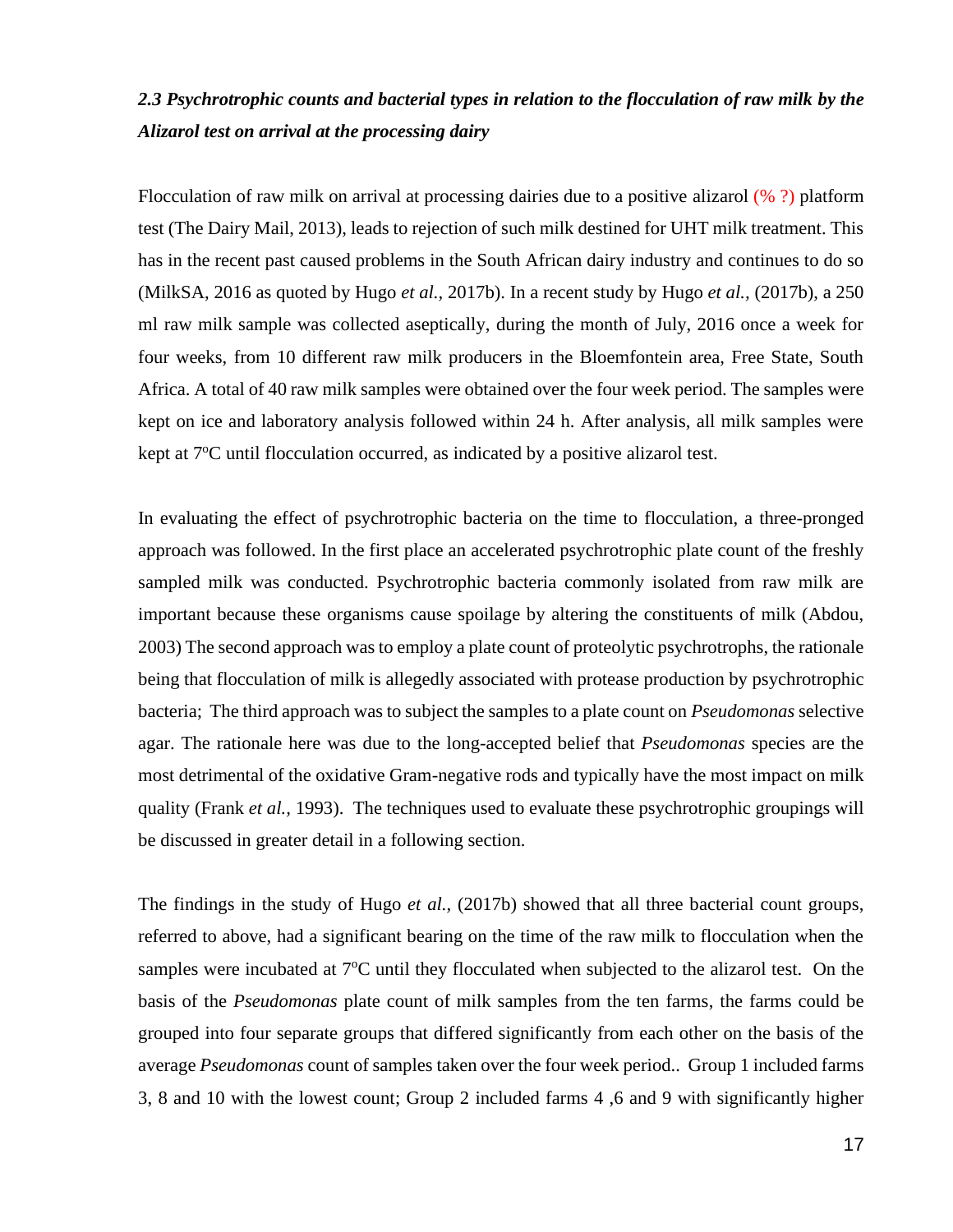counts; followed by Group 3 (farms1, 2 and 7) and Group 4 (farm 5) with the highest *Pseudomonas* count. Table 3 shows clearly how the other parameters relate to the mean *Pseudomonas* count of each group.

The count standard of the European Union (less than 5,000 cfu/ml (3.7 log cfu/ml) is also recommended by Hugo *et al.,* (2017b) and seems reasonable when taking the results in Table 3 into consideration. No count standards are specified by the EU for proteolytic psychrotophic bacteria, but Hugo *et al.,* (2017b) recommended a standard of <1000 cfu/mL for the raw milk which once again would serve to ensure a satisfactory time to flocculation. In the case of the *Pseudomonas* count, these organisms have a short generation time at refrigeration temperatures  $(< 4 h$ ). Contamination with just a single cell can lead to their numbers increasing to greater than 10<sup>6</sup> cfu/ml in milk after eight days of storage at 4°C (Samaržija et al., 2012 as quoted by Hugo et *al.,* 2017b).

Table 3. Relationship of the mean proteolytic psychrotrophic count, the psychrotrophic plate count and the mean time to flocculation of milk samples incubated at  $7^{\circ}$ C as compared to the *Pseudomonas* count (expressed as cfu/mL)

| I beauomonas count (expressed as era/mL) |                |                |                |                  |  |  |  |  |
|------------------------------------------|----------------|----------------|----------------|------------------|--|--|--|--|
| Group                                    | Pseudomonas    | Proteolytic    | Psychrotrophic | Time to          |  |  |  |  |
|                                          | count          | psychrotrophic | plate count.   | flocculation of  |  |  |  |  |
|                                          | (cfu/mL)       | count          | (cfu/mL)       | milk samples     |  |  |  |  |
|                                          |                | (cfu/mL)       |                | incubated at 7°C |  |  |  |  |
|                                          |                |                |                | (days)           |  |  |  |  |
|                                          | 0              | 20             | 40             | 9.05             |  |  |  |  |
| $\overline{2}$                           | $\overline{2}$ | 58             | 1700           | 7.6              |  |  |  |  |
| 3                                        | 40             | 3000           | 12 000         | 7.6              |  |  |  |  |
| 4                                        | 200            | 10 000         | 250 000        | 5.0              |  |  |  |  |

Group 1=farms 3,8 and 10; Group 2 =farms 4,6 and 9; Group 3 = farms 1,2 and 7; Group 4 = farm 5

Hugo *et al*., (2017b) suggest that raw milk arriving at the dairy processing facility for UHT processing should have a *Pseudomonas* count of < 2.0 log <sup>10</sup> cfu/ml (<100 cfu/ml). Consequently, when compared to the results in Table 3, the lower the *Pseudomonas* count is on the farm, the longer the shelf-life of the refrigerated milk would be before it flocculates with the alizarol test. This is in agreement with dairy industry experience in Australia (DRDC Quarterly report 1993) where they regarded it as a "rule of thumb" that raw milk containing one or less psychrotrophs per mL in the freshly produced milk (which could be equivalent to one *Pseudomonas* cell since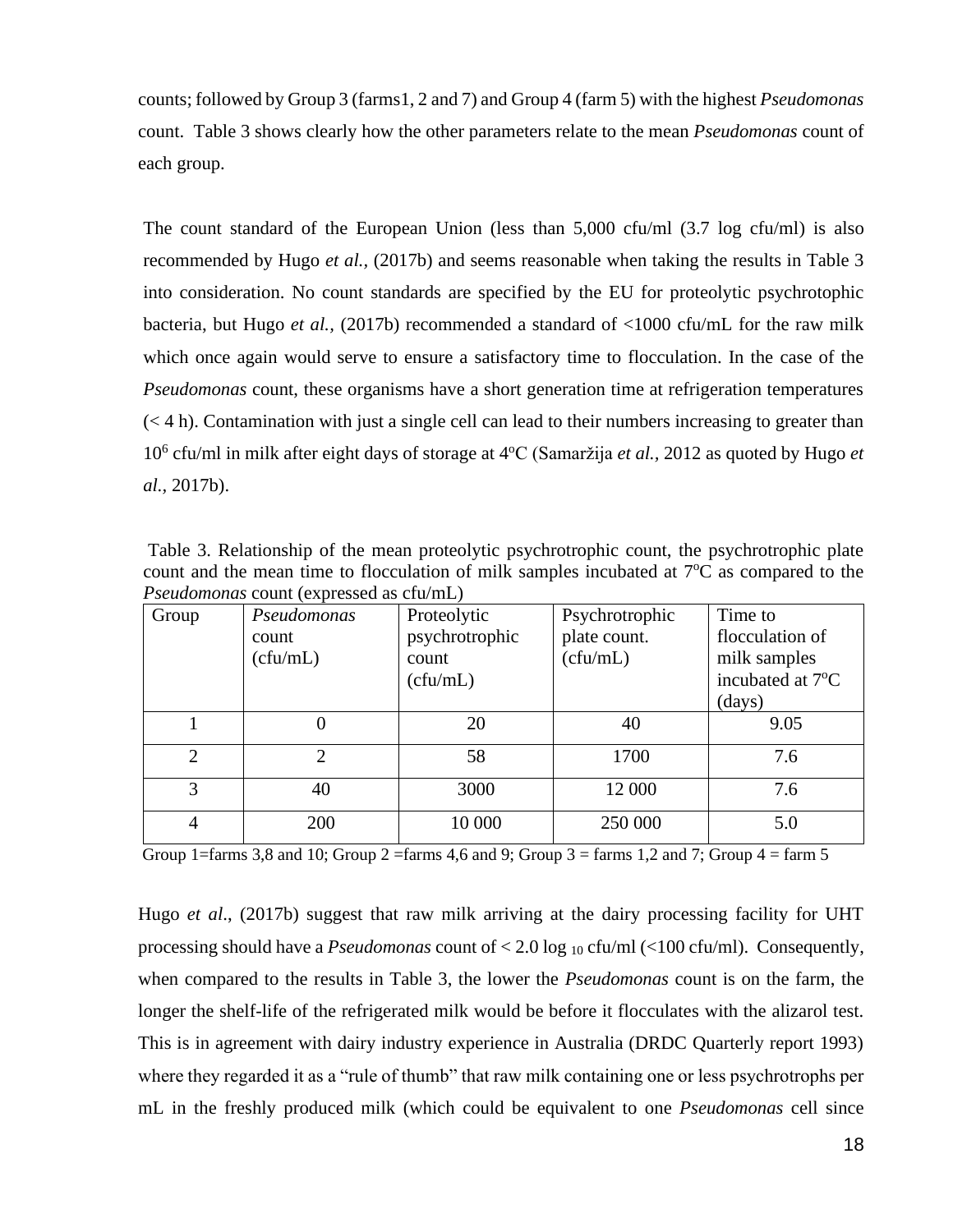*Pseudomonas* spp. are usually the prevalent psychrotrophs present) would have a shelf life at 4<sup>o</sup>C of 10 days. These count standards should, however, be confirmed by a larger study which would enable regression coefficients to be calculated that could confirm these estimations.

Finally, in the study of Hugo *et al.,*(2017b), similar to previous other studies (Samaržija, Zamberlin & Pogačić, 2012 as quoted by Hugo *et al.,*2017b), Gram-negative psychrotrophic bacteria were found to be the prevalent bacteria at the time that flocculation of milk occurred (after incubation of the milk samples at  $7^{\circ}$ C), which indicated that these bacteria and their proteolytic enzymes were associated with milk flocculation. *Pseudomonas* spp. and particularly *Ps. fluorescens*, were found by Hugo *et al.,* (2017b), to be the prevalent organisms at the time of flocculation. These findings agree with previous findings that *Pseudomonas fluorescens* is regarded as the most important psychrotroph in raw milk from a spoilage point of view. Mabunda and Jooste (2007) identified 65% of their isolates as *Pseudomonas fluorescens*. Other organisms identified by them included *Pseudomonas putida* (9%) and *Sphingomonas paucimobilis* (8%) that both reside in the pseudomonad group. If these organisms are added to the prevalence of *Ps fluorescens*, the pseudomonads would have constituted 82 % of the psychrotrophic isolates from the milk samples examined by Mabunda and Jooste (2007). This lends impetus to the importance of implementing the *Pseudomonas* count to monitor the quality of raw milk as recommended by Hugo *et al.*, (2017b). If it is accepted that the high bacterial counts in the milk samples were more probably caused by contamination of, and growth in biofilms in pipelines and milk contact surfaces and not so much by growth of the bacteria in the milk during storage and transport, it would seem reasonable that the EU standard of  $log_{10}$  3.6990 cfu/m (5000 cfu/mL) for psychrotrophic bacteria in raw milk, should be regarded as the upper limit in raw milk for processing.. In the study of Mabunda and Jooste (2007) 45 % of samples of bulk milk transported in refrigerated tankers had counts of less than 5000 cfu/mL, which shows that this count of milk upon arrival at the processing dairy is attainable. Hugo *et al.,* (2017b) suggested that a reasonable standard when using the accelerated psychrotrophic count on standard plate count agar incubated at  $18^{\circ}$ C for 48 h, is  $\lt 5,000$  cfu/ml. For the proteolytic psychrotrophic count on SMCA, the recommended count is < 1,000 cfu/ml and when using the proteolytic psychrotrophic count on SMA medium the recommended count is < 250 cfu/ml. When using the *Pseudomonas* count on *Pseudomonas* agar, the recommended count is < 100 cfu/ml.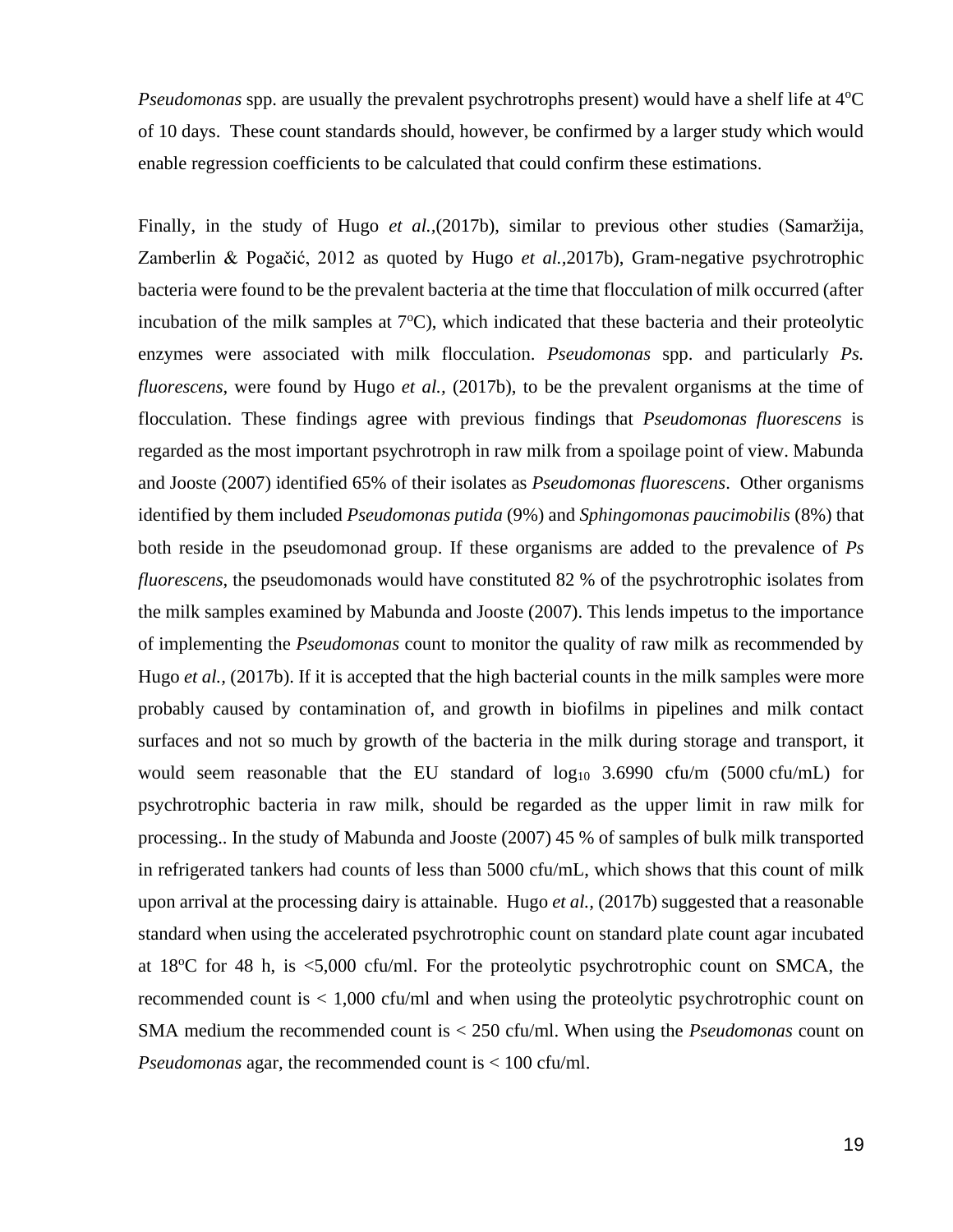## **3. Problems caused by the occurrence of biofilms from the dairy farm to the processing plant**

## *3.1 The nature of biofilms interferes with proper cleaning and sanitation*

A biofilm is defined as a sessile microbial community characterized by adhesion to a solid surface and by production of a matrix that surrounds the bacterial cells and includes extracellular polysaccharides (EPSs), proteins and DNA (Wingender et al., 2001; Whitchurch et al., 2002; Costerton et al., 2003; Bjarnsholt et al., 2009 as quoted by Marchand et al 2012 ). According to Tsuneda *et al.,* (2003) as quoted by Simões *et al.,* (2010), proteins and polysaccharides account for 75–89% of the biofilm EPS composition, indicating that they are the major components. Biofilm development is a result of successful attachment and subsequent growth of microorganisms on a surface. The formation of biofilms results in surfaces of equipment used in food and beverage (such as milk) processing and handling commonly becoming contaminated by microorganisms, even following cleaning and disinfection procedures (Gibson *et al*.,1999; Marouani-Gadri *et al.*, 2010 as quoted by Marchand *et al.,* 2012 ).

It is well established that bacteria can switch between different habitation modes, namely from single cells (the planktonic or free-floating single cell state) and biofilms. In addition, it has been established that for each planktonic bacterium detected, there might be close to 1000 organisms present in biofilms (Momba *et al.,* 2000 as quoted by Marchand *et al.,* 2012). Bacteria within biofilms are protected from sanitizers due to multispecies cooperation and the presence of EPSs, by which their survival and subsequent contamination of processed milk products is promoted (Marchand *et al.,* 2012). The EPSs also serve many other functions such as providing an adhesive foundation, structural integrity, bacterial protection and promotion of intercellular communication (Loiselle *et al.,* 2003; Zhang *et al.,* 2005; de Carvalho, 2007; Ploux *et al*., 2007; Leroy *et al*., 2008 as quoted by Molobela *et al.,* 2010).

## *3.2 Biofilms are regulated by environmental and physiological triggers*

Under suitable conditions, a biofilm in a milk processing environment develops initially through accumulation of organic matter on a metal surface, which is then colonized by bacteria. Transition from planktonic mode to biofilm mode is regulated by a variety of environmental and physiological triggers, such as quorum sensing, nutrient availability, and cellular stress. A biofilm community may comprise single and/or multiple species of bacteria and form a single layer or 3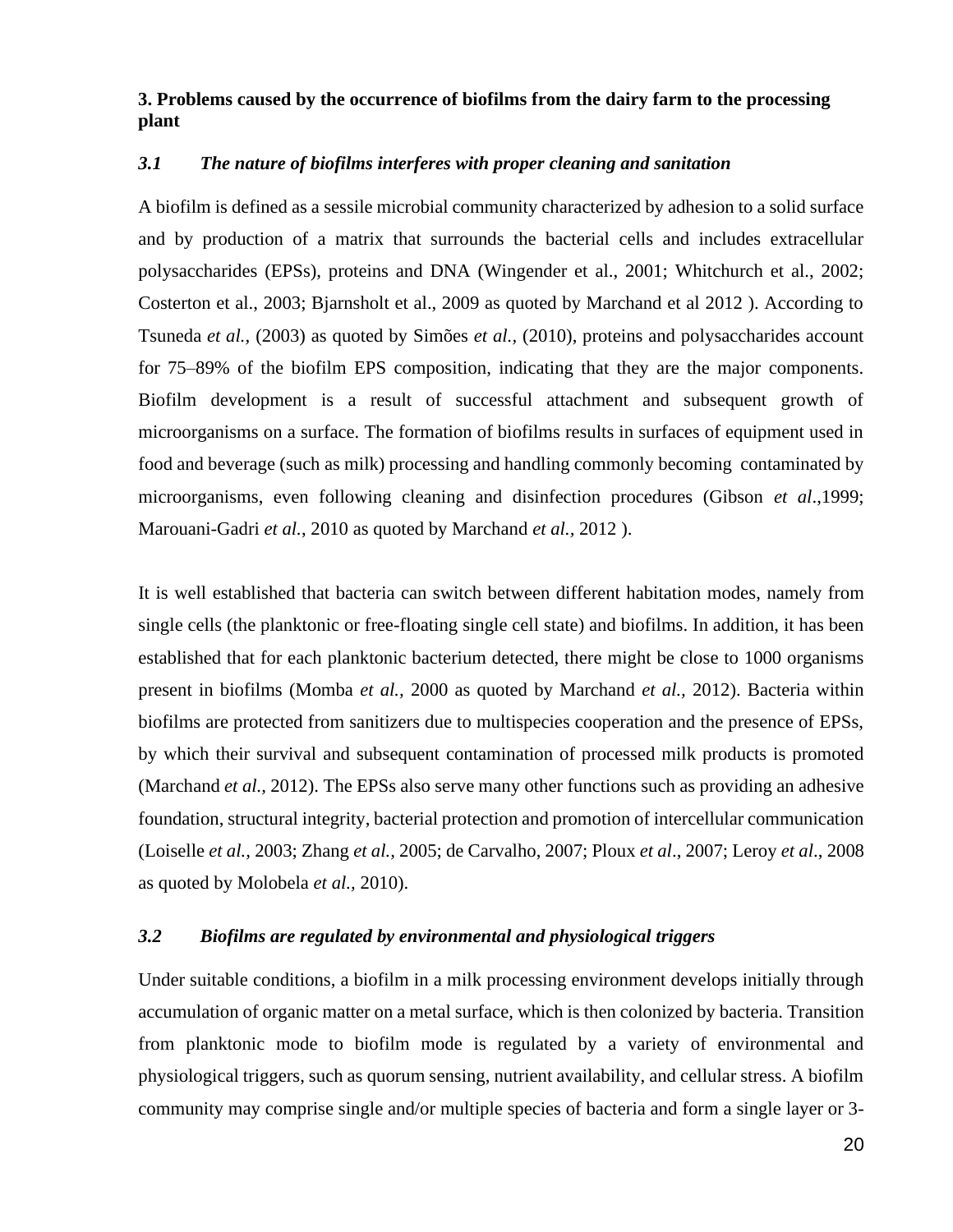dimensional structures. Biofilms are large, complex, and organized bacterial ecosystems in which water channels are dispersed providing passages for nutrient, metabolite, and waste product exchange (Sauer *et al.,* 2007 as quoted by Marchand *et al.,* 2012). This organizational structure contributes to the difficulty in proper cleansing and sanitizing of pipelines and equipment.

## *3.3 The location of biofilms in the equipment contributes to corrosion and problems in sanitizing*

Teixeira *et al.,* (2005, as quoted by Marchand *et al.,* 2012) illustrated that the short rubber milking tube (of the cluster in automatic milking machines) is one of the points more prone to biofilm formation.(Marchand *et al.,* 2012). Other possible hazards include biofilm accumulation and microbial colonization in milk pipelines, storage tanks, and milk silos (Shaheen *et al.,* 2010 as quoted by Marchand *et al.,* 2012). While a biofilm can spread at its own rate by ordinary cell division, it will also periodically release **"**pioneer" cells to colonize downstream sections of piping (Marchand *et al.,* 2012). Once established, biofilms accelerate corrosion and material deterioration. Dead ends, corners, cracks, crevices, gaskets, valves, and joints are all possible points for biofilm formation (Storgards *et al.,* 1999a; Storgards *et al.,* 1999b as quoted by Marchand *et al.,* 2012)

### *3.4 Biofilms are a source of heat-stable extracellular lipases, proteases, and lecithinases*

Bacterial spoilage causes significant losses for the dairy industry. Milk contamination with psychrotrophic microorganisms is of concern to the dairy industry as dairy products are stored and distributed at temperatures permissive for the growth of these organisms. *Pseudomonas* spp. can grow to high numbers and can form biofilms during refrigerated storage. Many of them produce heat-stable extracellular lipases, proteases, and lecithinases that contribute to milk spoilage (Shah 1994; Sorhaug and Stepaniak 1997; Marchand *et al.,* 2009b; as quoted by Marchand *et al.,* 2012). Furthermore, many of these enzymes remain active even following thermal processing steps that destroy their producing organisms (Garcia *et al.,* 1989; Sorhaug and Stepaniak 1997; Marchand *et al.,*2009b as quoted by Marchand *et al.,* 2012). Lipases hydrolyse tributyrin and other milk fat glycerides to yield free fatty acids, which cause milk to taste rancid, bitter, unclean, and soapy. Lecithinases degrade milk fat globule membrane phospholipids and increase the susceptibility of milk fat to the action of lipases (Cousin 1982; Shah 2000 as quoted by Marchand *et al.,* 2012). Peptidases/proteinases attack and destabilise the casein micelle causing problems that might result in the rejection of the milk when subjected to a platform test such as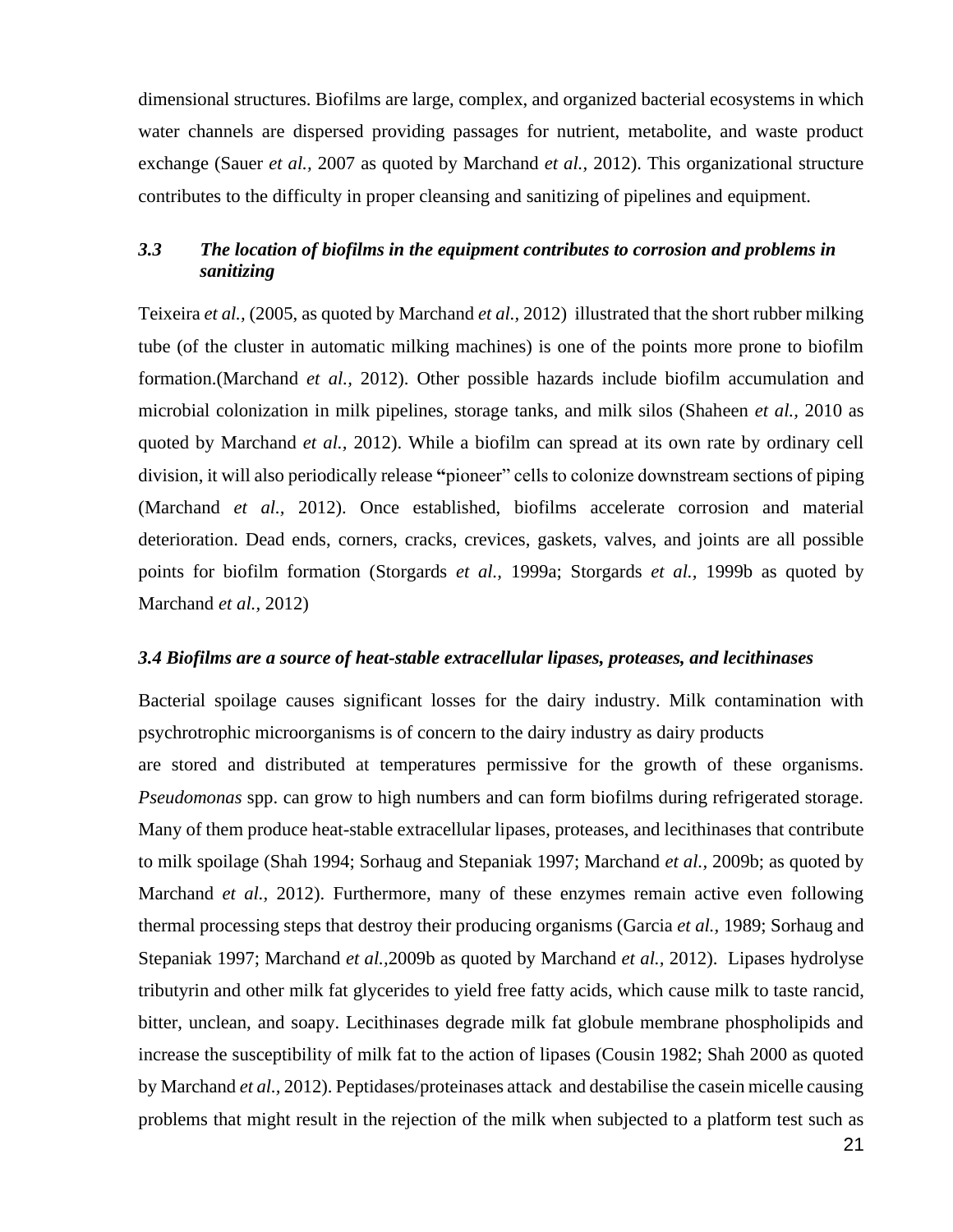the alizarol test and may contribute to gelation problems in heat treated long life milk. The hydrolytic products of milk fats and proteins always decrease the organoleptic quality of fluid milk products.

Since biofilms are frequently exposed to sanitizers during cleaning of dairy processing equipment, phenotypic switching may occur on a regular basis and even influence the enzyme production by pseudomonads adding an additional spoiling factor to the subsequently processed milk batch. This might certainly be the case if such *Pseudomonas* biofilms are present in the cooling equipment on farms or in holding silos in the dairy factory. Since the enzymes might be released from the biofilms into the milk, without bacterial detachment, the contamination might go unnoticed until problems arise with the shelf-life of the heat-treated dairy products. (Marchand *et al.,* 2012).

### *3.5 Resistance to antimicrobials*

Bacteria in biofilms have intrinsic mechanisms that protect them from even the most aggressive environmental conditions, including the exposure to antimicrobials (Gilbert *et al.,* 2002; Cloete 2003; Davies 2003 as quoted by Marchand *et al.,* 2012). Dynes *et al.,* (2009) as quoted by Marchand *et al.,* (2012**)** investigated the effect of sub-inhibitory concentrations of four antimicrobial agents. Their results indicated that each antimicrobial agent elicited a unique response: *P. fluorescens* cells and biofilms changed their morphology and architecture, as well as the distribution and abundance of biomacromolecules, in particular the exopolymer matrix. In this regard, Norwood and Gilmour (2000) as quoted by Marchand *et al.,* 2012 investigated the effect of sodium hypochlorite on multispecies biofilms Their study confirmed that multispecies biofilms increased protective properties over monospecies biofilms. The authors attributed these observations to the shielding effect of increased numbers (or aggregation) of microorganisms but also to the production of greater amounts of EPS. Sommer *et al.,* (1999 as quoted by Marchand *et al.,* (2012**),** also found an increase of *Pseudomonas* biofilm resistance to chlorine with increasing age of the biofilm. Certainly, in pseudomonads, the capacity to alter EPS composition may be part of its intrinsic resistance to antimicrobials (Dynes *et al.,* 2009 as quoted by Marchand *et al.*, 2012).

The cells found in the deepest areas of the biofilm exhibit a lower growth rate due to the negative gradients of oxygen and nutrients (Brown, Allison, & Gilbert, 1988 as quoted by Gonzalez-Rivas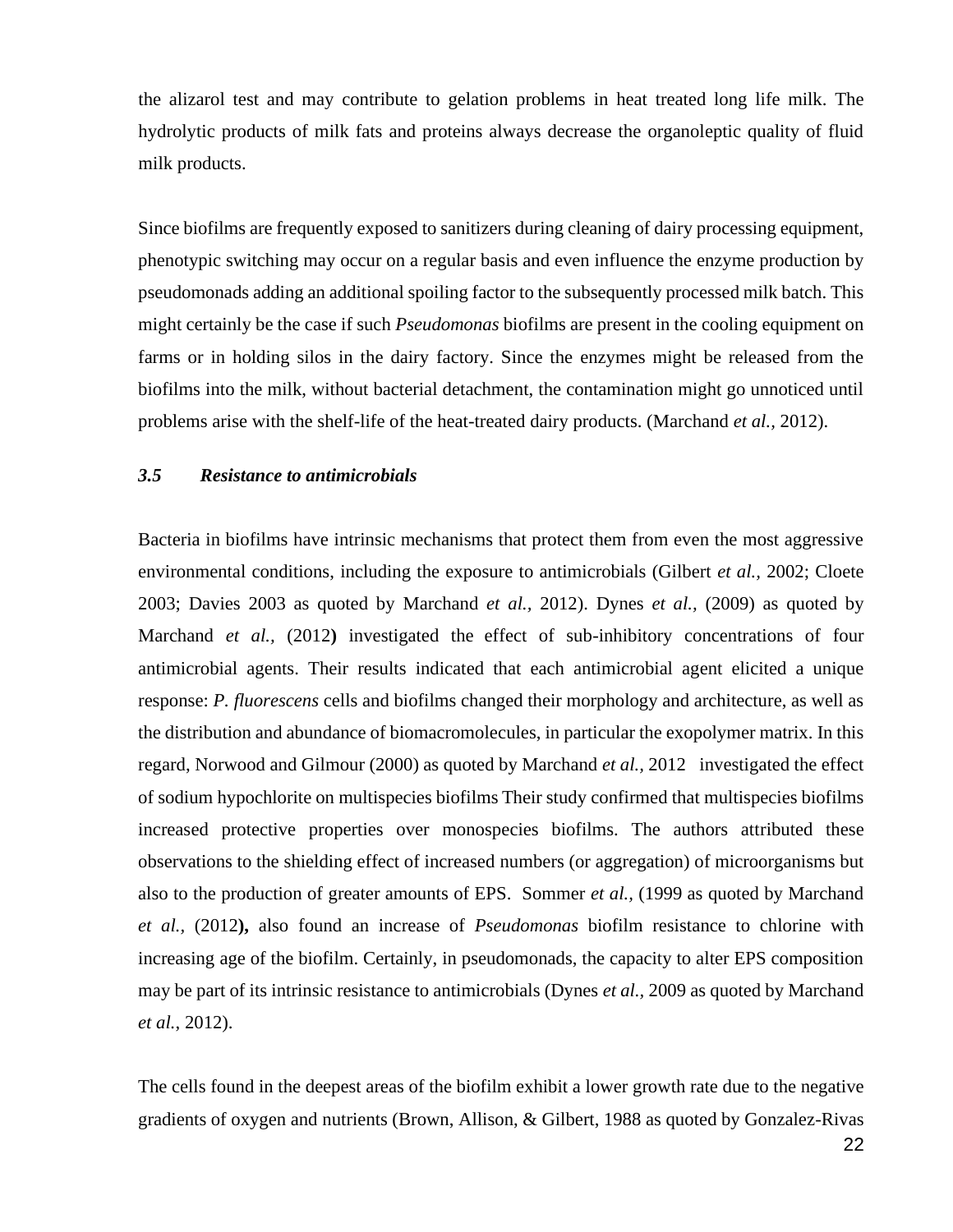et al., 2018). These factors generate an almost inactive state (hibernation), which in turn produces increased resistance to biocides (Evans, Allison, Brown, & Gilbert, 1991; Van Houdt & Michiels,2010 as quoted by Gonzalez-Rivas et al., 2018).

#### **4. Monitoring for psychrotrophic bacteria and biofilms in the dairy industry**

### *4.1 Rapid techniques for the estimation of psychrotrophic bacteria in milk*

## 4.1.1 The Psychro-Fast test

The Psychro-Fast test has been used as a rapid, qualitative test for the evaluation of the presence of psychrotrophs in milk in Australia (DRDC Quarterly report 1993). The results from the project of Hugo *et al.,* (2017b) illustrated that the rapid qualitative Psychro-Fast test, which gives results within 30 h after incubation at  $30^{\circ}$ C, can be used to not only indicate the presence of psychrotrophic bacteria in raw milk, but the pink colour intensity can be used to indicate the degree of psychrotrophic bacterial contamination in raw milk. The findings showing the relationship of colour intensity with bacterial count in the milk is shown in Table 4

Table 4 Relationship between Psychro-fast test colour intensity and psychrotrophic count (Hugo *et al.,* (2017b)

| Scale                   |            |        |             |
|-------------------------|------------|--------|-------------|
|                         | White -    | Pink   | Dark        |
| Description             | Light Pink |        | pink/purple |
| Psychrotrophic<br>count | $1 - 100$  | 1,000  | 15,000      |
| range $(cfu/ml)$        |            | 35,000 | 500,000     |

4.1.2 Plate counts for the rapid enumeration of psychrotrophic bacteria and proteolytic psychrotrophs in milk.

The standard psychrotrophic count method requires an incubation time and temperature combination of 10 days at  $7^{\circ}$ C on Standard Plate Count Agar (SPCA), a standard medium corresponding to the American Public Health Association formulation for milk, water, food, and dairy products (Oxoid CM0463). The problem with this method is the long incubation time, which yields data that may only be of historical value (Fischer *et al.,* 1986 as quoted by Hugo *et al.,* 2017b). Statistical analysis by Hugo *et al.,*(2017b) indicated that when psychrotrophic plate counts are used, the accelerated incubation format  $(18^{\circ}C)$  for 48 h; APC) is an acceptable replacement for the standard, time-consuming, incubation format ( $7^{\circ}$ C for 10 days). In the study of Mabunda and Jooste (2007) the APC was well correlated with the standard psychrotrophic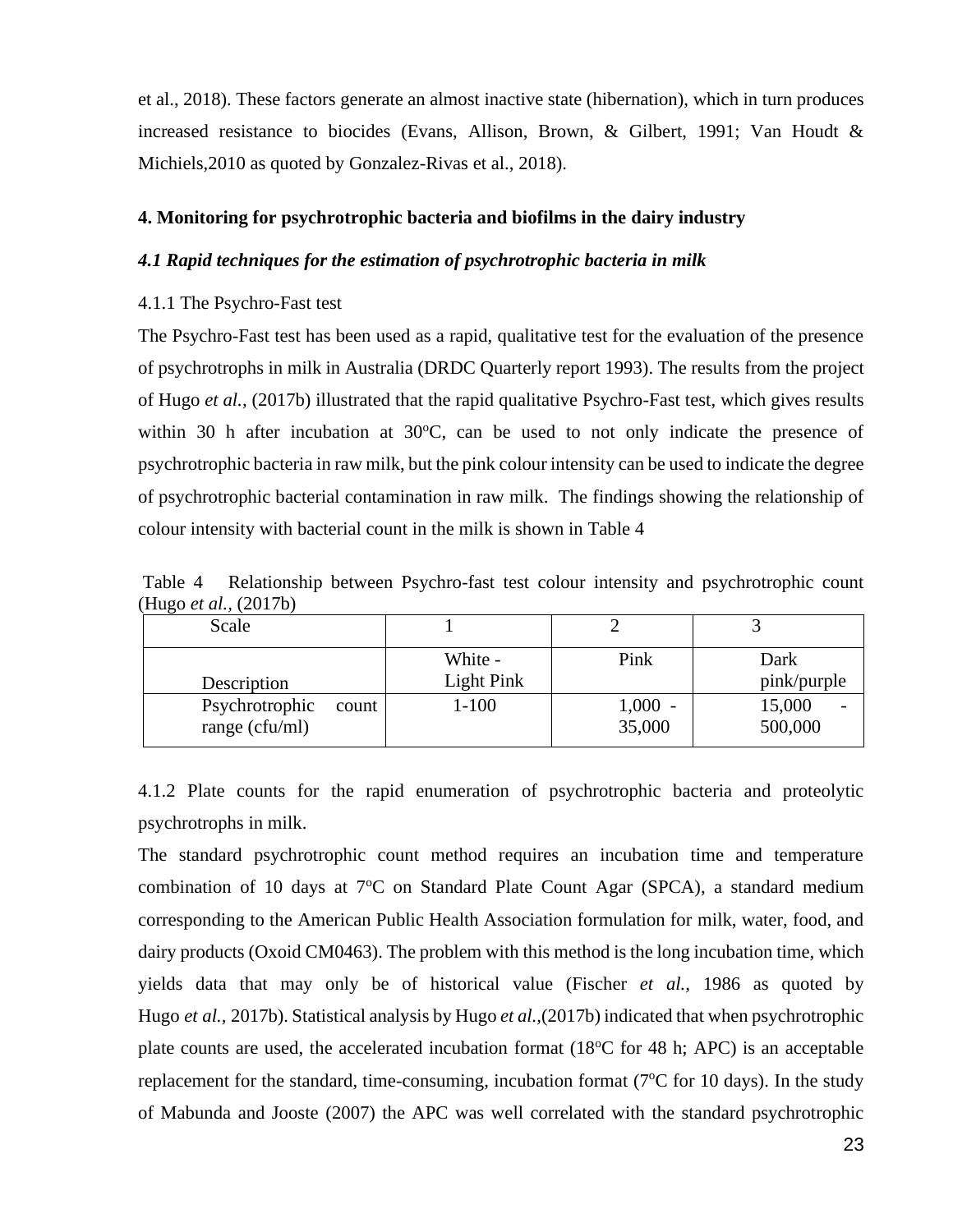count (r = 0.7310) in a pour plate version of the APC. In the earlier study of Fischer *et al.,* (1986) the surface plated Accelerated Psychrotrophic Count (APC) with incubation temperature and time of 18<sup>o</sup>C/45h had a correlation coefficient of  $r = 0.911$  ( $n = 69$ ) with the Standard Psychrotrophic Count ( $7^{\circ}$ C/10 days). No significant differences in the proportions of bacterial types with the two count formats were found to exist at a 1% level in the study of Fischer *et al.,* (1986).

For detection of proteolytic psychrotrophic counts, SPCA casein agar (SPCA-cas) or skim milk agar (SMA) could be used. The SPCA-cas however gave more accurate results. When the standard incubation format ( $7^{\circ}$ C for 10 days) was compared to the accelerated incubation format (18 $^{\circ}$ C for 48 h), no significant differences ( $p = 0.290$ ) between the different incubation formats for either psychrotrophic or proteolytic psychrotrophic counts of the raw milk samples was observed (Hugo *et al.,* 2017b).

## 4.1.3 The *Pseudomonas* plate count

The *Pseudomonas* count was performed by Hugo *et al*., (2017b) on *Pseudomonas* agar base (Oxoid CM0559) with C-F-C supplement (Oxoid SR0102) using the pour plate method. Incubation was at 18<sup>o</sup>C for 48. Colonies with blue-green or brown pigmentation, or that demonstrated fluorescence were counted and considered to be Pseudomonas spp. (Oxoid, 2007). The relationship between the *Pseudomonas* count, the rapid psychrotrophic- and the proteolytic psychrotrophic counts as determined by Hugo *et al.,* (2017b) are shown in Table 3 above.

## 4.1.4 Molecular techniques for enumeration of psychrotrophic bacteria by flow cytometry.

The fluorescence *in situ* hybridization (FISH) technique is described by Gunasekera *et al.,* (2003) as a method for the identification of psychrotrophic pseudomonads in 4.3.4.1. It utilizes fluorescently labelled DNA oligonucleotide probes to detect specific sequences of ribosomal RNA (rRNA) (Wallner *et al.,* 1993; Amann *et al.,* 1995 as quoted by Gunasekera *et al.,* 2003). rRNA provides a unique target for nucleic acid probes, as rRNA target molecules are generally present in high numbers in viable cells, and probes with various degrees of specificity (genus-, species- or even subspecies-level) may be designed (Wallner *et al.,* 1993 as quoted by Gunasekera *et al.,* (2003). The potential exists to detect and enumerate FISH probed bacteria in real time using flow cytometry (Wallner *et al.,* 1993, 1996 as quoted by Gunasekera *et al.,* (2003). Gunasekera *et al.,* (2003) conclude that the development of rapid assays for detection and enumeration of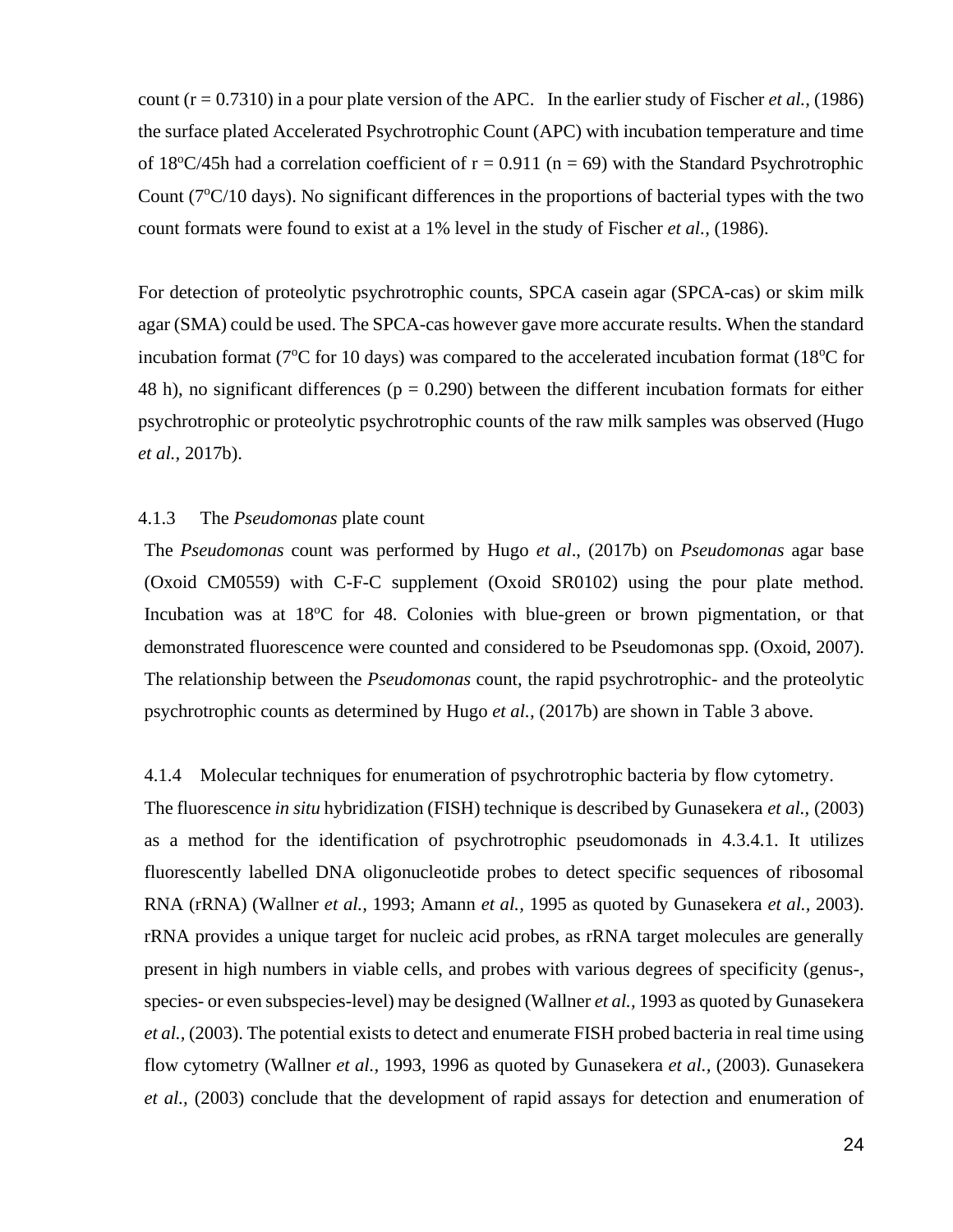*Pseudomonas* cells in milk are important steps towards quantitative population analysis of bacteria in milk and the rapid quantification of *Pseudomonas* in raw and pasteurised milk. The work reported by them suggests that FISH can play an important role in biological safety and quality issues.

## *4.2 Determination (detection) of biofilms on milk contact surfaces*

The different methods employed for sampling and enumeration of bacteria in biofilms in a dairy plant are swabbing, rinsing, agar flooding, and agar contact methods. Grooves, crevices, deadends, and corrosion patches are areas where biofilms readily occur, but are hard to access, thus hampering sampling of such areas (Kumar and Anand 1998; Wirtanen 1995 as quoted by Marchand et al., 2012). Sensory evaluation of the dairy farm or -plant involves visually inspecting surfaces under good lighting, smelling for offensive odours and feeling for greasy or encrusted surfaces. This method is used as a process control technique to immediately rectify obvious shortfalls in sanitation. Microbiological assessments, that follow on such an examination, are typically used to ensure compliance with microbial standards and to optimize sanitation procedures (Holah, 1995 as quoted by Gonzalez-Rivas et al., 2018).

Microbiological assessment includes the standard surface sampling methods such as the swab, contact plates, and microorganism recovery by extraction rinses (Kasuga et al., 2011; Valentine et al., 2008 as quoted by Gonzalez-Rivas et al., 2018). The first method, using swabs or sponges, consists of rubbing the surface with a sterile sponge or a cotton swab and then resuspending it in a suitable recovery medium for microbiological testing (Lelieveld, Holah, & Napper, 2013 as quoted by Gonzalez-Rivas et al., 2018). Disadvantages of these methods is that not all the microorganisms on the surface can be recovered effectively because biofilms for example are not always easy to remove from the surface. Bacterial cells can also be retained in the swab or the sponge itself, decreasing the total count and producing erroneous results. The contact plate system is based on using a sterile agar plate that is pressed onto the surface to be evaluated and counting the bacterial colonies that develop after an incubation period. It is easy to apply, but only on flat, smooth surfaces with low counts because dilutions cannot be made. As referred to above, the microbiological status of the equipment and pipelines can also be tested by extraction rinses that can be examined by traditional microbiological tests such as counts after diluting the rinse buffer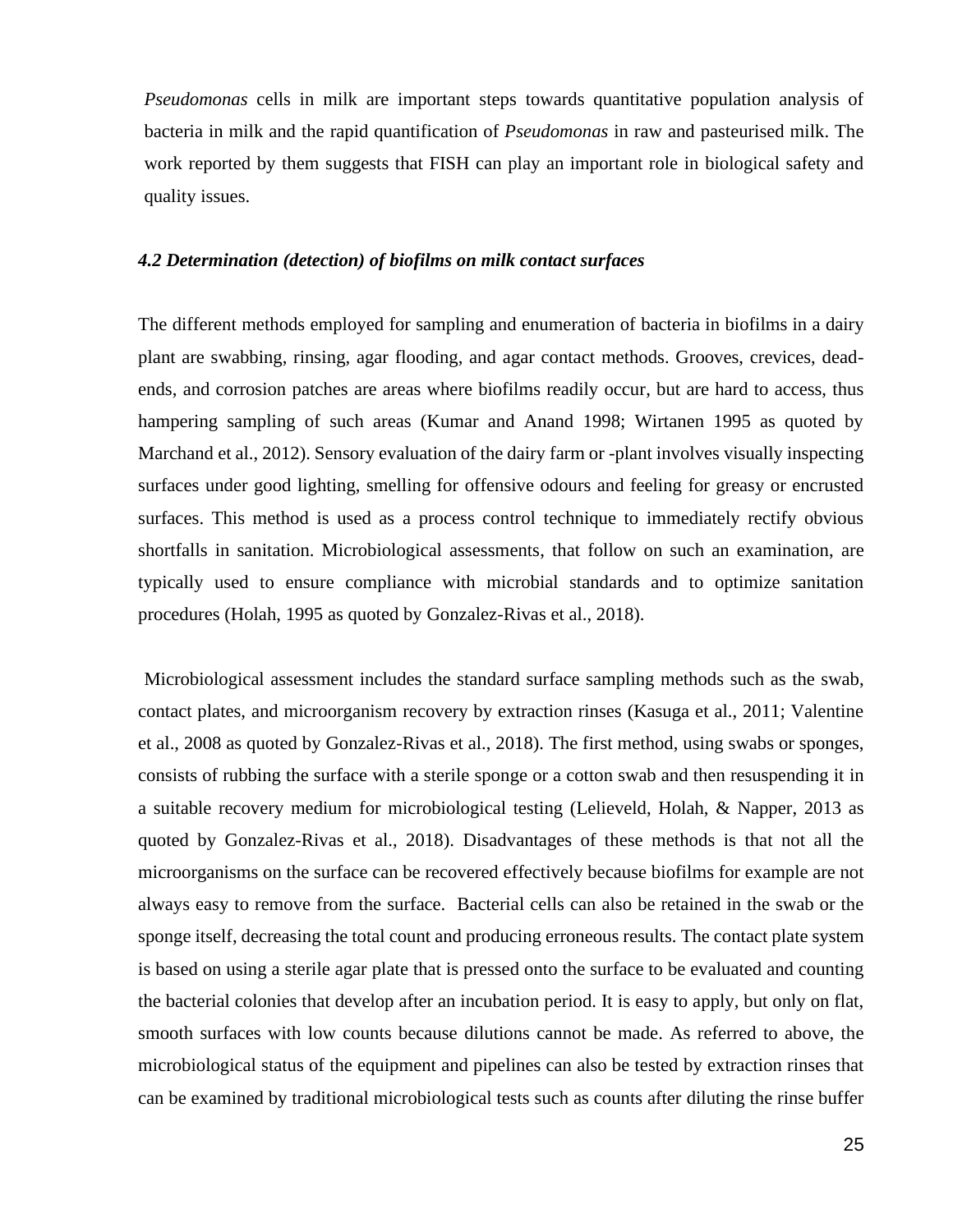and plating into suitable agar media. Traditional microbiological culture methods are however time consuming (Branda, Vik, Friedman, & Kolter, 2005 as quoted by Gonzalez-Rivas et al., 2018), and for the food industry it is very important to reduce the time required to confirm microbial contamination to know the hygienic state of the environment and be able to take fast corrective measures.

For the above reason, a product like BioFinder (INNOGIENE, Tania Garcia-Warner, [tania@innogiene.co.za](mailto:tania@innogiene.co.za)) is a good solution. The reagent can be sprayed onto surfaces being examined. The product is designed to react with catalase, an enzyme present in almost every living cell and which is universally found in biofilms. When biofilms are present the reagent undergoes a highly visible colour change and an effervescence of many small bubbles occurs as the reagent reacts with the catalase enzyme in the biofilms. BioFinder can also be used to check critical inspection points just before disinfection and to validate correct hygiene procedures at production sites (Ripolles-Avila, R´ıos Castillo, & Rodr´ıguez-Jerez, 2018 as quoted by Gonzalez-Rivas et al., 2018). The technique is of course only useful on exposed surfaces and while it is available in New Zealand and Australia, it is not certain whether this product is available in South Africa.

In a report to MilkSA (Du Plessis, 2016) discussions held with quality managers, factory managers and heads of laboratory at South African UHT processing plants, revealed that biofilms were usually detected using fluorescent techniques. More information will shed light on what these techniques entail. Advanced physical techniques that are available for examining biofilms on equipment surfaces include the application of Confocal laser scanning microscopy (CLSM) combined with a variety of fluorescent stains (Lawrence and Neu 1999; Manz *et al.,* 1999 as quoted by Marchand *et al.,* 2012). Viability and distribution of cells within the biofilm may be analysed as well. When using epifluorescence microscopy or CLSM, the choice of suitable fluorescent stains is critical to increase the contrast between organisms and the exopolymers in the biofilms. Nucleic acid stains such as 4,6-diamino-2-phenylindole (DAPI) or acridine orange have been used to stain the DNA of cells regardless of their viability. Other dyes sensitive to viable cells such as propidium iodine (PI) or 5-cyano-2,3-ditolyl tetrazolium chloride may be used to illustrate differences between viable and dead cells (Trachoo 2003; Donlan and Costerton 2002 as quoted by Marchand *et al.,* 2012).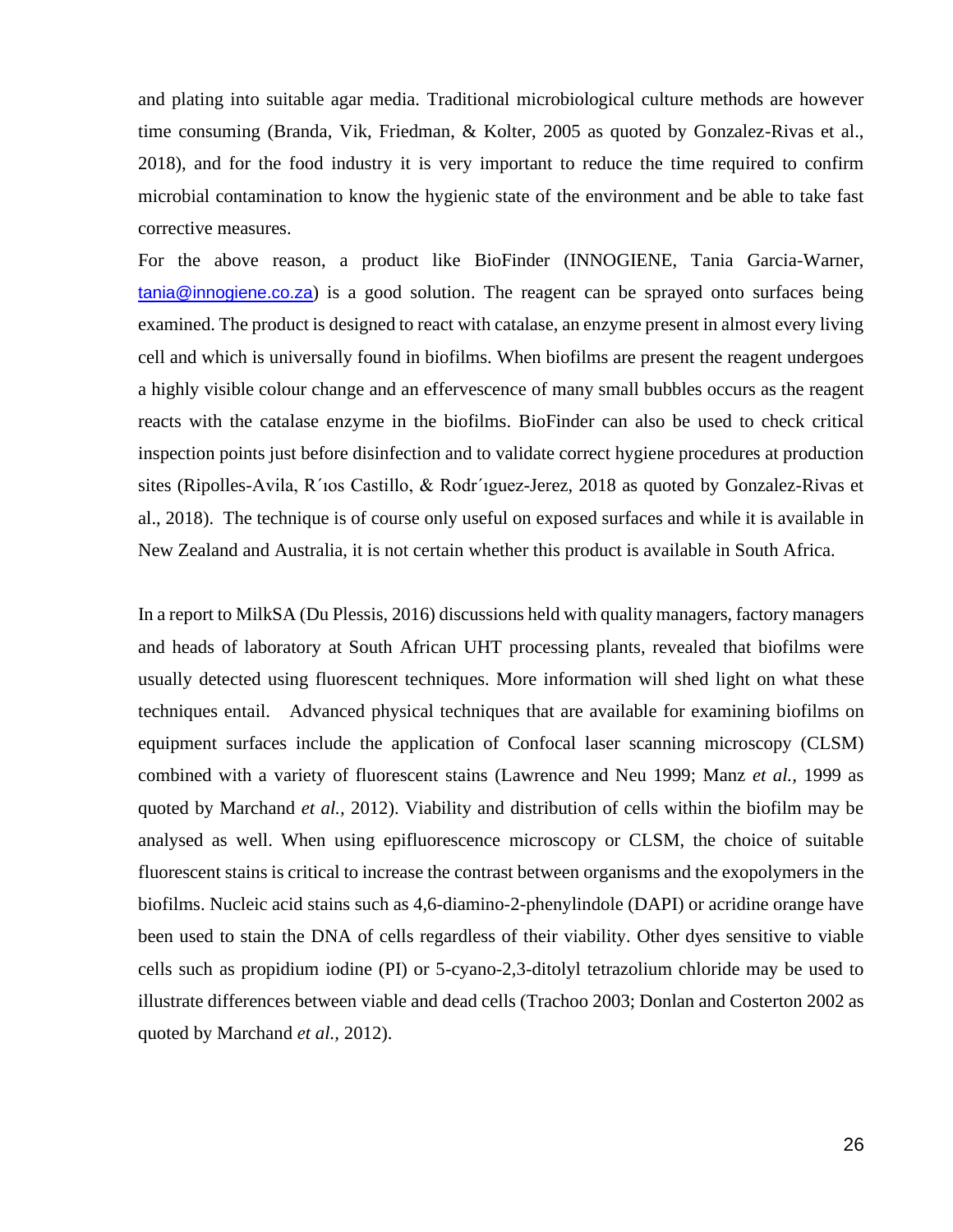Except for rinsing techniques, it is virtually impossible to examine pipelines or a closed system for microbiological contamination. Advanced techniques have however been developed for examining the intact equipment for the presence of biofilm. These methods report biofilm growth online, in real-time and non-destructively. One example is a method that uses duplicate turbidity measurement devices installed in the equipment. The one device is constantly cleaned. The difference of signals is proportional to the biomass developing on the non-cleaned window (Klahre and Flemming 2000 as quoted by Marchand et al., 2012). Another technique is the fibre active device (FOS), which is based on a light (optical) fibre integrated in the test surface, measuring the scattered light of material deposited on the tip (Tamachkiarow and Flemming 2003 as quoted by Marchand et al., 2012). A third in situ method that was developed, is a fouling cell assembly in 316L-grade stainless steel that may be placed in dairy pipelines and silos. Such assemblies enable monitoring of biofilm development without removal of the processing equipment out of the plant and can be used to generate objective data on the effectiveness of cleaning procedures (Fornalik 2008 as quoted by Marchand et al., 2012). A fourth mechatronic surface sensor that can detect biofilms in the early stages of development was developed by Pereira, Mendes, & Melo, (2009 as quoted by Simões et al., 2010). This sensor was also able to detect the presence of cleaning products on a surface, to determine when it was biologically and chemically cleaned and to measure the rate of cleaning.

## *4.3 Identification of psychrotrophic bacteria*

#### 4.3.1 Phenotypic identification

Munsch-Alatossava and Alatossava), (2006, as quoted by de Oliveira *et al.,* 2015) employed two commercial phenotypic identification systems (API-20NE and BIOLOG GN2) and reported difficulties in obtaining confident identification of many of the isolates. This was particularly the case for fluorescent pigment-producing pseudomonads, where the biochemical results were doubtful. Nevertheless, identification with the BIOLOG Gen lll identification system was successfully performed by Hugo *et al.,* (2017b) on pure isolates, following the Biolog test procedure (BIOLOG, 2013). Colonies were streaked on Biolog Universal agar (BIOLOG 70101) and incubated at 25<sup>o</sup>C for 24 h. Colonies were inoculated onto Microplates and the procedure was carried out according to the manufacturer's (BIOLOG Inc.) instructions. In this study, the *Pseudomonas* isolates from SPCA (Standard Plate Count Agar) were represented by seven species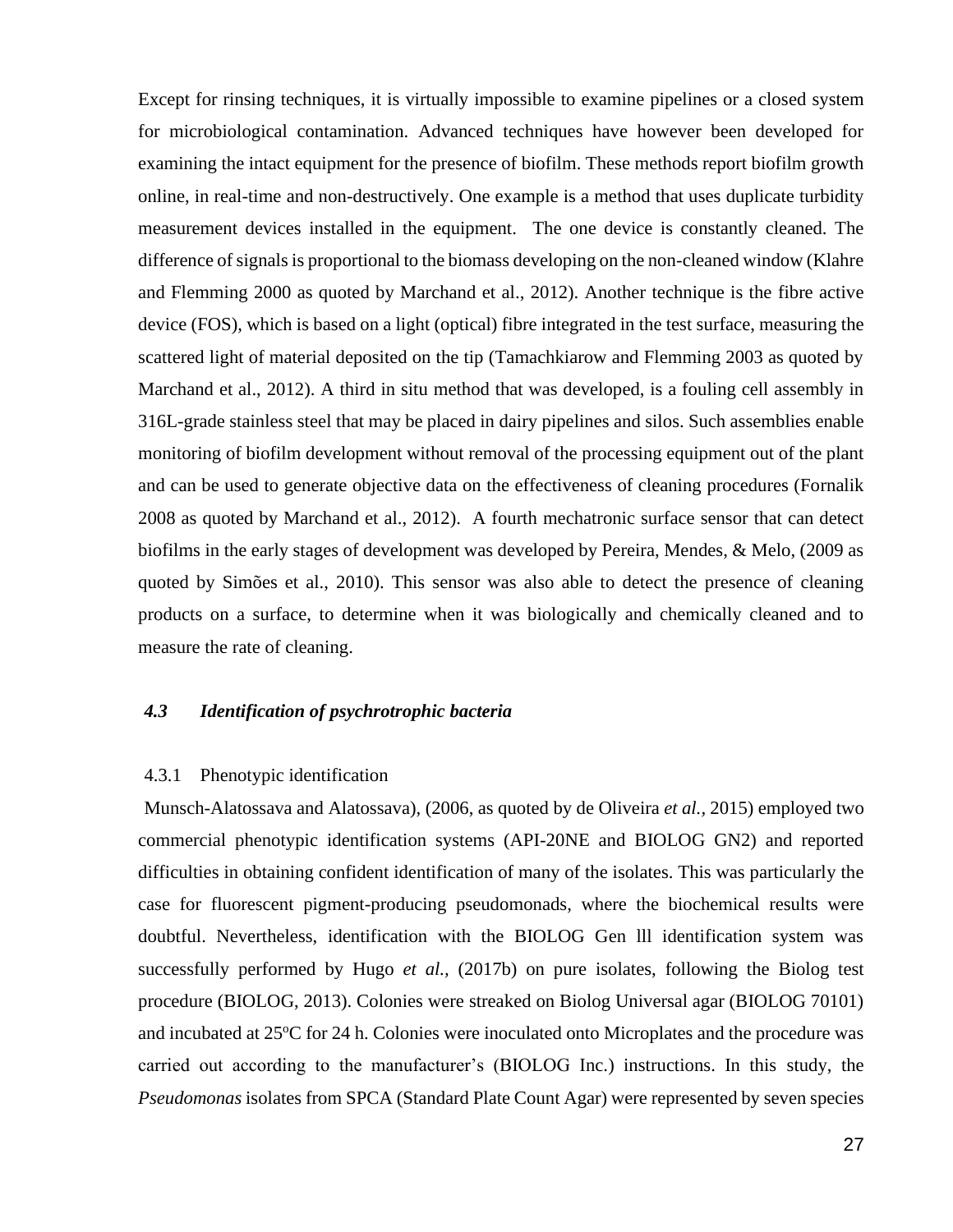(% isolates out of 38 isolates) namely *Ps. fluorescens* (29%)*, Ps. plecoglossicida* (24%)*, Ps. fragi*  (21%)*, Ps. agarici* (13%)*, Ps. syringae* (5%), *Ps. lundensis* (3%) and *Ps. marginalis* (3%).

According to de Oliveira et al (2017), an extensive body of published data exists on the prevalence of psychrotrophic bacterial types in milk. Nevertheless, they are of the opinion, based on the results of recent studies, that numerous gaps exist in our understanding of the biology of the psychrotrophic bacteria of importance for the dairy industry. The continued development of molecular tools for bacterial identification and their application to the analysis of microbial population structures and ecology in milk and dairy products has revealed the presence of psychrotrophic bacteria undetected by the use of traditional culture-based approaches (Almeida and Araujo, 2013; Marchand *et al.,* 2009b; Raats *et al.,* 2011 as quoted by de Oliveira *et al.,* (2017) and more work in this regard is encouraged.

Most studies on milk-associated psychrotrophs have focused on individual isolates grown as planktonic cultures (readily culturable). However, there is an increasing recognition that such approaches overlook potential interactions and cross-communication between different species of psychrotrophic bacteria, many of which are non-culturable, that are present within the biofilms that develop in milk storage and processing environments and that may exert an influence on milk quality and safety (Cleto *et al.,* 2012; Marchand *et al.,* 2012; as quoted by de Oliveira *et al.,* 2017).

4.3.2 Matrix assisted laser desorption/ionization time-of-flight mass spectrometry (MALDI-TOF-MS) for rapid identification and characterization of bacterial isolates.

This system has been used for the identification of bacterial types such as *E. coli* and *Listeria* in the laboratories of the Department of Consumer and Food Sciences at the University of Pretoria. Possible application of this system to identify psychrotrophic bacteria from milk should be discussed with Prof Elna Buys, HoD of the Department.

### 4.3.3 Dairy Standard Agency.

The analytical laboratory at the Dairy Standard Agency also has the capability of identifying bacterial isolates from milk using the BIOMERIEUX VITEK 2 system and use of their facilities in this regard can be discussed with the CEO, Mr Jompie Burger.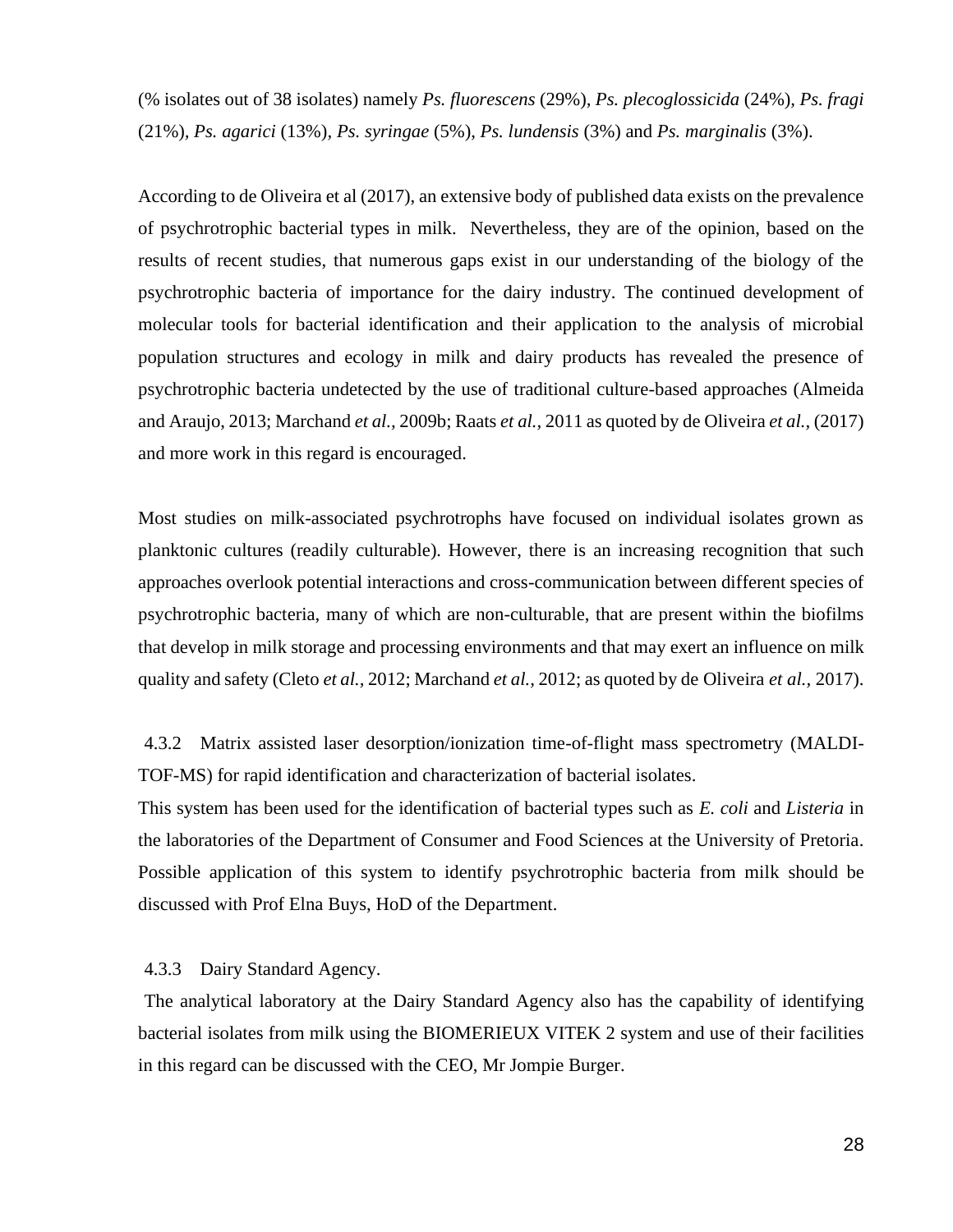#### 4.3.4 Molecular methods for the rapid identification of psychrotrophic bacteria

Molecular analyses of microbes offer some advantages over phenotypic methods, including speed and the ability to provide precise identification of microorganisms from the genus to the strain level, depending on the system used (de Oliveira *et al.,* 2015).

#### 4.3.4.1 Fluorescent oligonucleotide probe hybridization

Fluorescent oligonucleotide probe hybridization is becoming an important tool in food microbiology to identify specific micro-organisms in mixed communities without the need for isolation in pure cultures. The fluorescence *in situ* hybridization (FISH) technique, referred to in section 4.1.4 above, utilizes fluorescently-labelled DNA oligonucleotide probes to detect specific sequences of ribosomal RNA (rRNA) (Wallner *et al.,* 1993; Amann *et al.,* 1995 as quoted by Gunasekera *et al.,* 2003). The rRNA provides a unique target for nucleic acid probes, as rRNA target molecules are generally present in high numbers in viable cells, and probes with various degrees of specificity (genus-, species- or even subspecies-level) may be designed (Wallner *et al.,* 1993). The *Pseudomonas*-specific FISH probe was tested on *Pseudomonas* spp. isolated from milk and various other bacteria commonly encountered in milk. The specificity of the probe was also validated using the polymerase chain reaction (PCR) method using the *Pseudomonas*-specific sequence as target for a PCR primer.

# 4.3.4.2 PCR amplification of the 16S DNA region, amplification of the 16S rRNA fragment and *rpoB* sequencing

*Pseudomonas* spp. were initially identified by PCR amplification of the 16S DNA region. The PCR reaction conditions were as described in Scatamburlo *et al.,* (2015) as quoted by Meng *et al.,* (2017). Amplicons (618 bp) were considered indicative of *Pseudomonas* spp. Isolates identified as *Pseudomonas* spp. (n143) were further analysed by amplification of the 16S rRNA fragment and *rpoB* sequences. Sequence data of the isolated *Pseudomonas* species were analysed using the Basic Local Alignments Search Tool (BLAST) program available from the National Center for Biotechnology Information (NCBI) (Meng et al 2017). Genus-specific PCR of 16S DNA fragments (618 bp) was used for preliminary characterization of their assignment at the *Pseudomonas* genus level. Of the 143 isolates, 58.7% belonged to the *Ps fluorescens* group, 27.3% to the *Ps chlororaphis* group,1.4% to the *Ps putida* group and 12.6% to an unknown group (consisting of a variety of pseudomonad species).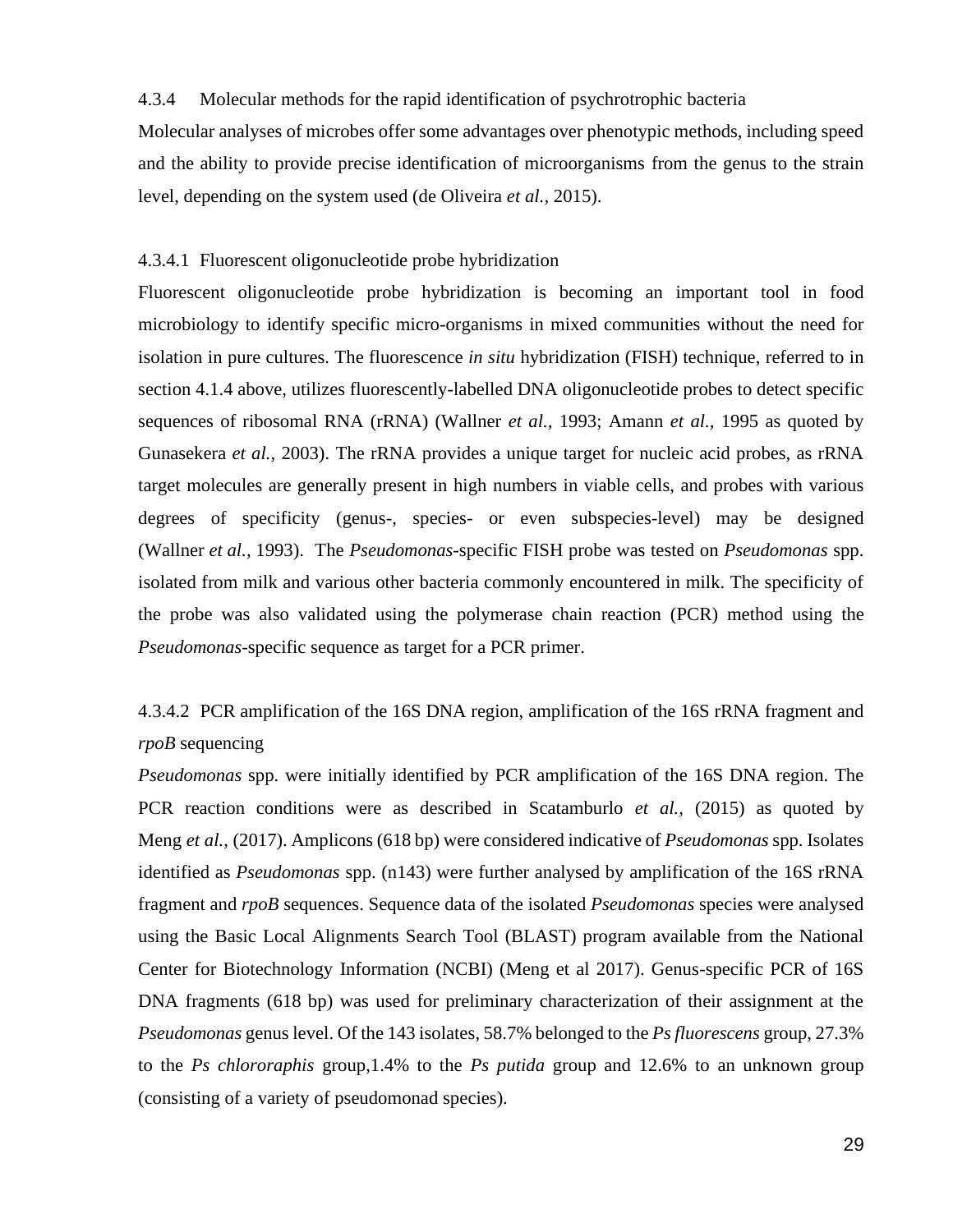4.3.4.3 Sequencing of 16S rDNA in combination with restriction fragment length polymorphism (RFLP) analyses.

Munsch-Alatossava and Alatossava, (2006**;** as quoted by de Oliveira *et al.,* 2015) recommended the use of genotypic identification systems in future studies. A comparative evaluation of phenotypic and genotypic methods for the identification of 102 food-associated psychrotrophic *Pseudomonas* spp. clearly demonstrated that molecular methods (sequencing of 16S rDNA in combination with restriction fragment length polymorphism (RFLP) analyses) provided superior results (Franzettiand Scarpellini, 2007 as quoted by de Oliveira *et al.,* 2015).

High-throughput sequencing of 16S rDNA and real time quantitative PCR (qPCR) analysis were used in combination with flow cytometry to examine the microbial content of raw and pasteurised cow milk (Quigley *et al.*, 2013 as quoted by de Oliveira *et al.,* 2015). Quigley *et al.,* (2011; as quoted by de Oliveira *et al.,* 2015) recently reviewed several culture-dependent and -independent methods applicable to milk and cheese. Among the culture-independent methods, denaturing gradient gel electrophoresis (DGGE) based on the separation of complex mixtures of PCR amplicons of the same size, but with different nucleotide sequences, has emerged as the most commonly used fingerprinting technique applied to the study of populations of psychrotrophic bacteria associated with milk and dairy products (Ercolini, 2004; Raats *et al.*, 2011; Rasolofo *et al.*, 2010, as quoted by de Oliveira *et al.,* 2015)). An alternative molecular fingerprinting method called random amplified polymorphic DNA-polymerase chain reaction (RAPD-PCR) was applied to 66 bacterial isolates from cold stored raw milk prior to nucleotide sequence analysis of the gene encoding the 16S ribosomal RNA (Ercolini *et al.*, 2009; as quoted by de Oliveira *et al.,* 2015).

## *4.4 Determination of proteolytic activity in milk*

#### 4.4.1 The Azocasein method (Becker *et al.,* 2015)

The proteolytic activity was assayed by the azocasein method according to Christen and Marshall (1984) and Deeth et al. (2002) with some modification by Becker *et al.,* (2015). Cell free extracts were used to determine the proteolytic activity and were prepared by removing 1 mL of milk from each sample and centrifuging for 15 min at 18 080 x g. The supernatant of each sample was used. For determination of proteolytic activity, 250  $\mu$ L of the cell free extract was added to 1 ml 1%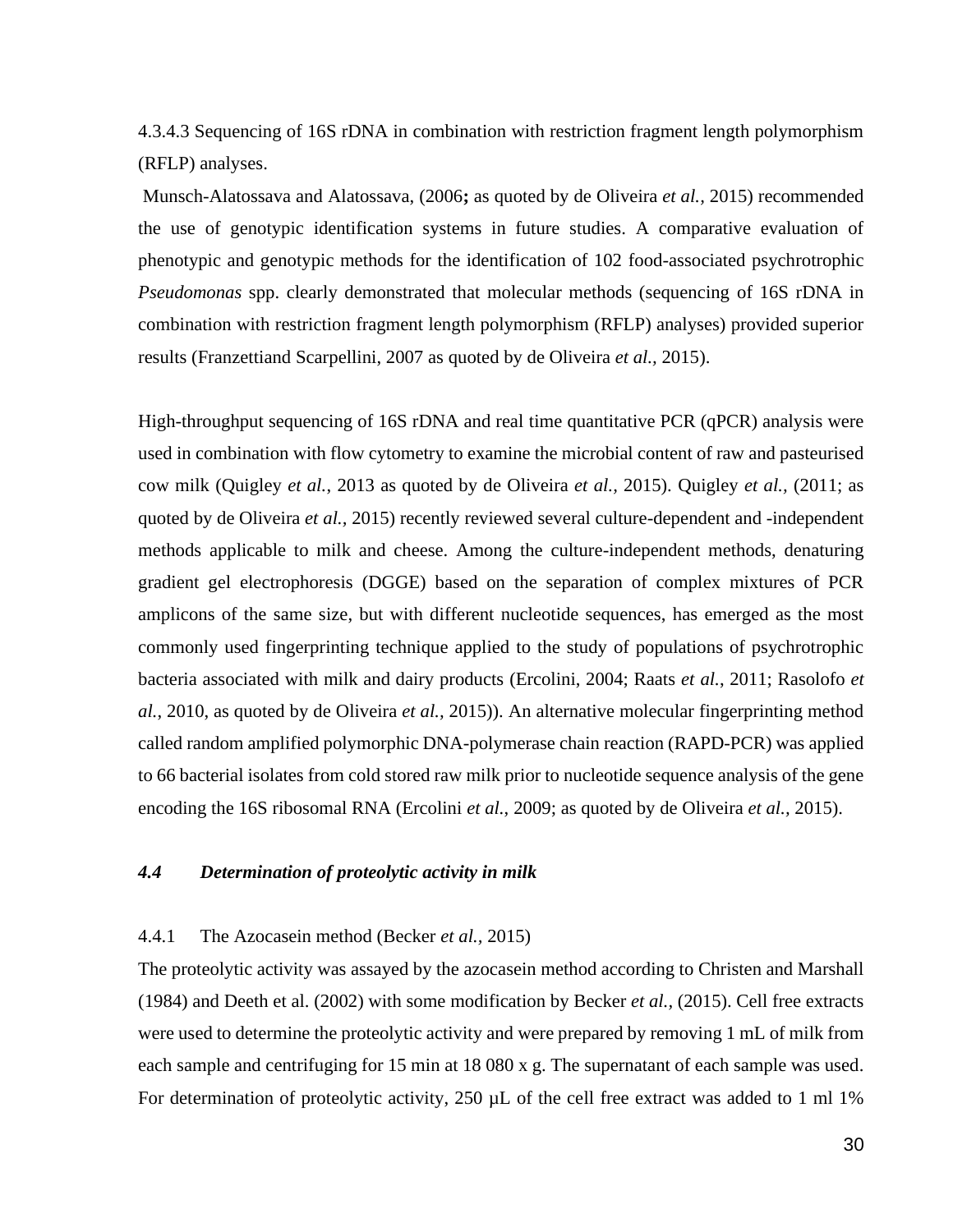azocasein (Sigma-Aldrich A2765; 10 g⋅L<sup>-1,</sup> dissolved in phosphate buffer, pH 7.2). For the control sample, 250 µL of phosphate buffer was added in the place of the cell free milk extract. The mixtures were incubated for 1 h at 37 °C. After incubation, the reaction was terminated by adding 1 mL of 5% trichloroacetic acid (TCA). The mixture was centrifuged for 15 min at 18 080 x *g* and the absorbance of the supernatant was read at 345 nm (Christen and Marshall 1984; Deeth et al. 2002 as quoted by Becker *et al.,* 2015). One unit of proteolytic activity was defined as the amount of enzyme required to produce an absorbance increase at 345 nm of 0.01 within 1 hour under the assay conditions (Deeth et al., 2001 as quoted by Becker *et al.,* 2015).

## 4.4.2 The Trinitrobenzenesulfonic acid (TNBS) method (Meng *et al.,* 2017)

The proteolytic (bacterial peptidase) activity in milk was determined according to the protocol described by Caldera et al. (2016; as quoted by Meng *et al.,* 2017) to quantify the native proteolytic activity at the chosen incubation temperature. The trinitrobenzenesulfonic acid (TNBS) method was used to monitor the presence of free a-amino groups, indicators of protein hydrolysis (Polychroniadou, 1988; Marchand et al., 2009a as quoted by Meng *et al.,* 2017). The TNBS reagent (Sigma–Aldrich, Taufkirchen, Germany) was reacted with the released a-amino groups at pH 9.2 in the dark for 100 min. The intensity of the yellow-orange colour of the reaction products was measured by absorption values at 420 nm (VarioskanTM Flash Multimode Reader, Thermo Fisher Scientific, Waltham, MA, United States).

Bacterial growth in the milk was considered peptidase active if the measured absorption exceeded 2 mmol glycine equivalents per mL A standard curve was generated using glycine (Sigma– Aldrich). In the standard curve, relating glycine concentration to absorbance in the TNBS assay, the  $\mathbb{R}^2$  value was greater than 0.99. Bacterial growth in the milk was considered proteolytically active when the measured proteolytic activity exceeded 2 mmol of glycine equivalents per mL. Proteolytic activity was then confirmed by TNBS quantitative analysis and expressed as glycine equivalents per mL In their study Meng et al (2017) conclude by saying that it is necessary to acquire more information on *Pseudomonas* spp. with proteolytic activity and to develop sensitive and efficient tools to monitor for the presence of peptidases in raw milk.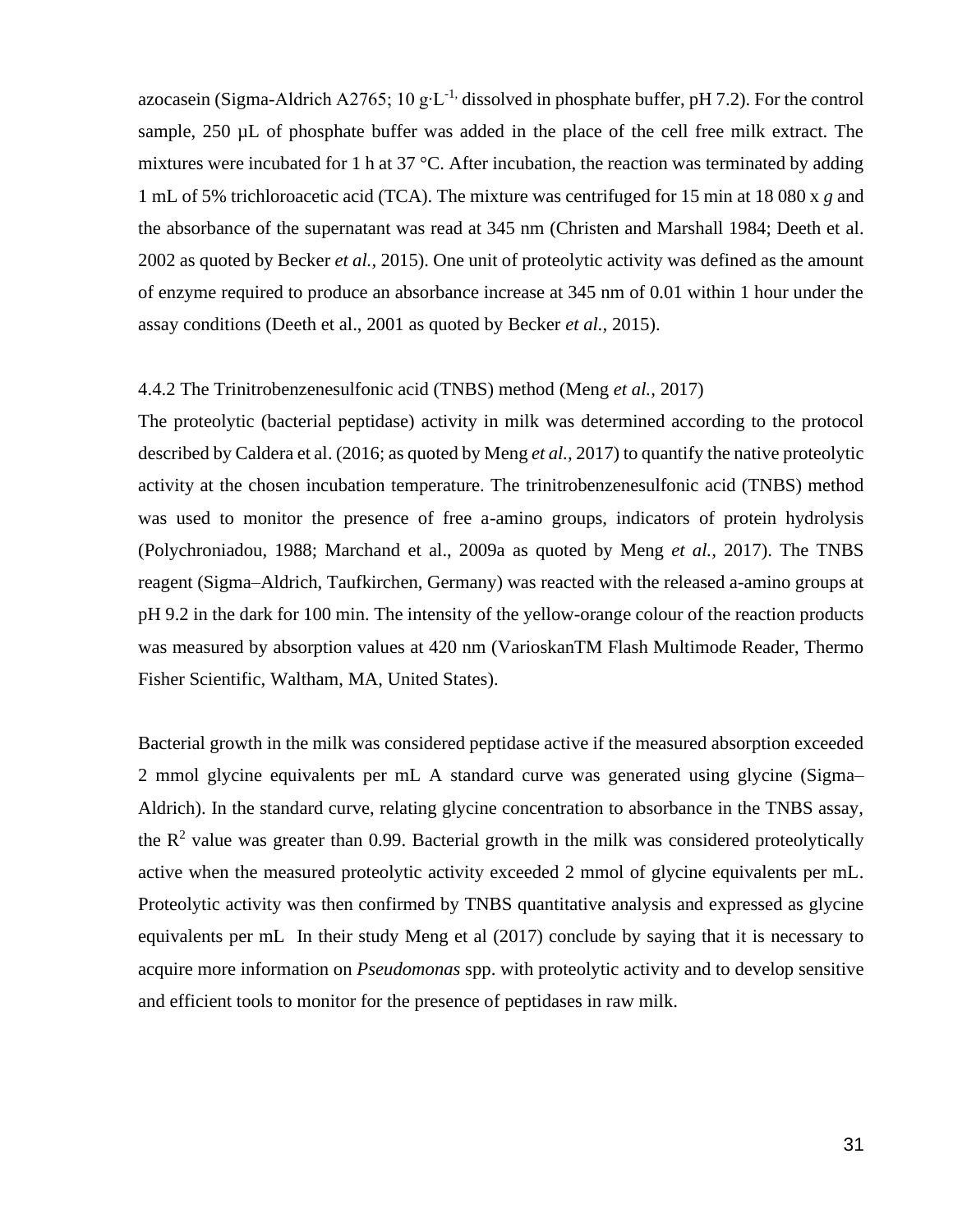#### 4.4.3 Calbiochem Protease assay kit. Merck (Sigma/ Aldrich)

The commercial kit is allegedly suitable for the quantitative assay of a wide variety of proteases in biological samples, utilizing FTC-casein as a substrate. Enzyme activities that have been detected with this assay kit include chymotrypsin, elastase, plasminogen, PRONASE® Protease, subtilisin, thermolysin, and trypsin. Each kit provides sufficient reagents for 200 assays. The Protease Assay Kit can detect  $\sim$  10 ng/ml of protease when a 24 h incubation is used. The sensitivity can be enhanced by up to 3-fold by using a fluorometer (excitation 490 nm and emission 525 nm) rather than a spectrophotometer to detect the proteolytic end products.

#### 4.4.4 Identification of the *aprX* Gene (Meng et al 2017)

The presence of the *aprX* gene was detected in all the bacterial isolates that displayed extracellular peptidase activity.

#### 4.4.5 Proteolytic assays on agar plates

### 4.4.5.1 On milk- and caseinate agar (Hugo *et al.,* (2017b)

The hydrolysis of casein on milk agar is an indication of proteolytic activity by psychrotrophic enzymes. Milk agar consists of agar with the addition of 10% skim-milk. Clear zones which are visible after incubation of the milk agar plates are evidence of casein hydrolysis. However, false positives may occur in which case the plates can be flooded with 1% hydrochloric acid which is a protein precipitant (Harrigan, 1998 as quoted by Hugo *et al.,* 2017b). According to Martley, Jayashankar and Lawrence (1970; as quoted by Hugo *et al.,* 2017b) standard methods agar with added caseinate (1% w/v), citrate (0.015 M) and Ca<sub>2</sub>+ (0.02 M) is an improved medium with greater sensitivity compared to milk agar media for the detection of proteolytic organisms. The sensitivity of standard methods caseinate agar (SMCA) is due to its ability to detect the first stage of casein breakdown as shown by the formation of a white zone of precipitation. The precipitation is the deposition of the insoluble para-k-casein which is readily detected in the transparent medium. This medium can be used for the simultaneous determination of proteolytic and total bacterial counts (see 4.1.2 above)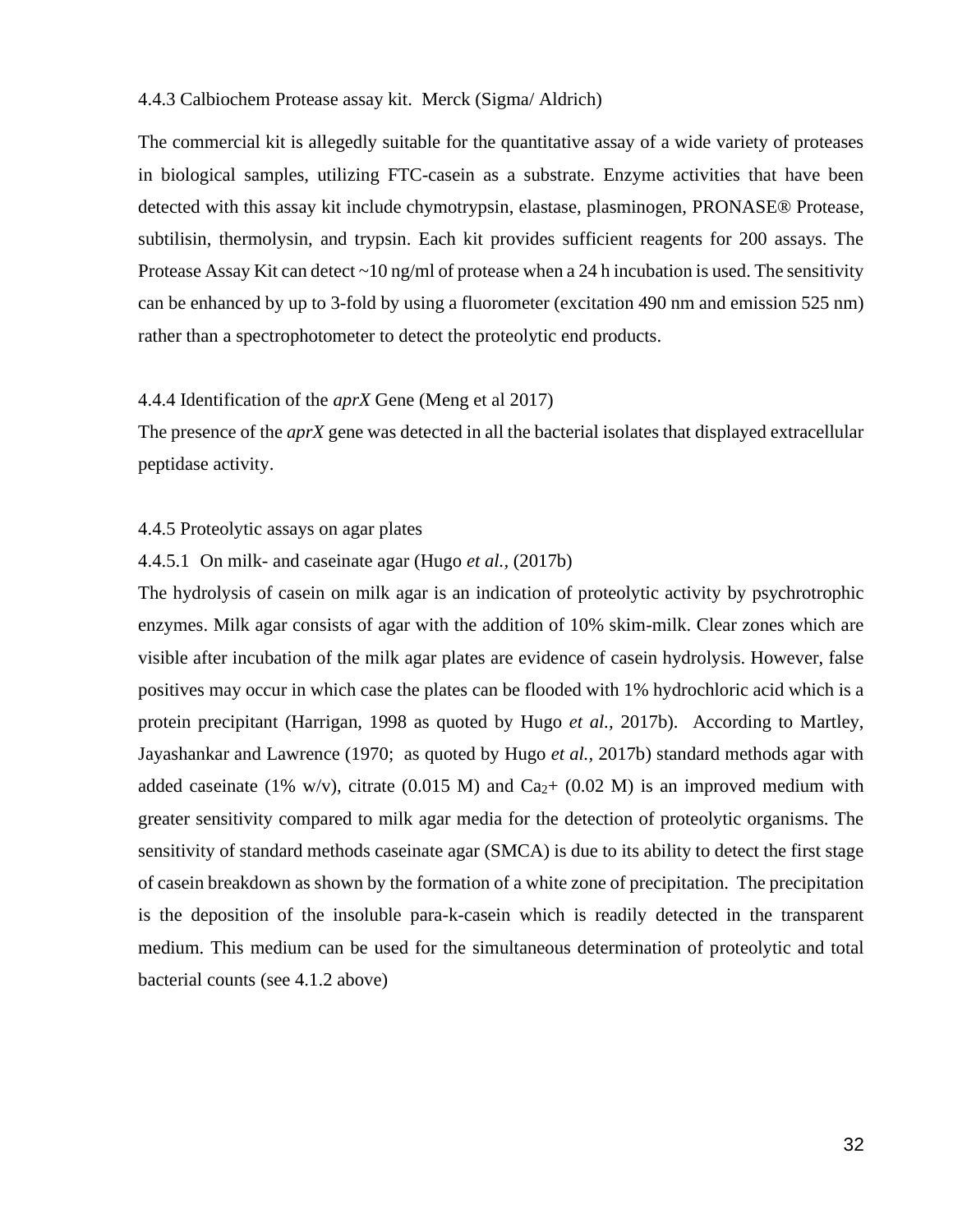4.4.5.2 Plate assays for proteolytic pseudomonads (Meng *et al.,* 2017)

*Pseudomonas* single colonies were streaked onto *Pseudomonas* agar (Oxoid Ltd.) supplemented with penicillin (100,000 IU/L, Dr. Ehrenstorfer GmbH, Augsburg, Germany), pimaricin (0.01 g/L, Dr. Ehrenstorfer GmbH), and UHT milk [10%, vol/vol, Modern Farming (Group) Co., Ltd., Hebei, China] (henceforth referred to as "milk agar") (Scatamburlo *et al.,* 2015; as quoted by Meng *et al.,* 2017). The plates were incubated at 25<sup>o</sup>C for 5 days. Proteolytic halos in the inoculated areas were indicative of proteolytic activity (Scatamburlo *et al.,* 2015 as quoted by Meng *et al.,* 2017).

## **5. Reducing contamination, due to biofilms, throughout the dairy manufacturing chain: potential solutions**

### *5.1 Pre-conditioning surfaces to prevent biofilm formation*

Cloete and Jacobs (2001; as quoted by Simões *et al.,* 2010) reported that surface pre-conditioning with surfactants has potential to prevent bacterial adhesion. Non-ionic and anionic surfactants were evaluated in preventing the adhesion of *P. aeruginosa* to stainless steel and glass surfaces. The surfactants gave more than 90% inhibition of adhesion. More recently, other studies (Meylheuc, Renault, & Bellon-Fontaine, 2006; Pereira *et al.,* 2006; Splendiani, Livingston, & Nicolella, 2006 as quoted by Simões *et al.,* (2010) reinforced the idea of surface pre-conditioning and the efficiency of surfactants in the control of biofilm formation.

## *5.2 Sanitizing with detergents and disinfectants*

To be able to clean and sanitize properly and effectively i.e. Cleaning-in-place (CIP) and Cleaningout-of-Place (COP) – the importance of plant-design is crucial. A proper plant-design allows for effective CIP and COP and always includes the 4 parameters (which can be measured and quantified) according to which a Cleaning action/-step must take place i.e. Temperature, Flowspeed/Velocity (m/s); Concentration and Time. In order for any cleaning agent to be functionally and successfully applied, the design of the factory should be of such a nature that a proper cleaning action can be achieved and confirmed. Any mechanical cleaning action must be quantified; if not, the design is faulty and will not allow proper CIP/COP (Du Plessis, 2020, Personal communication)

The main strategy to prevent biofilm formation is to clean and disinfect regularly before bacteria attach firmly to surfaces (Midelet & Carpentier, 2004; Simões *et al.,* 2006 as quoted by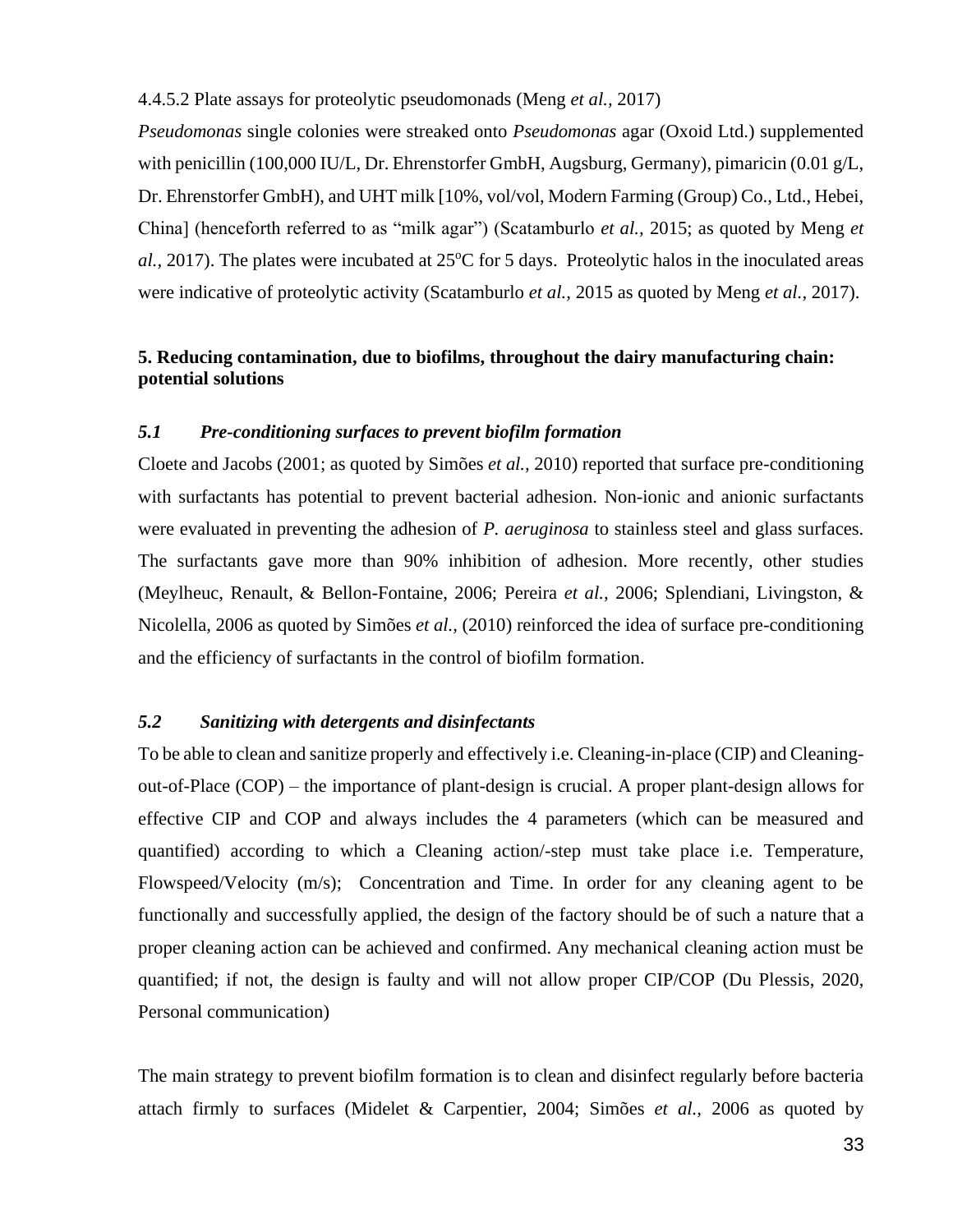Simões *et al.,* 2010). Mechanical action is recognized as being highly effective in eliminating biofilms (Srinivasan, Stewart, Griebe, Chen, & Xu, 1995 as quoted by Simões *et al.,* 2010). An effective cleaning procedure must break up or dissolve the EPS matrix associated with the biofilms so that disinfectants can gain access to the viable cells (Simões *et al.,*2006 as quoted by Simões *et al.,* 2010). The cleaning process can remove 90% or more of microorganisms associated with the surface but cannot be relied upon to kill them all. Bacteria can redeposit at other locations and given time, water and nutrients can form a biofilm. Therefore, disinfection or sanitization is a necessary additive (Gram *et al.,* 2007 as quoted by Simões *et al.,* 2010). Sanitization entails the use of antimicrobial products to kill microorganisms. The aim of sanitization is to reduce the surface population of viable cells left after cleaning and to prevent microbial growth on surfaces before the production restarts. Sanitizers are more effective in the absence of organic material (fat, carbohydrates, and protein-based materials). Interfering organic substances, pH, temperature, water hardness, chemical inhibitors, concentration and contact time generally affect the efficacy of the sanitizer (Bremer, Monk, & Butler, 2002; Cloete, Jacobs, & Brozel, 1998; Kuda, Yano, & Kuda, 2008 as quoted by Simões *et al.,* 2010). The sanitizers must be effective, safe and easy to use, and easily rinsed off from surfaces, leaving no toxic residues that could affect the health properties and sensory quality of the final products.

The selection of sanitizers to be used in a dairy processing plant depends on the material of the processing equipment used and on the adhering microorganisms. The chemicals currently used in sanitization processes include the following: acidic compounds, aldehyde-based biocides, caustic or alkaline products; chlorine, hydrogen peroxide, iodine, isothiazolinones, ozone, peracetic acid, phenolics, biguanidines and surfactants (Bremer *et al.,* 2006; Dosti *et al.,* 2005; Rossmore, 1995; Simo˜es *et al.,* 2006; Wirtanen *et al.,* 2000 as quoted by Simões *et al.,* 2010).

These sanitisers are used to suspend and dissolve food residues by decreasing surface tension, emulsifying fats, and denaturing or dissolving proteins and destroying microorganisms (Forsythe & Hayes, 1998; Maukonen *et al.,* 2003 and Mosteller & Bishop, 1993 as quoted by Simões *et al.,* 2010). These chemicals can be used alone or in combination. A significant reduction in the number of attached *Pseudomonas fluorescens* cells was achieved on surfaces such as gasket materials made of rubber and Teflon when exposed to a hypochlorite sanitizer. Wirtanen and others (1995; as quoted by Marchand *et al.,* 2012) showed that a hydrogen peroxide-based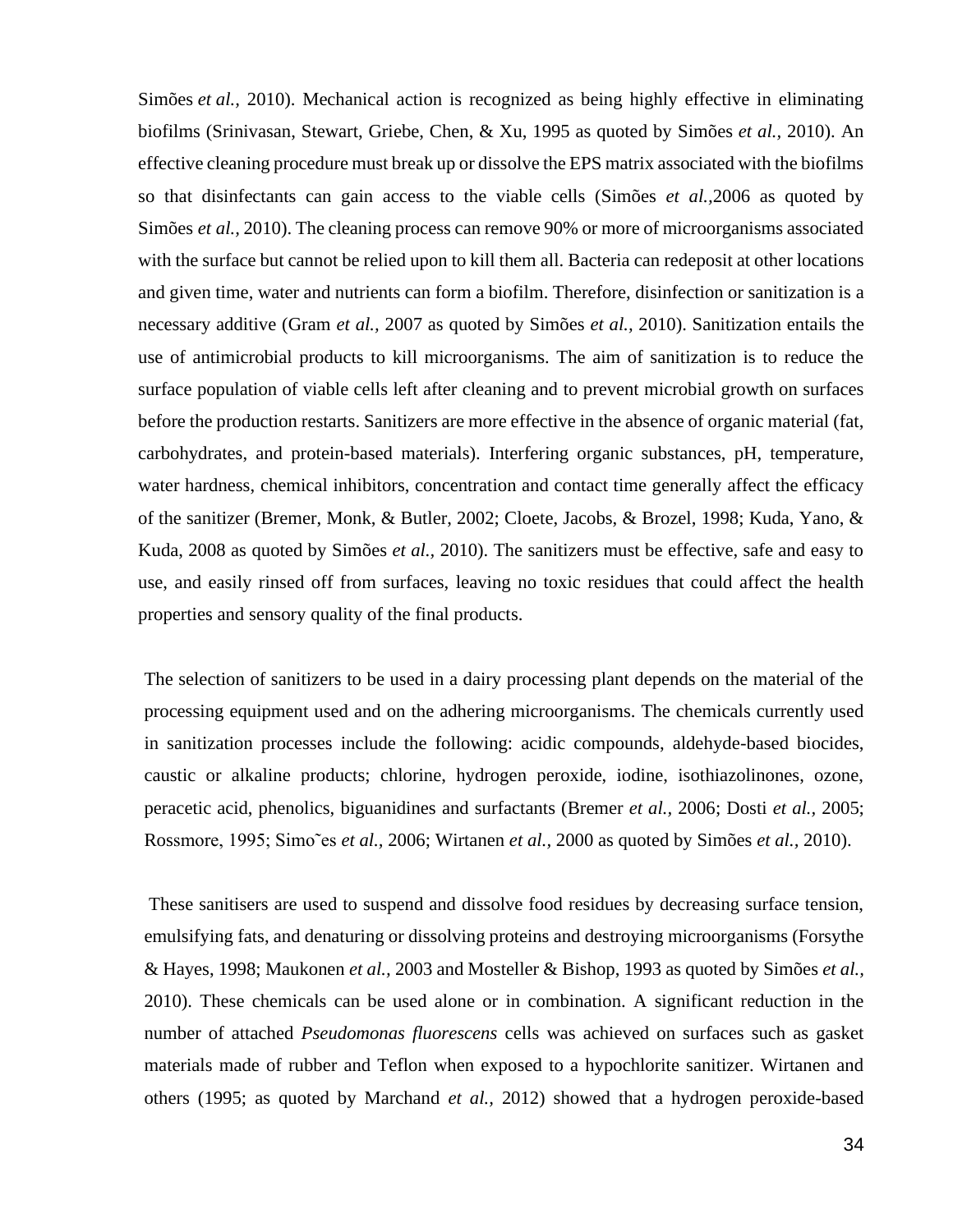disinfectant was the most effective disinfectant against *Pseudomonas* biofilms when the microbiological activity was measured using conventional culture methods. The effect of hydrogen peroxide is based on the production of free radicals, which affect the biofilm matrix.

Biofilms are difficult to remove from milk processing environments due to the production of EPS materials and the difficulties associated with cleaning complex processing equipment and processing environments. Since stringent cleaning protocols are available, cleaning procedures should be accurately applied, and ideally, the cleaning efficiency should be evaluated. However, there is far too little knowledge on persisting contamination sources and existing innovative cleaning and disinfection techniques.

## *5.3 Quorum sensing antagonists*

Cell–cell signalling has been demonstrated to play a role in cell attachment and detachment from biofilms (Daniels *et al.,* 2004 and Donlan, 2002 as quoted by Simões *et al.,* 2010). Bacteria, as they associate in biofilms, are considered to be far from solitary microorganisms, and in fact are colonial by nature and exploit elaborate systems of intercellular interactions and communications to facilitate their adaptation to changing environments (Davies *et al.,* 1998; Fuqua & Greenberg, 2002; Sauer & Camper, 2001 as quoted by Simões *et al*., 2010). The successful adaptation of bacteria to changing natural conditions is dependent on their ability to sense and respond to the external environment and modulate gene expression accordingly (Daniels et al., 2004 as quoted by Simões *et al*., 2010).

So-called "quorum sensing" is based on the process of autoinduction (Eberhard *et al.,* 1981 as quoted by Simões *et al.,* 2010). The process of quorum sensing provides a mechanism for selforganization and regulation of microbial cells (Parsek & Greenberg, 2005 as quoted by Simões *et al.,* 2010). It involves an environmental sensing system that allows bacteria to monitor and respond to their own population densities. The bacteria produce a diffusible organic signal, originally called an auto-inducer (Ai) molecule, which accumulates in the surrounding environment during growth (Fuqua & Greenberg, 2002 as quoted by Simões *et al.,* 2010). High cell densities result in high concentrations of signal and induce the expression of certain genes and/or physiological changes in neighbouring cells (Fuqua, Winans, & Greenberg, 1996; Parsek & Greenberg, 2005 as quoted by Simões *et al.,* 2010). A response to chemical signals in the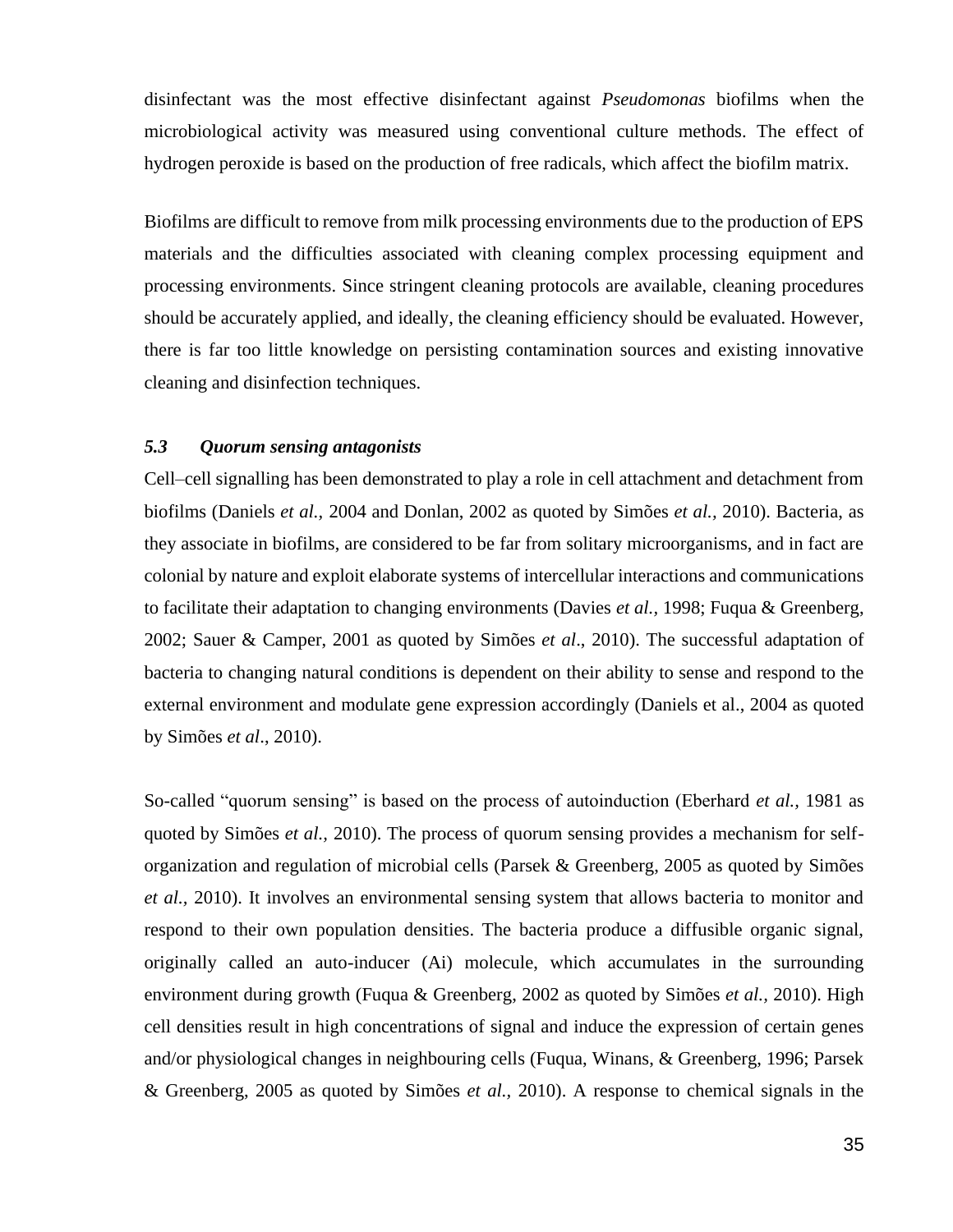process of cell communication is a concentration dependent process, where a critical threshold concentration of the signal molecule must be reached before physiological response is elicited (Decho, 1999; Fuqua & Greenberg,2002 as quoted by Simões *et al.,* 2010).

Quorum sensing systems are known to be involved in a range of important microbial activities. These include extracellular enzyme biosynthesis, biofilm development, antibiotic biosynthesis, biosurfactant production, EPS synthesis and extracellular virulence factors in Gram-negative bacteria (Beck von Bodman & Farrand,1995; Daniels *et al.,* 2004; Davies *et al.,* 1998; Fux, Costerton,Stewart, & Stoodley, 2005; Passador, Cook, Gambello, Rust, & Iglewski, 1993; Pearson, Passador, Iglewski, & Greenberg, 1995 as quoted by Simões *et al.,* 2010).

The discovery that many bacteria use quorum sensing to form biofilms and use it to play a role in so many microbial activities, makes it an attractive target for control of biofilms (Dunstall, Rowe, Wisdom, & Kilpatrick, 2005; Rasmussen *et al.,* 2005 as quoted by Simões *et al.,* 2010). It is conceivable that quorum sensing inhibition may represent a natural, widespread, antimicrobial strategy with significant impact on biofilm formation (Dong, et al., 2005 as quoted by Simões *et al.,* 2010). A good understanding of the cell–cell signalling phenomenon of bacteria can be used to control the biofilm formation process by the identification of products that can act as quorum sensing antagonists (Simões *et al.,* 2009; Smith, Fratamico, & Novak, 2005 as quoted by Simões *et al.,* 2010). This property can lead to the development of new and efficient natural products for biofilm control. A recent study showed that 3-Indolylacetonitrile, a strong, stable indole derivative that acts as a signalling molecule inhibits the biofilm formation of *P. aeruginosa*  and *E. coli* O157:H7 (Lee, Cho, & Lee, 2011 as quoted by Gonzalez-Rivas et al., 2018). Interest in studying signal molecules capable of inhibiting biofilm formation more thoroughly has risen since research is showing that many of them could be used as antibiotic agents in the future (Brackman & Coenye, 2015 as quoted by Gonzalez-Rivas et al., 2018).

## *5.4 Application of enzymes in the removal of biofilms*

In a study by Lequette *et al.,* (2010) as quoted by Marchand *et al.,* 2017, the cleansing efficiency of polysaccharidases and proteolytic enzymes against biofilms of bacterial species found in food industry processing lines was analysed. Two serine proteases and an *α*-amylase appeared to be the most efficient enzymes. Proteolytic enzymes promoted biofilm removal of a larger range of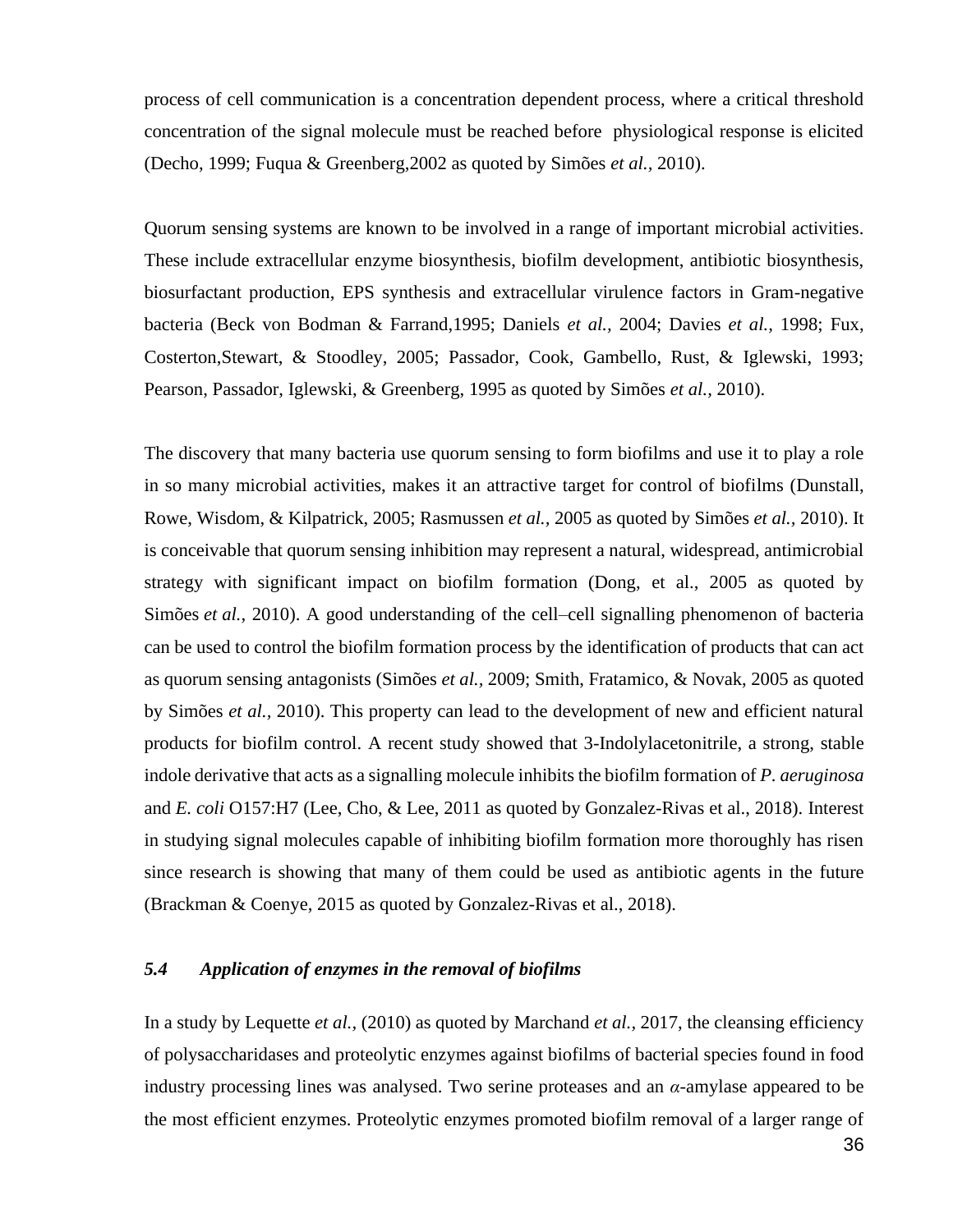bacterial species than polysaccharidases, while more specifically, the serine proteases were more efficient in removing *Bacillus* biofilms and the polysaccharidases were better at removing *P. fluorescens* biofilms (Lequette *et al.,* 2010 as quoted by Marchand *et al.,* 2017). Solubilization of enzymes with a buffer containing surfactants and dispersing and chelating agents enhanced the efficiency of polysaccharidases and proteases in removing biofilms of *Bacillus* and *P. fluorescens*, respectively (Lequette *et al.,* 2010 as quoted by Marchand *et al.,* 2017).

Considering these results, a combination of enzymes, targeting several components of EPS, together with surfactants, and dispersing and chelating agents could be a good alternative to chemical cleaning agents. However, the use of enzymes in biofilm control is still limited due to the low prices of the chemicals used today compared with the costs of the enzymes. Another disadvantage was the finding that the performance of the enzyme action was significantly reduced in the presence of milk containing proteolytic enzymes. The specificity in the enzymes mode of action also makes it a complex technique, increasing the difficulty of identifying enzymes that are effective against all the different types of biofilms (Simões *et al.,* 2010).

Nevertheless, it is interesting and informative to take note of work done by Molobela, Cloete and Beukes (2010). The objective of their study was to determine the effect of commercial proteases and amylases on biofilms formed by *Pseudomonas fluorescens*. Biofilms were grown in diluted medium containing glass wool used as the attachment surface. The activity of proteases (Savinase, Everlase and Polarzyme) and amylases (Amyloglucosidase and Bacterial Amylase Novo) was tested on both biofilms and on extracted EPS. The EPS composition was found to consist predominantly of proteins. After testing the enzymes, biofilm integrity was evaluated by scanning electron microscopy. This yielded impressive photomicrographs of the reduction in biofilm attachment on the glass fibres by the enzymes. Everlase and Savinase were found to be the most effective enzymatic treatments for the removal of biofilms and degradation of the EPS.

### **6***.* **Conclusions and recommendations**

Research on South African milk, and much global research in this regard, has stressed the fact that psychrotrophic contamination of refrigerated milk is a challenge that must be reckoned with. In addition, psychrotrophic bacterial species such as *Pseudomonas* are active in producing biofilms on milk contact surfaces. These organisms occur as planktonic (single) cells or in the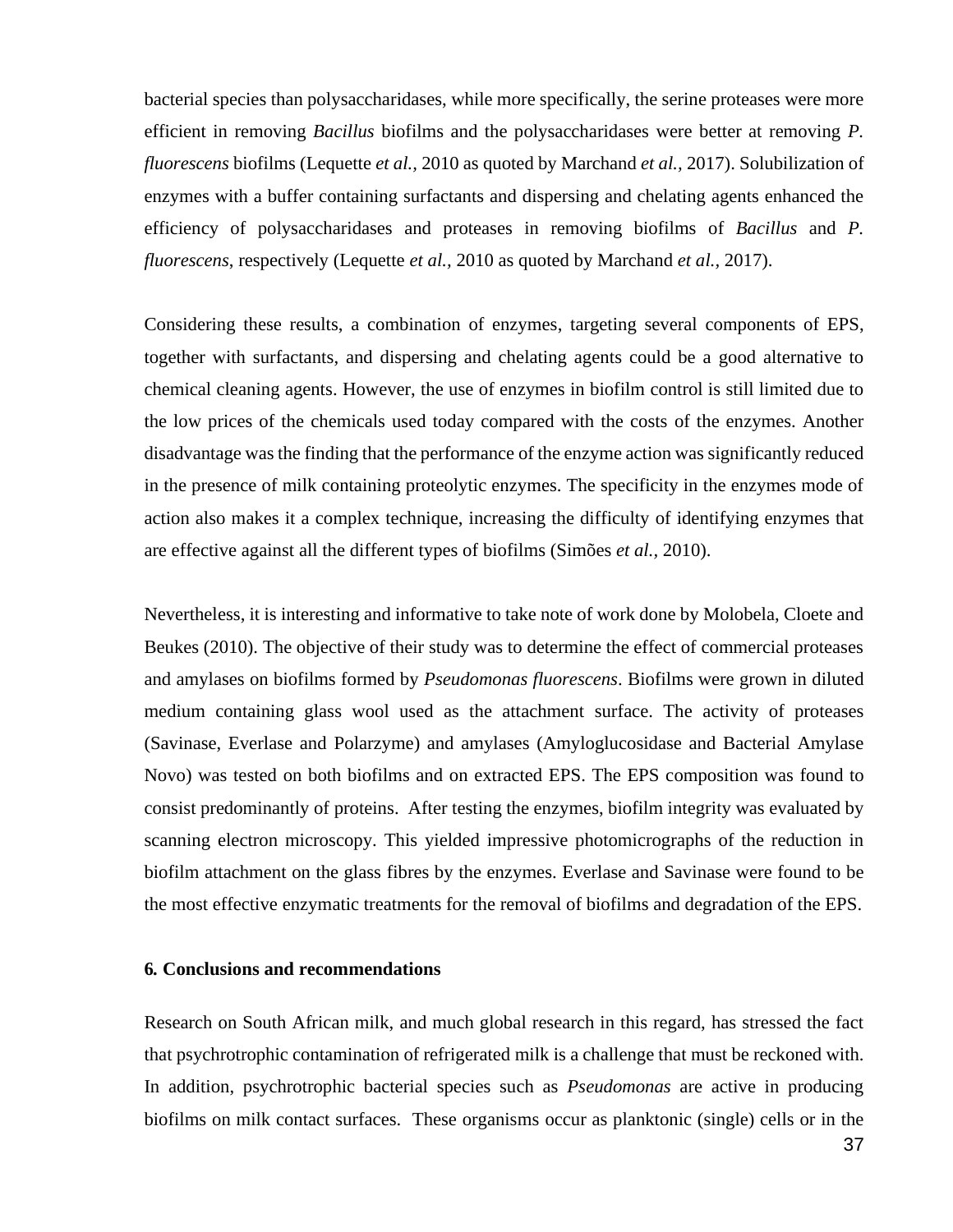form of biofilms that can negatively affect the quality of both unpasteurised and pasteurised milk and dairy products made from contaminated milk.

The transition of delivery of milk to processing dairies from cans in the mid 1960's to bulk transport of refrigerated milk in insulated tankers two decades later had a dramatic effect on the emergence of psychrotrophic bacteria in South African milk supplies that has caused unresolved challenges until the present time. In the first place the percentage of psychrotrophs in the total bacterial count increased dramatically. What was even more surprising was the fact that a seasonal effect became evident especially regarding the prevalence of bacterial types despite refrigeration on the farm and transport in insulated milk tankers. This pointed to the presence of bacterial contaminants, and the formation of biofilms, in pipelines and parts of the equipment that were exposed to environmental temperatures. Such a theory would explain the transition of bacterial types from relatively innocuous, and more mesophilic, species such as *Acinetobacter* dominating in Bloemfontein milk during the summer months, to domination in the winter months by psychrotrophic species such as *Pseudomonas,* with a higher spoilage potential.

In a more recent study of South African refrigerated milk transported in bulk road tankers in 2006, no significant statistical relationship was found between transportation time or temperature and the microbial load in the raw tanker milk samples. This provided additional evidence to strengthen the theory that the milk is contaminated by biofilms growing in the pipelines and equipment and milk contact surfaces exposed to environmental temperatures; and that high counts in the refrigerated milk are not necessarily the result of growth and multiplication of psychrotrophs in the milk during transport and storage. While only 45% of the milk samples tested were within the EU standard of  $log_{10} 3.7$  cfu/mL (5000 cfu/mL) on arrival at the processing dairy, it showed that a psychrotrophic count standard of 5000 cfu/mL in refrigerated bulk transported milk is not only feasible, but possible.

A recent study by Prof Celia Hugo at Free State University in 2017, supported by MilkSA, was aimed at determining the effect of psychrotrophic counts and bacterial types in milk on the flocculation of raw milk after refrigerated storage. The rapid, qualitative Psychro-Fast test, which gives results within 30 h after incubation at  $30^{\circ}$ C, was used to not only indicate the presence of psychrotrophic bacteria in raw milk, but the intensity of the pink colour could also be used to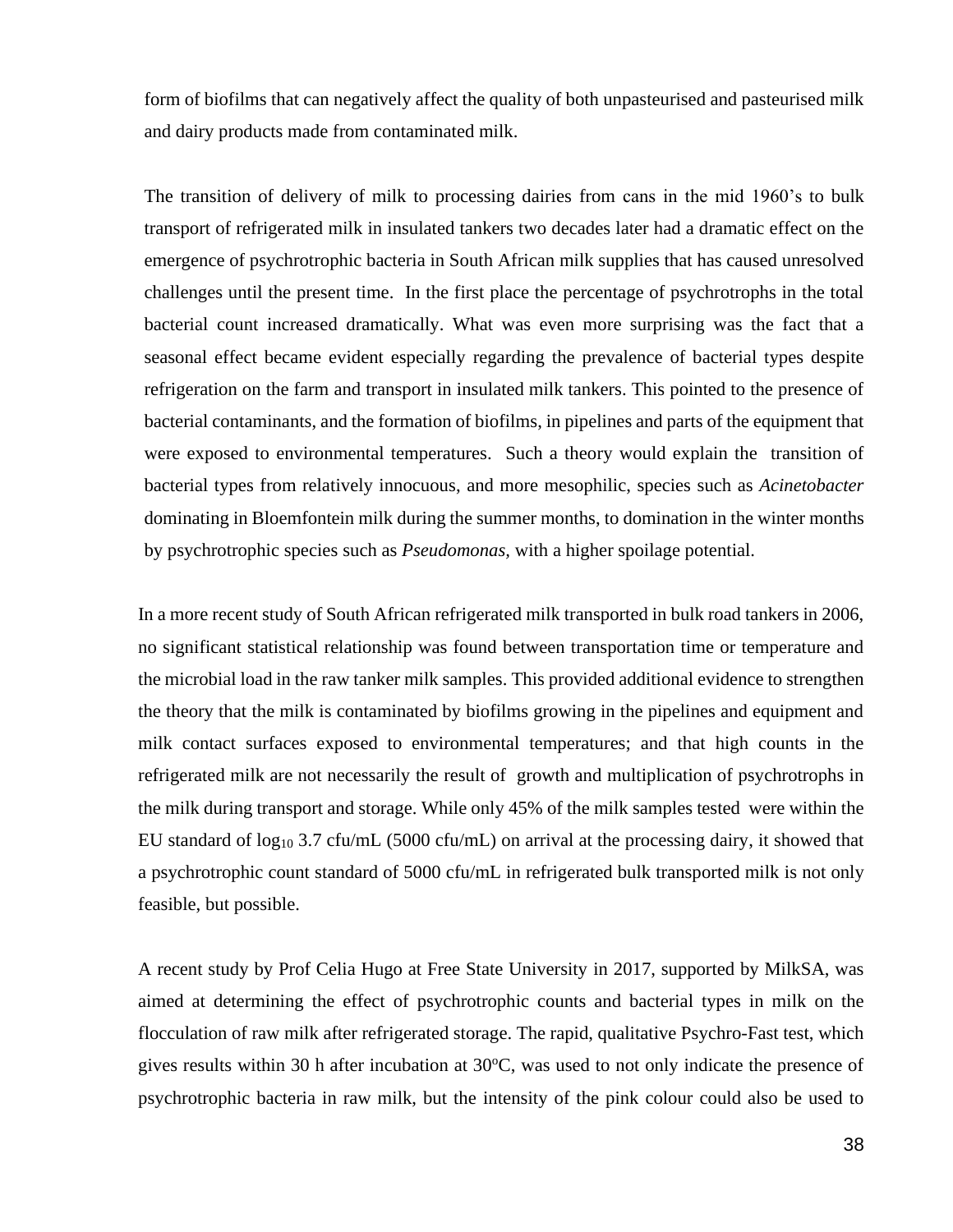indicate the degree of psychrotrophic bacterial contamination in raw milk. The accelerated psychrotrophic count, the proteolytic psychrotrophic count and the *Pseudomonas* count had a significant bearing on the time of the raw milk to flocculation after incubation at  $7^{\circ}$ C. With the *Pseudomonas* plate count of milk samples from the ten farms as reference, it clearly showed how the other parameters correlate with the mean *Pseudomonas* count. As the *Pseudomonas* count decreased, the other two counts decreased accordingly and the time that the milk could be stored at 7°C before flocculation increased. *Pseudomonas* spp. and particularly *Ps. fluorescens*, were found by Hugo *et al.,* (2017b) to be the prevalent organisms at the time of flocculation This lends impetus to the importance of implementing the *Pseudomonas* count as measure of the hygienic quality of the raw milk. Hugo *et al.,* (2017b) suggested that the EU standard of 5000 cfu/mL for psychrotrophic bacteria in raw milk, should be regarded as the upper limit in raw milk for processing. In the study of Mabunda and Jooste (2007) 45 % of samples of bulk milk transported in refrigerated tankers had counts of less than 5000 cfu/mL, which shows that this count of milk upon arrival at the processing dairy is attainable. Hugo *et al.,* (2017b) suggested that a reasonable standard when using the accelerated psychrotrophic count on standard plate count agar incubated at  $18^{\circ}$ C for 48 h, is  $\lt 5,000$  cfu/ml. For the proteolytic psychrotrophic count on SMCA, the recommended count is < 1,000 cfu/ml and when using the proteolytic psychrotrophic count on Skimmilk agar medium (SMA) the recommended count is  $\lt$  250 cfu/ml. When using the *Pseudomonas* count on *Pseudomonas* agar, the recommended count is < 100 cfu/ml. These standards should be shown to be attainable and acceptable to the industry in follow-up studies and in collaboration with the large processing companies in South Africa.

Problems caused by biofilms on milk contact surfaces include the following: i) Bacteria within biofilms are protected from sanitizers due to multispecies cooperation and the presence of extracellular polymeric substances, by which their survival and subsequent contamination of processed milk products is promoted; ii) Biofilms are large, complex, and organized bacterial ecosystems that are regulated by a variety of environmental and physiological triggers, such as quorum sensing, nutrient availability, and cellular stress; iii) Once established on milk contact surfaces, biofilms accelerate corrosion and material deterioration of the equipment; iv) Many biofilms produce heat-stable extracellular lipases, proteases, and lecithinases that contribute to milk spoilage; v) Bacteria in biofilms have intrinsic mechanisms that protect them from even the most aggressive environmental conditions, including the exposure to sanitisers. These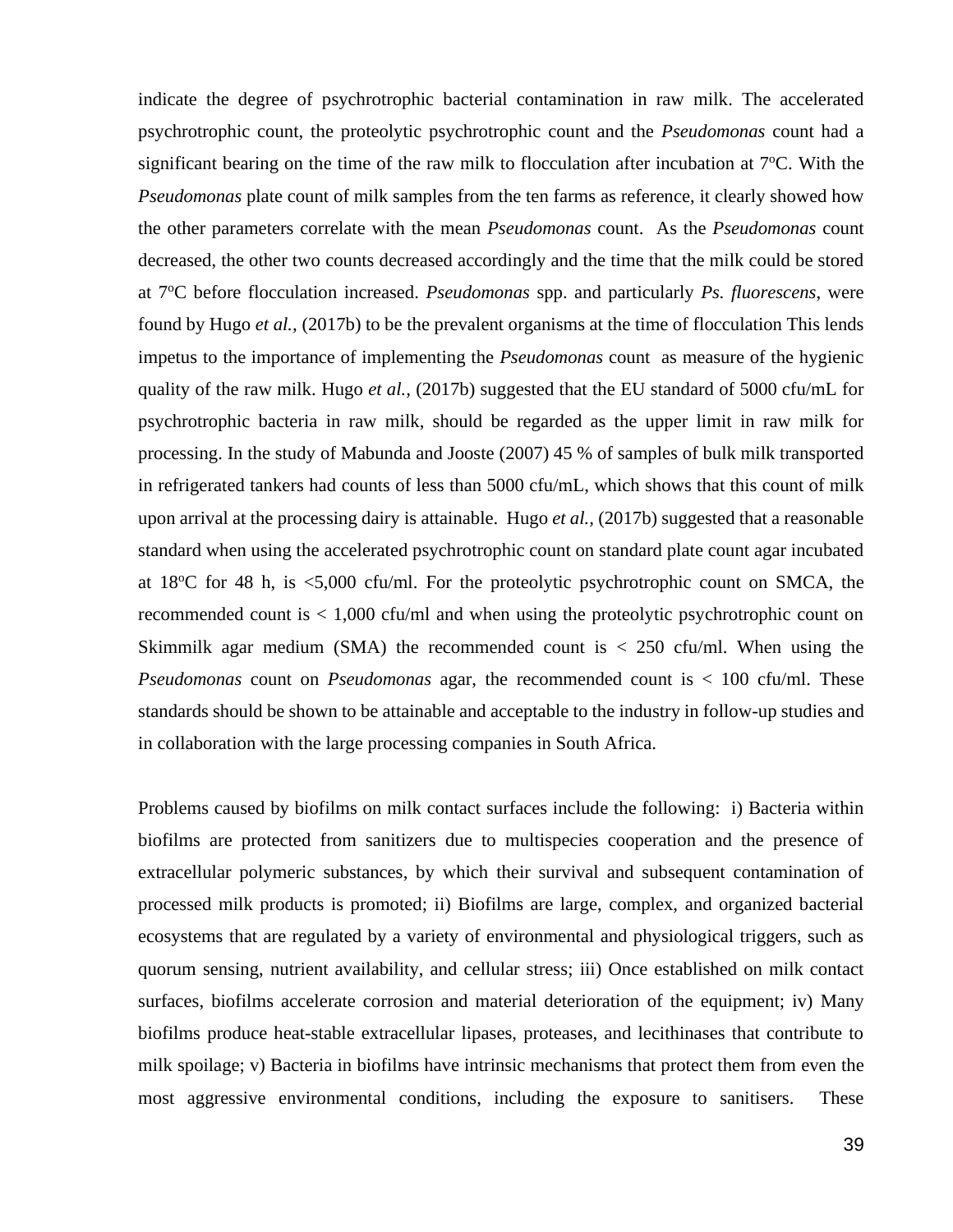characteristics of biofilms should be kept in mind in maintaining the necessary levels of hygiene in equipment used for milk production, transport, and processing.

Effective monitoring for psychrotrophic bacteria and biofilms in the dairy industry remains an ongoing challenge. Accelerated tests for psychrotrophic bacteria in milk include the Psychro-fast test; plate counts for the rapid enumeration of psychrotrophic bacteria, proteolytic psychrotrophs in milk and the *Pseudomonas* plate count. It is important that these tests be included in the testing regimes of the Dairy Standard Agency and in the laboratories of processing companies with such facilities. While more sophisticated testing techniques are more expensive, tests could be outsourced to laboratories with such facilities if necessary One such a system to detect and enumerate bacteria in real time is flow cytometry in conjunction with the fluorescence *in situ* hybridization (FISH) technique.

The detection of biofilms on milk contact surfaces is the responsibility of each processing dairy. This should include the producer farms delivering milk to such processing plants. Visually inspecting surfaces under good lighting, smelling for offensive odours and feeling for greasy or encrusted surfaces is recommended to detect and rectify obvious shortfalls in sanitation. Microbiological assessments, that follow on such an examination, are typically used to ensure compliance with microbial standards and to optimize sanitation procedures. The different methods employed for sampling and enumeration of bacteria in biofilms on the farm and in the dairy plant include swabbing, rinsing and agar contact methods. Traditional microbiological culture methods are however time consuming and not always consistent. For immediate results, a spray-on technique such as Biofinder (INNOGIENE, Tania Garcia-Warner, [tania@innogiene.co.za](mailto:tania@innogiene.co.za)) could be useful.

*In situ* techniques have been developed for monitoring the intact equipment for the presence of biofilms. These methods report biofilm growth online, in real-time and non-destructively. One example is a method that uses duplicate turbidity measurement devices installed in the equipment. Another technique is a optical fibre device, which is based on a light (optical) fibre integrated in the test surface, measuring the scattered light of material deposited on the tip. A third *in situ* method, is a fouling cell assembly in 316L-grade stainless steel that may be placed in dairy pipelines and silos. The cell assembly, if possible, can then be examined by microscopic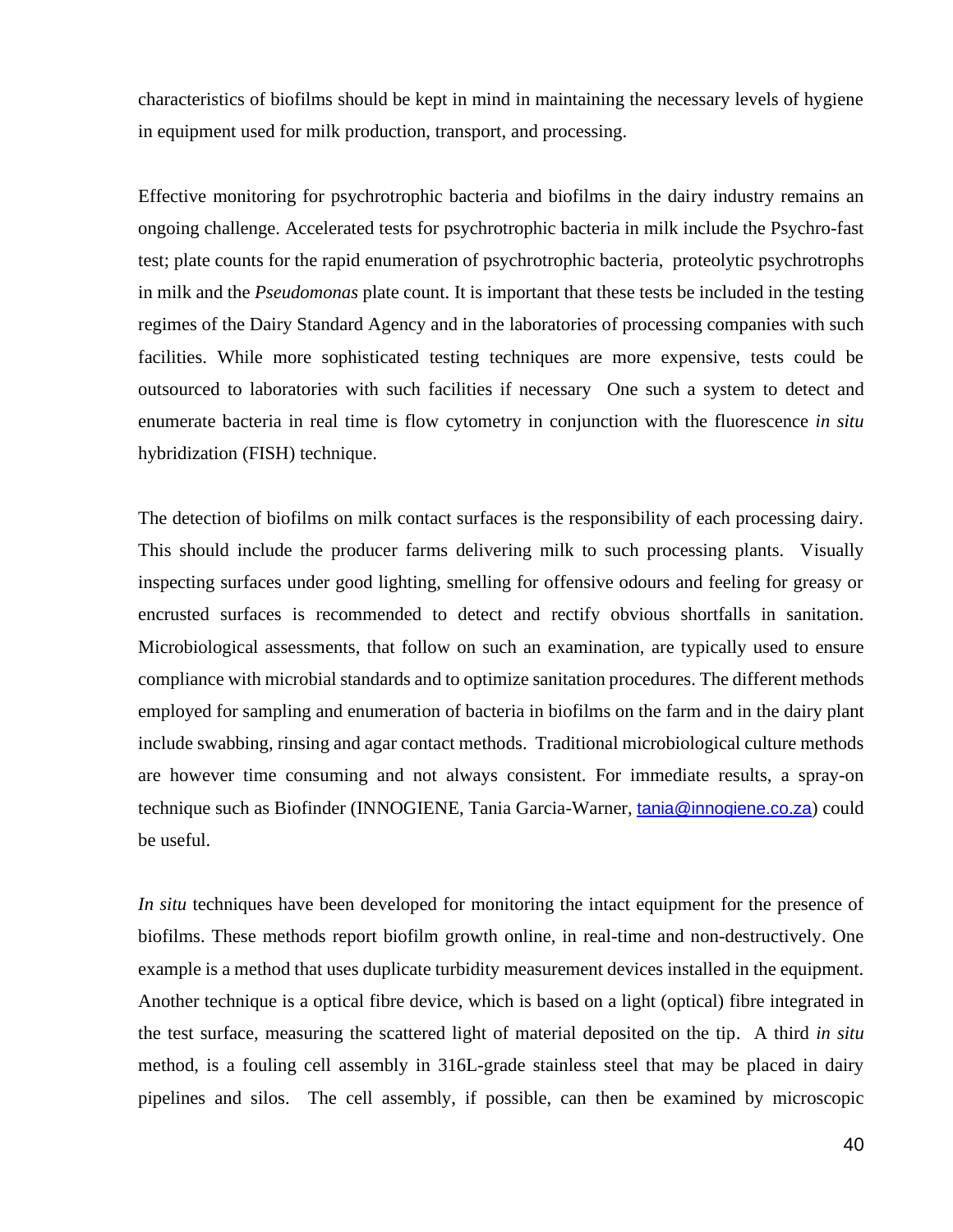techniques such as confocal laser scanning microscopy (CLSM) combined with a variety of fluorescent stains, if such facilities are available. A fourth mechatronic surface sensor that is able to detect biofilms in the early stages of development is also able to detect the presence of cleaning products on a surface, to determine when it was biologically and chemically cleaned and to measure the rate of cleaning.

Identification of bacteria involved, form an integral part of monitoring for psychrotrophic contamination and biofilms. Techniques based on phenotypic traits of the bacteria include systems such as the commercially available API-20NE galleries, the BIOLOG Gen lll system available at Free State University (Prof Celia Hugo) and the MALDI-TOF-MS identification system available in the laboratories of Pretoria University (Prof Elna Buys). Facilities for the identification of bacteria, using the BIOMERIEUX VITEK 2 system, are also available in the laboratories of the Dairy Standard Agency (Mr Jompie Burger).

Several DNA based molecular techniques for rapid, and possibly more accurate, bacterial identification are also available and more work in this regard is encouraged. The fluorescence *in situ* hybridization (FISH) technique, utilizes fluorescently labelled DNA oligonucleotide probes to detect specific sequences of ribosomal RNA (rRNA). The rRNA in bacterial cells provides a unique target for nucleic acid probes and probes for identification of bacterial isolates with various degrees of specificity (genus-, species- or even subspecies-level) may be designed. In another study *Pseudomonas* spp. were initially identified by PCR amplification of the 16S DNA region. Isolates identified as *Pseudomonas* spp. were further analysed by amplification of the 16S rRNA fragment and *rpoB* sequences. A comparative evaluation of phenotypic and genotypic methods for the identification of 102 food-associated psychrotrophic *Pseudomonas* spp. clearly demonstrated that molecular methods (sequencing of 16S rDNA in combination with restriction fragment length polymorphism (RFLP) analyses) provided superior results. Among the cultureindependent methods, denaturing gradient gel electrophoresis (DGGE) based on the separation of complex mixtures of PCR amplicons of the same size, but with different nucleotide sequences, has emerged as the most commonly used fingerprinting technique applied to the study of populations of psychrotrophic bacteria associated with milk and dairy products.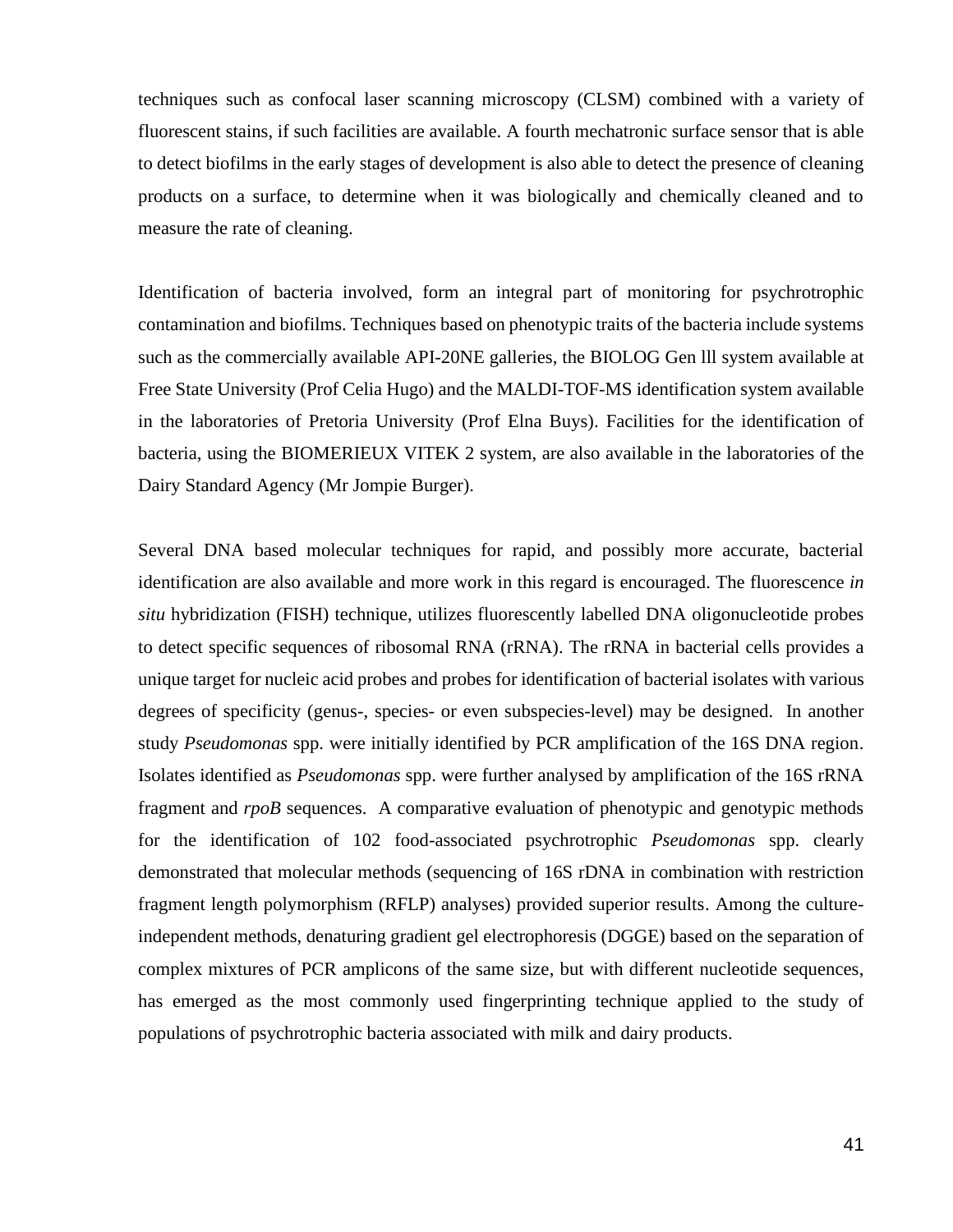Due to the damage inflicted, by enzymes produced by psychrotrophic bacterial contaminants and -biofilms on milk constituents, especially the casein in milk, it would be advantageous to be able to monitor the proteolytic activity in the milk. Such information will also enable prediction of the integrity of the milk proteins if such tests can be correlated with bacterial counts in the milk and the time to flocculation by the alizarol test after incubation at refrigeration temperatures. Quantitative activity tests that should be evaluated include the Azocasein method, the Trinitrobenzenesulfonic acid (TNBS) method and the Calbiochem Protease assay kit. Further tests should also be looked for in the literature. The evaluation of such tests and the setting of acceptable and applicable standards for bacterial peptidase/protease induced proteolytic activity in the raw milk should be worthwhile as a MilkSA supported research project. It would also be useful if existing tests for the determination of the role of indigenous plasmin activity in the milk could be evaluated. Bacterial protease activity should be distinguished effectively from plasmin activity.

Finally, it is essential to reduce or prevent contamination and biofilm formation in milk-associated equipment. Procedures in this regard include i) Pre-conditioning surfaces to prevent biofilm formation; ii) Sanitizing with detergents and disinfectants; iii) Identification and application of quorum sensing antagonists and iv) Application of enzymes for the removal of biofilms. Preconditioning of surfaces is still in an experimental stage, but information in this regard should be reckoned with. The identification and application of quorum sensing antagonists could be useful in combatting the functioning and integrity of the biological ecosystem in biofilms. An in-depth literature study on this topic and the necessary research expertise at a master's or PhD academic level will however be required to contribute in this regard. The application of enzymes for the removal of biofilms shows much promise, but the cost of employing such measures in comparison with chemical sanitisers may prove to be a factor.

The most important and effective procedure in combatting bacterial contamination and removal or prevention of biofilms, however, lies in the domain of chemical detergents and sanitisers. This matter has been touched upon in this report in terms of the various types of detergents and sanitisers that are recommended in the literature. This matter however should be taken further in the form of a research project funded by Milk SA in close collaboration with milk processors that are willing to participate. Cleaning chemicals and procedures should be identified and accurately applied, and the cleaning efficiency should be evaluated. Since the reactive, and possibly even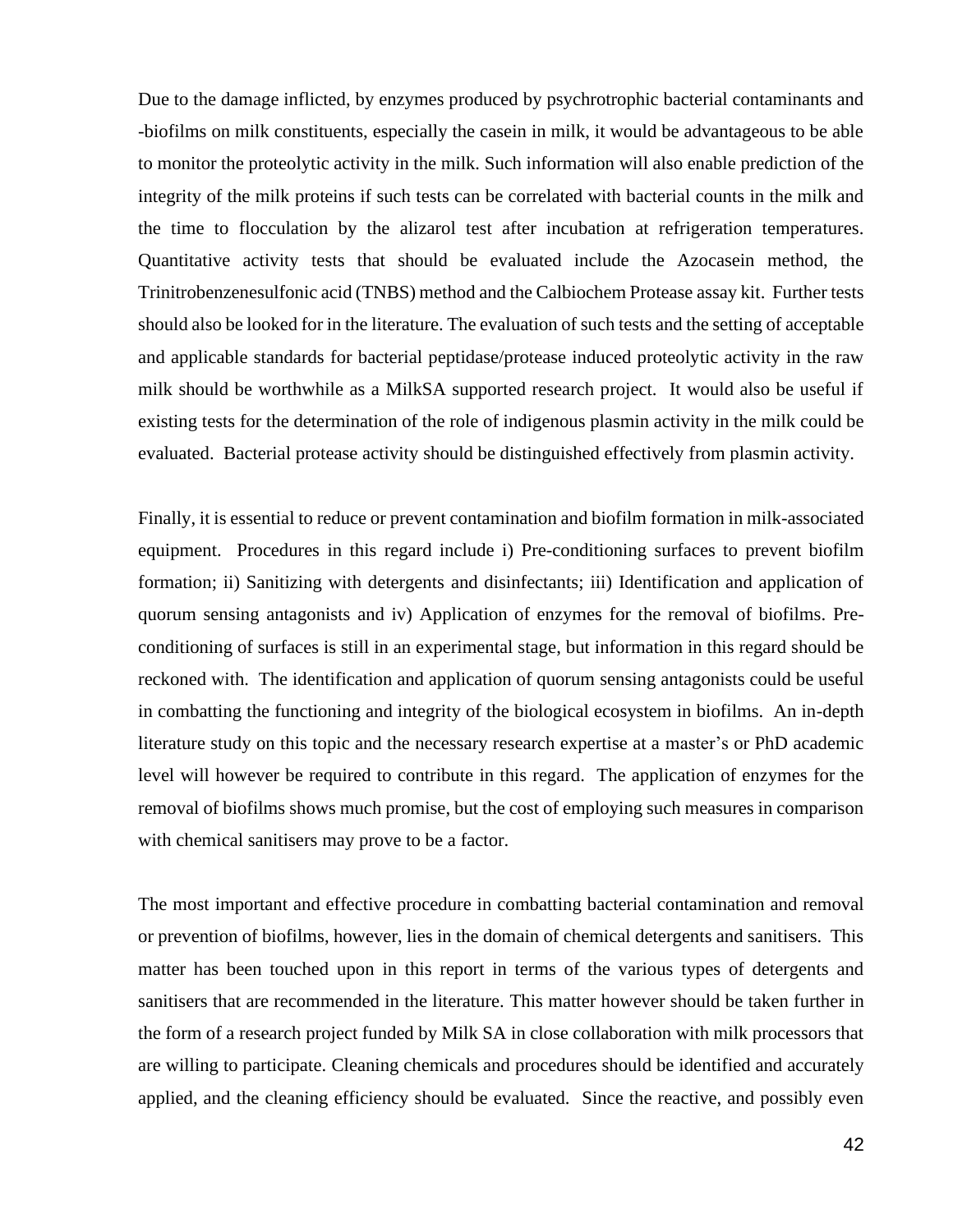the pro-active, treatment of equipment to combat biofilms is a costly exercise it is sometimes, for this reason, avoided by factory staff, as related by Du Plessis (2016) in a report to MilkSA. Close cooperation between a researcher(s), identified factory personnel and possibly a person with economic expertise, could yield valuable outcomes for the dairy industry in South Africa.

## **7. References**

**Abdou, A.M**. (2003). Purification and partial characteristics of psychrotrophic *Serratia marcescens. Journal of Dairy Science* 86: 127-132.

**Bekker**, **L**. **Steyn**, **G**. **Charimba**, **P**. **Jooste and C**. **Hugo**. (2015). Comparison of the growth kinetics and proteolytic activities of *Chryseobacterium* species and *Pseudomonas fluorescens*. *Canadian Journal of Microbiology* 61(12) 977-982

**Bloemfontein Municipality Milk and Dairy Regulations** (1961). Official Gazette of the Province of the O.F.S. No. 48

**Bramley, A.J. & C.H. Mckinnon**. (1990). The microbiology of raw milk. *In Dairy Microbiology* 1: 163-208.

**Cousin, M.A**. (1982). Presence and activity of psychrotrophic microorganisms in milk and dairy products food: A review. *Journal of Food Prot*. 45: 172-207.

**Dairy Industry Quality Centre.** (1993). Psychrotroph test leads to extra shelf-life – Industry experience. *Quality Quarterly*, (Australia) Winter 1993, 4.

**de Oliveira G.B., Favarin L., Luchese R.H. and McIntosh D.** (2015) Psychrotrophic bacteria in milk: How much do we really know? *Brazilian Journal of Microbiology* 46, 2, 313-321 (2015) Copyright © 2015, Sociedade Brasileira de Microbiologia, ISSN 1678-4405

**Du Plessis (2016)** Gesprek oor Biofilms en Mikrobiologiese diversiteit in melk. Milk SA: Biofilms and milk flocculation: is there a relationship? Fruca Marketing cc.20 Lourierstreet Helderview. 7130. [charldp@fruca.co.za](mailto:charldp@fruca.co.za)

**Fischer, P. L., Jooste, P. J. & Novello, J. C**. (1986). Evaluation of rapid plate counting techniques for the enumeration of psychrotrophic bacteria in raw milk. *South African Journal of Dairy Science* 18(4), 137-141

**Fischer, P.L., Jooste, P.J. & Novello, J.C.,** (1987). The seasonal distribution of psychrotrophic bacteria in Bloemfontein raw milk supplies. *S. Afr. J. of Dairy Sci.* 19(3), 73-76.

**Frank, J.F., Cristen, G.L. & Bullerman, L.B**. (1993). In Standards Methods for Examination of Dairy Products, 16<sup>th</sup> ed, American Public Health Association, Washington, D.C., pp 271-2P6.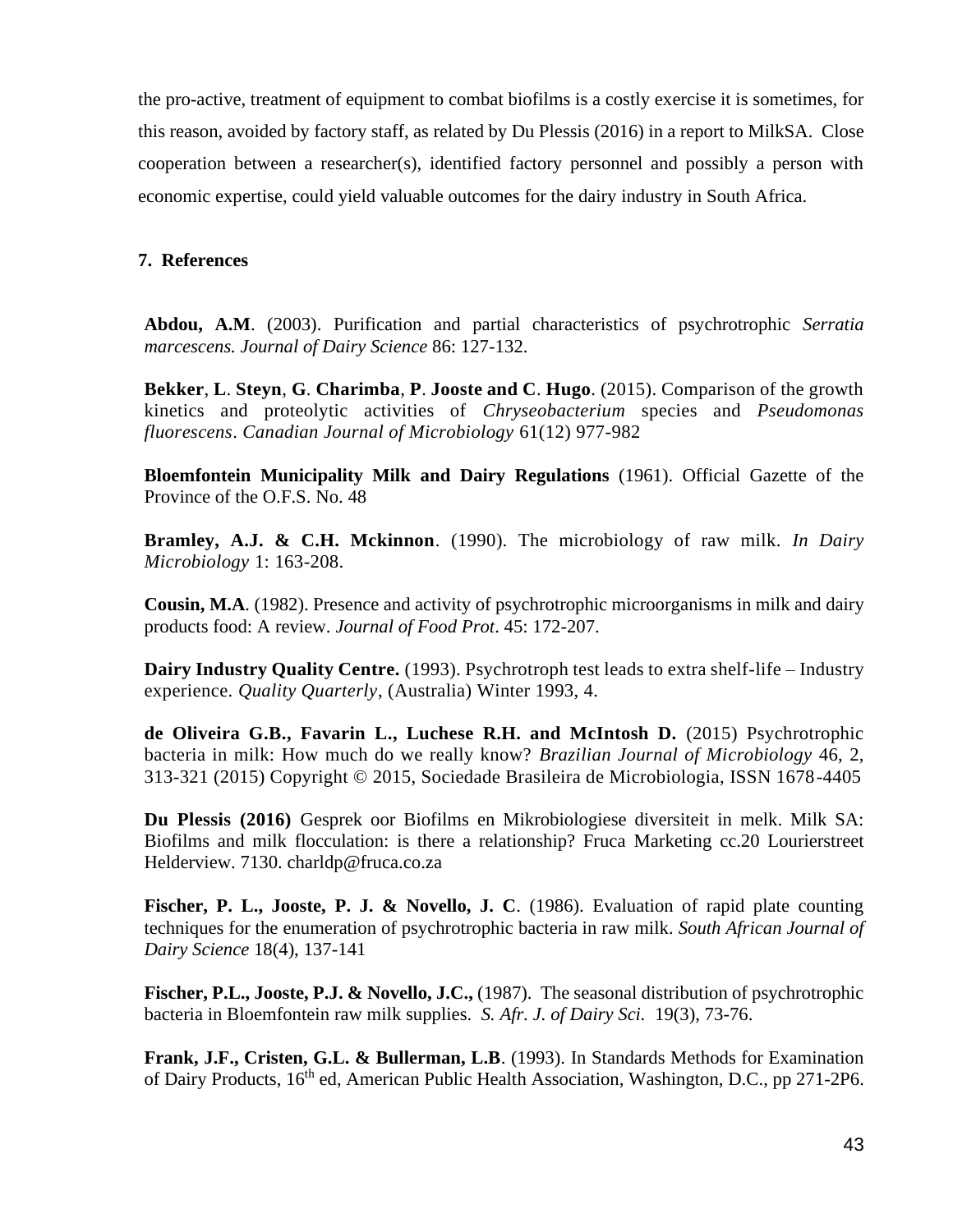**Griffiths, M.W., Phillips, J.D. & Muir, D.D**. (1981). Thermostability of proteases and lipases from number of species of psychrotrophic bacteria of dairy origin. *Journal of Appl. Bacteriol* 45: 172-207

**Gonzalez-Rivas, F., Ripolles-Avila, C., Fontecha-Umana, F., Guillermo Rıos-Castillo, A., and Rodrıguez-Jerez, J.J.** (2018). Biofilms in the Spotlight: Detection, Quantification, and Removal Methods. *Comprehensive Reviews in Food Science and Food Safety.* Vol.17, 2018.

**Gunasekera, T.S., Dorsch, M.R., M.B. Slade, M.B. and Veal D.A. (**2003) Specific detection of Pseudomonas spp. in milk by fluorescence in situ hybridization using ribosomal RNA directed probes. *Journal of Applied Microbiology* 2003, 94, 936–945

**Hantsis-Zacharov, E. and Halpern, M** (2007). Culturable Psychrotrophic Bacterial Communities in Raw Milk and Their Proteolytic and Lipolytic Traits. *Applied and Environmental Microbiology*, Nov. 2007, p. 7162–7168.

**Hugo, C, Cronjé, H & Swanepoel, N.** (2017a). The significance of proteolytic psychrotrophs as a cause of milk flocculation / protein instability. Final literature report. MilkSA Project number: PRJ-0091

**Hugo, C, Cronjé, H & Swanepoel, N** (2017b). The significance of proteolytic psychrotrophs as a cause of milk flocculation / protein instability Final Project Report MilkSA Project number: PRJ-0091

**Jooste, P.J. & Lategan, P.M.** (1967). The temperature of milk upon arrival at the city dairies. *Dairy Ind. J. of S.A.* 7(3), 117-120.

**Korycka-Dahl, M., Ribadeau Dumas, B., Chene, N. and Martal, J** (1983) Plasmin Activity in Milk. *J Dairy Sci*. 66:704-711

**Koutzayioutis C., Mostert J.F., Jooste P.J. & Mcdonald J.J.** (1993). Growth and Activity of *Flavobacterium* at solid-liquid interfaces. *Advances in the taxonomy and significance of Flavobacterium-Cytophaga and related bacteria*. p. 103-109.

**Mabunda,S and Jooste, P.J.** (2007). Evaluating the microbiological quality of South African bulk raw milk. BTech Biotechnology project in the Department of Biotechnology and Food Technology, Tshwane University of Technology

**Marchand, S., De Block, J., De Jonghe, V., Coorevits, A., Heyndrickx, M. and Herman, L.** (2012). Biofilm Formation in Milk Production and Processing Environments; Influence on Milk Quality and Safety. *Comprehensive Reviews in Food Science and Food Safety* Vol.11, 2012.

**Martley, F. G., Jayashankar, S. R. & Lawrence, R. C.** (1970). An Improved agar medium for the detection of proteolytic organisms in total bacterial count. *Journal of Applied Bacteriology* 33, 363-365